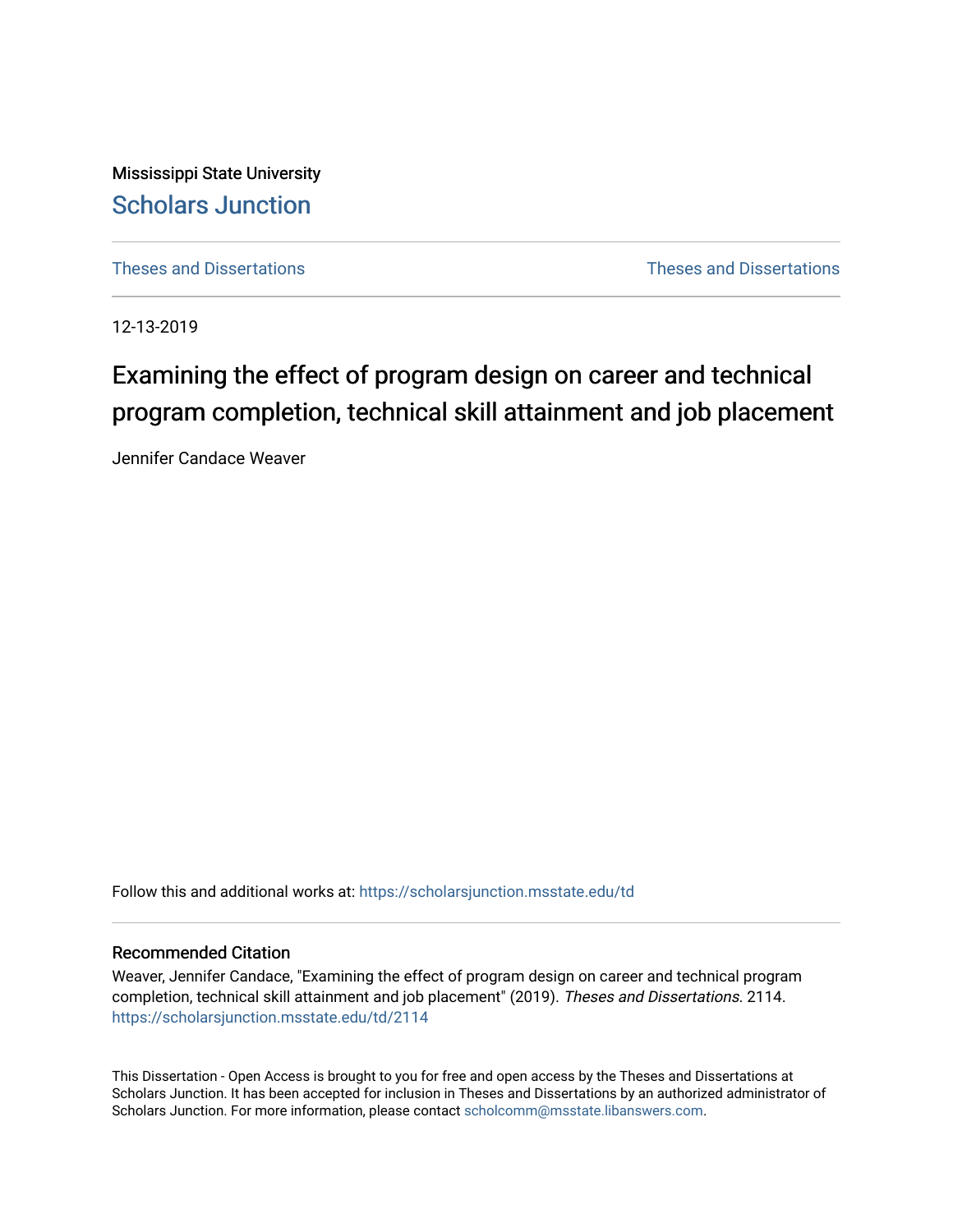Examining the effect of program design on career and technical program completion, technical

skill attainment and job placement

By

Jennifer Candace Weaver

A Dissertation Submitted to the Faculty of Mississippi State University in Partial Fulfillment of the Requirements for the Degree of Doctor of Philosophy in Community College Leadership in the Department of Educational Leadership

Mississippi State, Mississippi

December 2019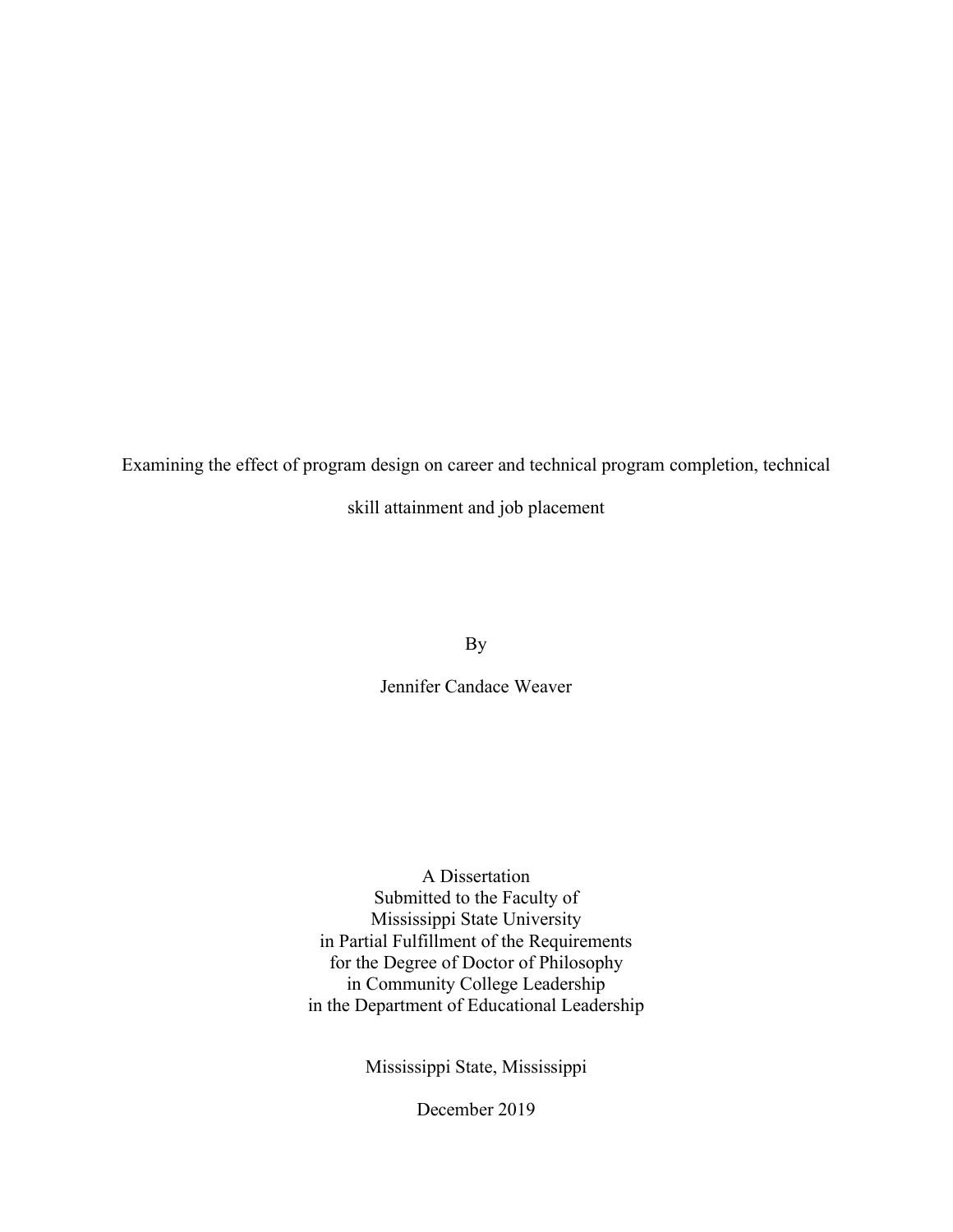Copyright by

Jennifer Candace Weaver

2019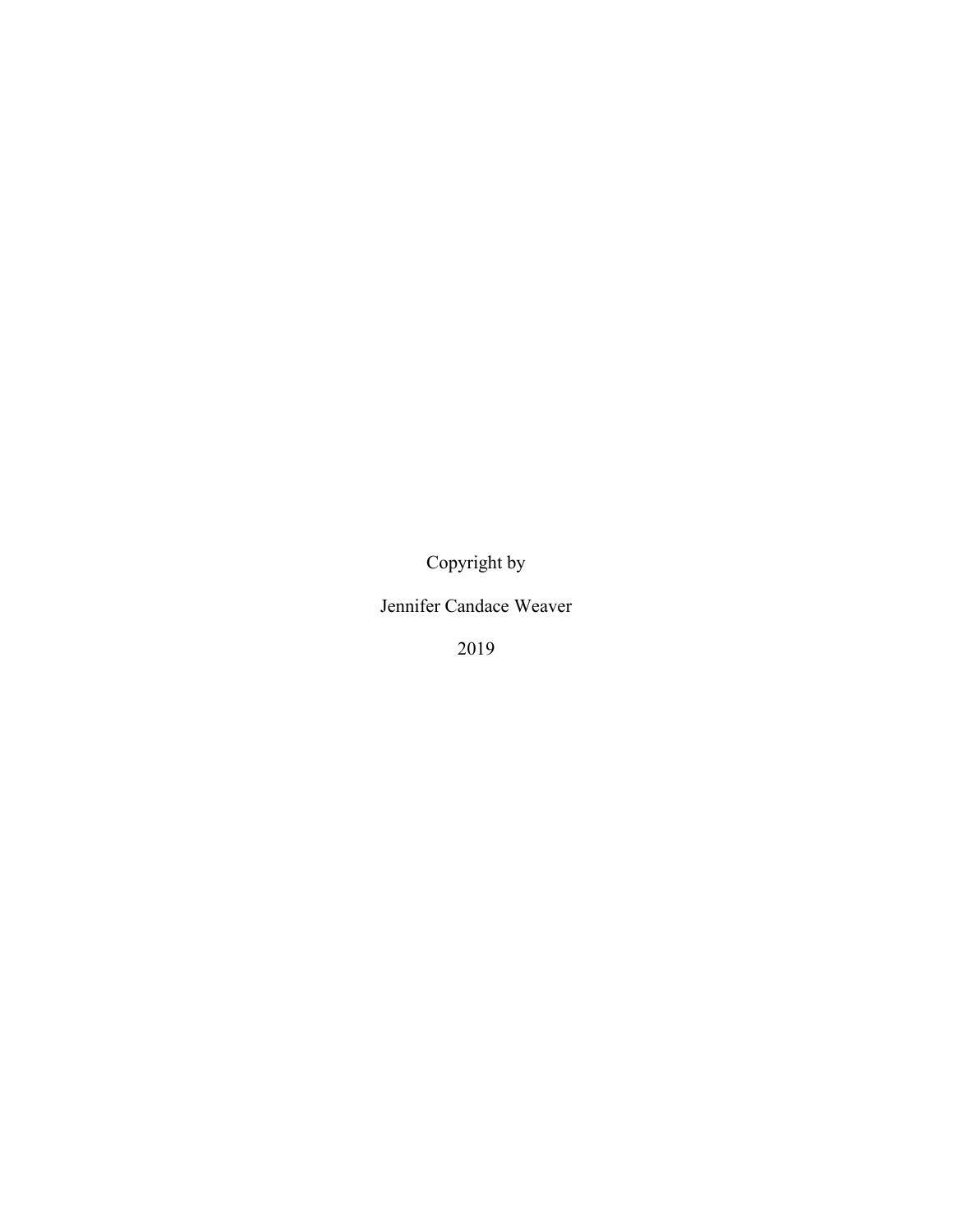Examining the effect of program design on career and technical program completion, technical

skill attainment and job placement

By

Jennifer Candace Weaver

Approved:

Linda T. Coats (Major Professor)

Susan Mitzy Johnson (Committee Member)

Carol Cutler White (Committee Member)

Stephanie B. King (Committee Member/Graduate Coordinator)

> Richard L. Blackbourn Dean College of Education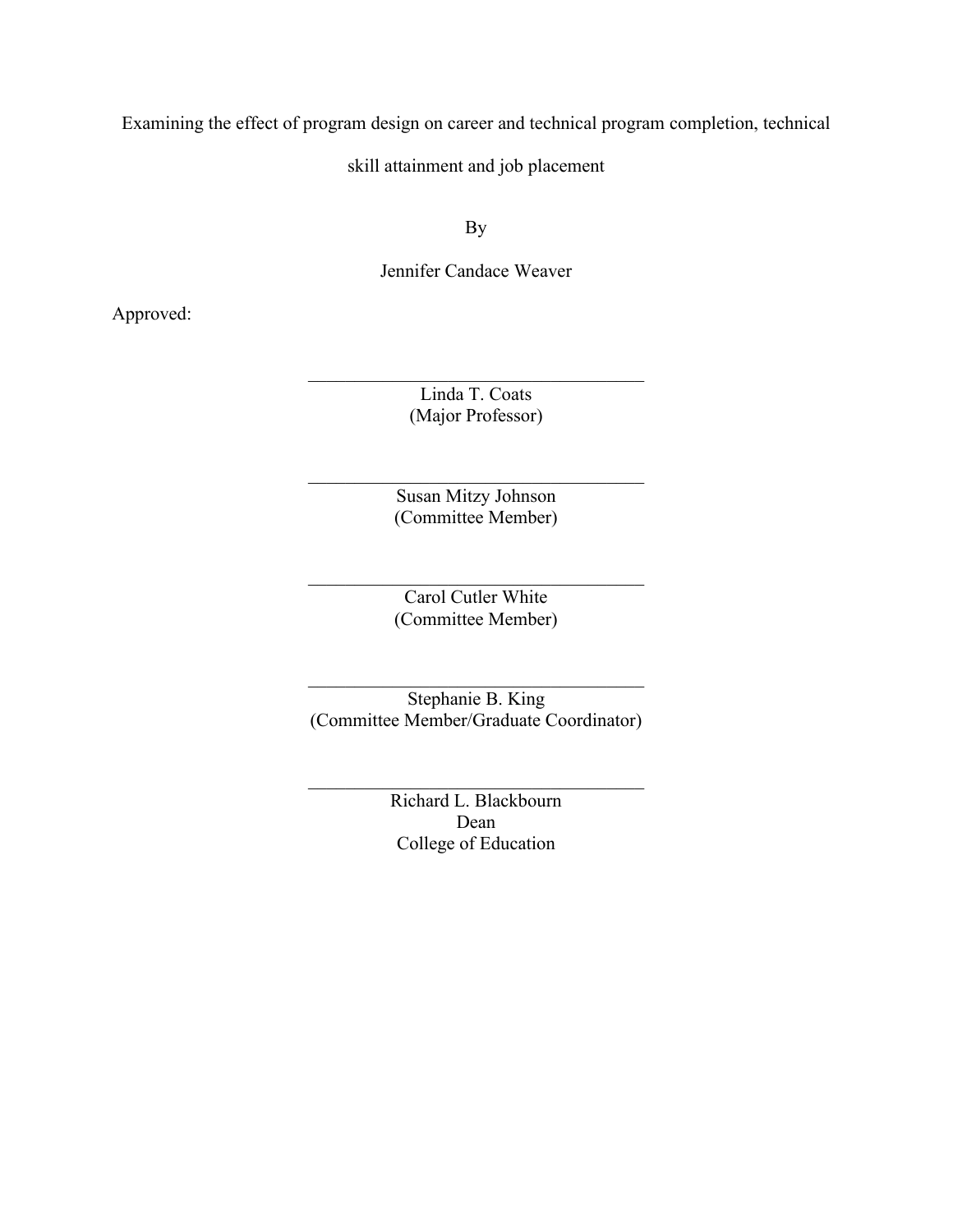Name: Jennifer Candace Weaver Date of Degree: December 13, 2019 Institution: Mississippi State University Major Field: Community College Leadership Major Professor: Linda T. Coats Title of Study: Examining the effect of program design on career and technical program completion, technical skill attainment and job placement Pages in Study 80

Candidate for Degree of Doctor of Philosophy

Community college career and technical education programs struggle with meeting federally-funded Perkins performance measures. To address this need the 30-45-60 program design was developed. The study purpose was to determine if the 30-45-60 program design influenced career certificate, technical certificate or Associate of Applied Science degree completion rates, technical skill attainment, and job placement rates for students enrolled in the welding, precision machining and manufacturing and electrical technology programs.

A Chi-square test of independence indicated no significantly significant relationship between the 30-45-60 program design and completion of a certificate or degree (*p* = .222). A closer look revealed no significantly significant relationship between the 30-45-60 program design and the career certificate (*p* = .392) or the Associate of Applied Science degree (.576) but was statistically significant for technical certificate  $(p = .000)$ . A statistically significant relationship was found for technical skill attainment ( $p = .038$ ) and job placement ( $p = .000$ ).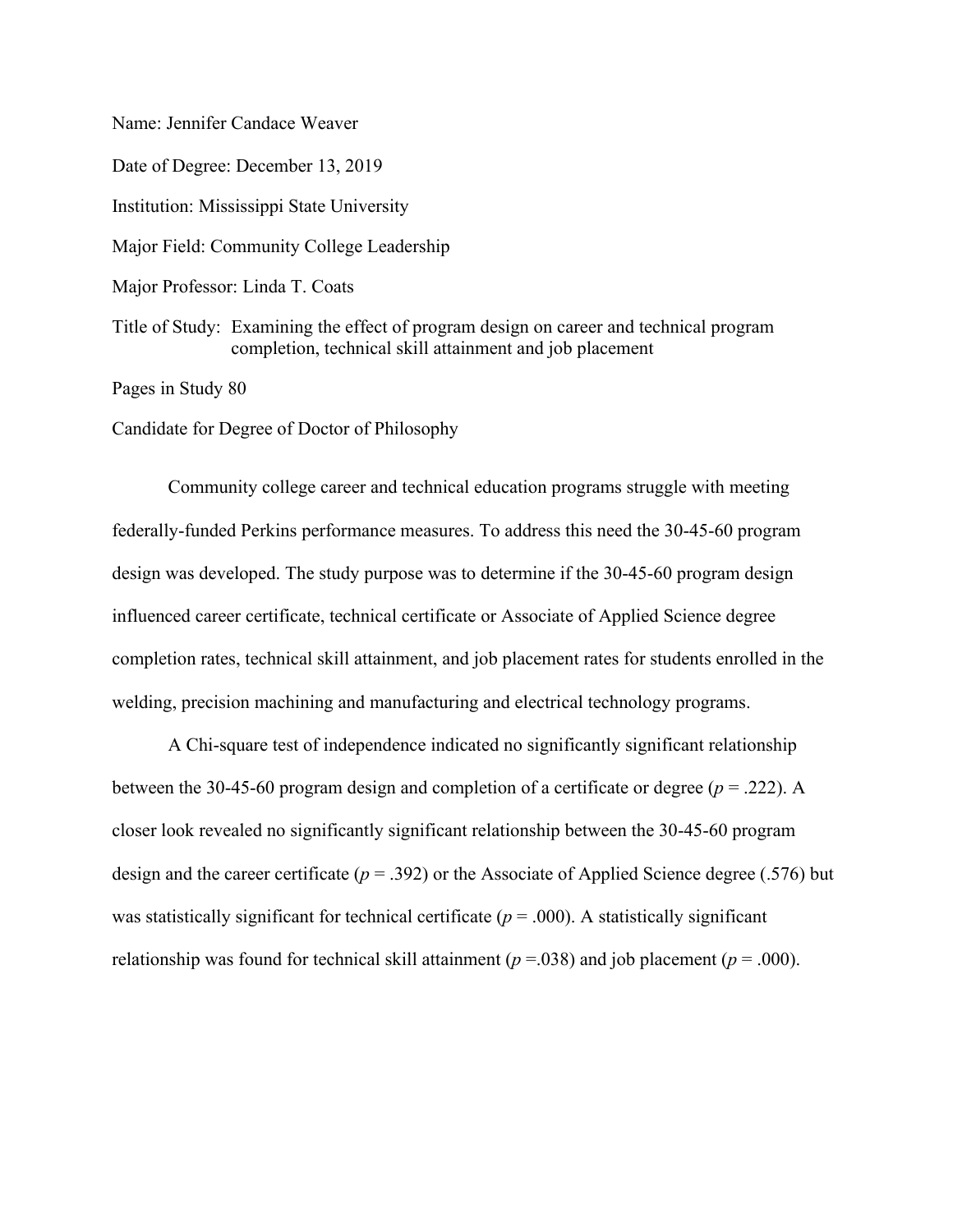#### DEDICATION

<span id="page-5-0"></span>I would like to dedicate this dissertation to my parents. While my mother, Jennette, is no longer with us, she provided much love and support throughout my life and during the time of taking coursework. Her steadfast belief that I would complete the coursework and dissertation has kept me going, even while she is in heaven. She fostered a love of learning, people and education and for that I will always be grateful. I would also like to thank my dad for imparting his love and understanding of servitude to God and to others. You have been the best example of what a strong Christian should be and your love for God and others inspires me daily. You are a wonderful testament to God's lobe. I consider myself blessed for you to have been given to me as a father. Thank you for your continued guidance and prayers throughout this doctoral journey.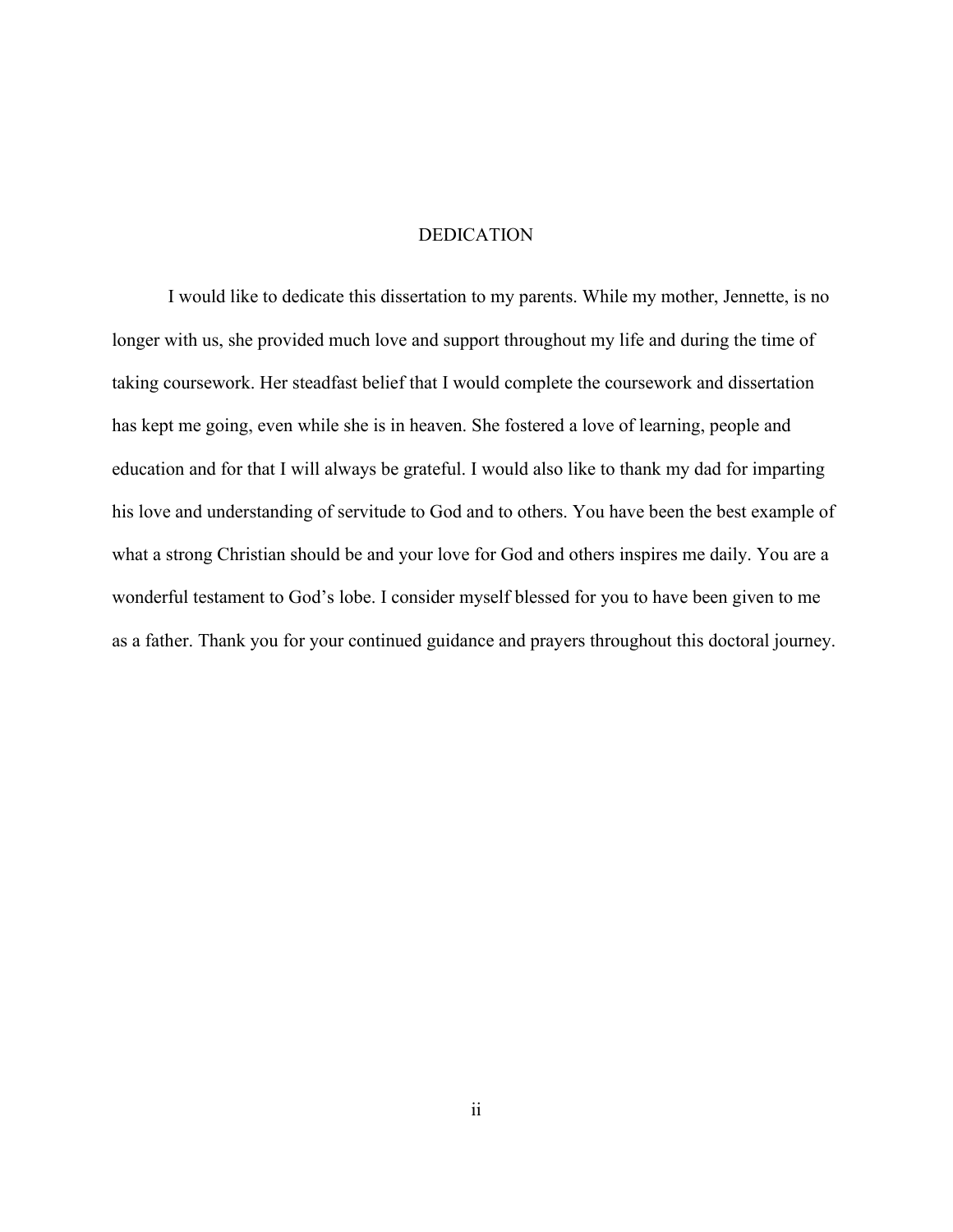#### ACKNOWLEDGEMENTS

<span id="page-6-0"></span>I would like to acknowledge that without my Lord and Savior this would not have been possible. God, you are my reason for living and for serving others. To my son, Morgan, who is my inspiration to see things through to the end. Your steadfast love and belief in me always keep me going. To my husband, Gates, you always have a word of encouragement and who kept me going when I faltered. Words cannot express how much I appreciate all that you do for me and how much you believe in me. To my brother and sister-in-law, John and Janice, you are always there for me and I love you and am so glad you are my family. To my friend, Candi, you have seen me through the toughest challenges in my life. Your friendship means everything to me. Your commitment to superior education inspires me to remain steadfast in my endeavors. To my life-long friend, Stacy, your unwavering support and unconditional love and acceptance has kept me going through this journey. Thank you to my friends, Dr. Jason Dedwylder, Dr. Mike Cole, Dr. Brad Harrison, and Dr. Jesse Smith, for taking this journey with me and providing support and advice throughout this process. Your encouragement and friendship are immeasurable. To Dr. Lin Harper and Mr. Ronnie Blackwell, two of the finest educators I will ever know, you are a true inspiration. To Ed Felsher, a great friend and wonderful advisor, your encouragement and belief in my abilities is what makes you my rock. To Dr. and Mrs. Charlie Probst, your encouragement and love of education is what has helped me to know that this was a worthwhile journey. You will always have a special place in my heart. To Ms. Ida Mae, Ms. Lucille and Ms. Frances, you are the reason that I began this journey. It is for you and other students like you that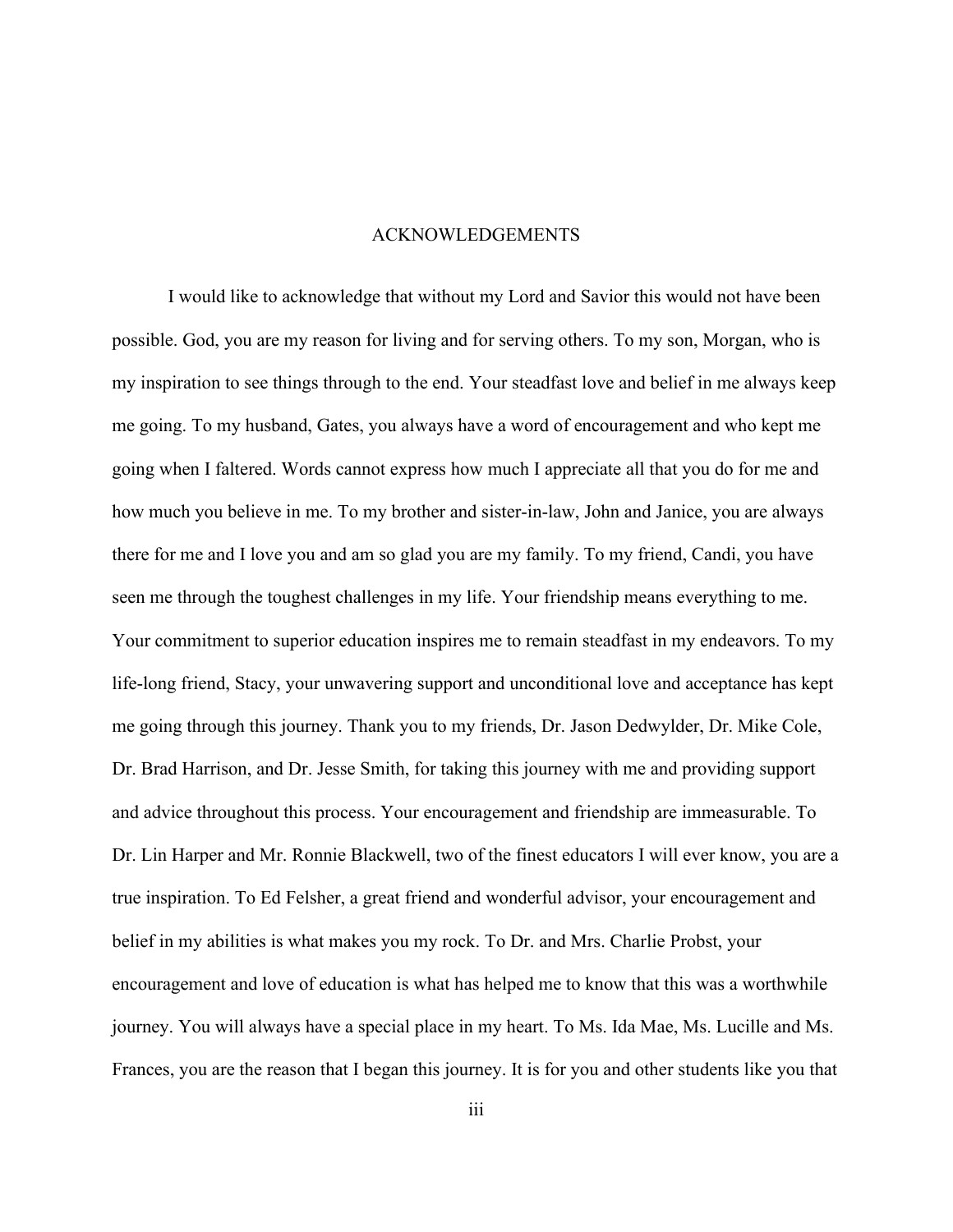I strive to make a difference. It is for you that we as educators try so hard to develop educational policies that benefit students in order to change their lives. May I always remember that you are the reason for what I am here to do on this earth.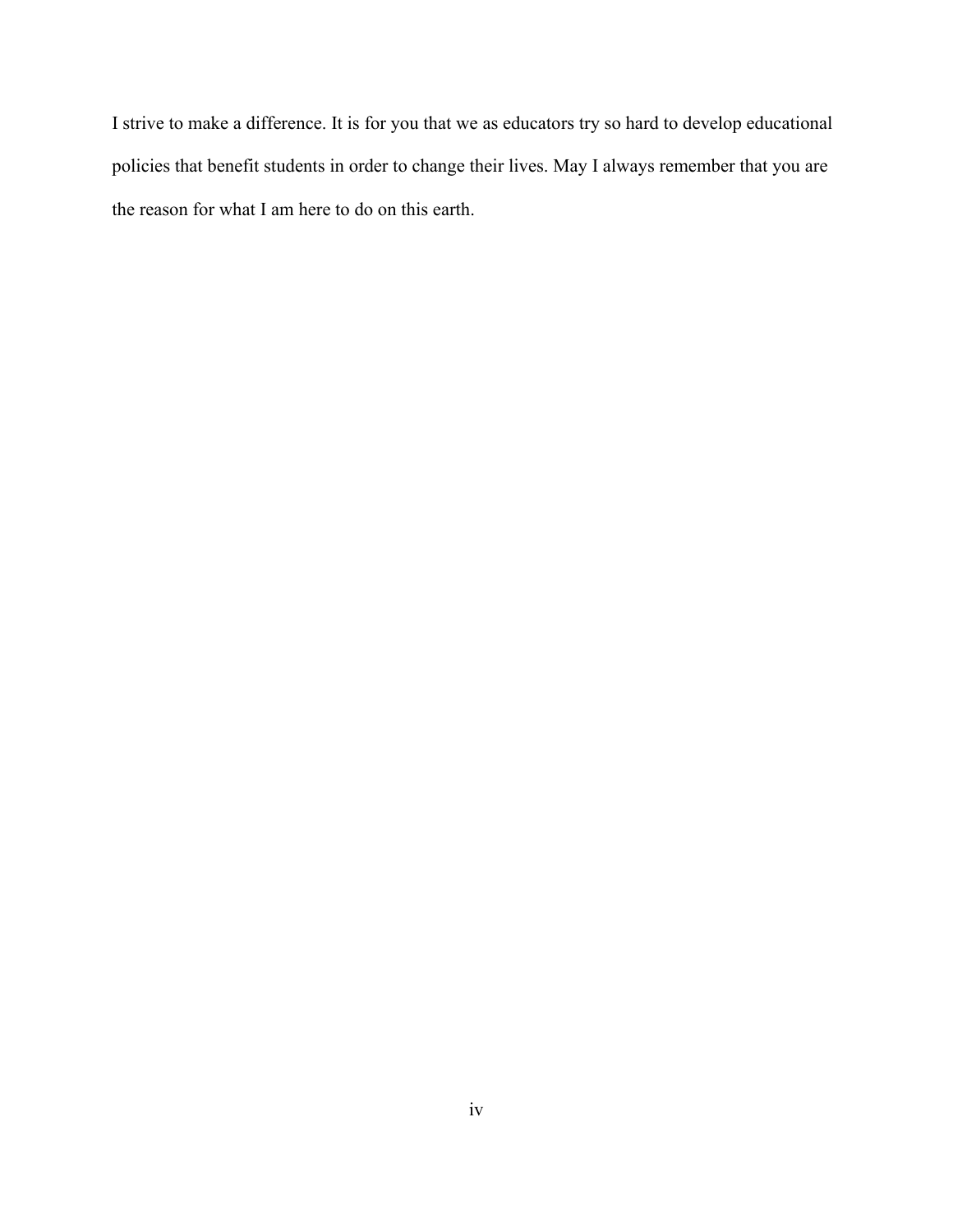# TABLE OF CONTENTS

| <b>CHAPTER</b> |                                                                         |  |
|----------------|-------------------------------------------------------------------------|--|
| I.             |                                                                         |  |
|                |                                                                         |  |
|                |                                                                         |  |
|                |                                                                         |  |
|                |                                                                         |  |
|                |                                                                         |  |
|                |                                                                         |  |
|                |                                                                         |  |
|                |                                                                         |  |
|                |                                                                         |  |
| II.            |                                                                         |  |
|                |                                                                         |  |
|                |                                                                         |  |
|                |                                                                         |  |
|                | Stackable Credentials for Improvement of Student Performance Outcomes32 |  |
|                |                                                                         |  |
| III.           |                                                                         |  |
|                |                                                                         |  |
|                |                                                                         |  |
|                |                                                                         |  |
|                |                                                                         |  |
|                |                                                                         |  |
|                |                                                                         |  |
|                |                                                                         |  |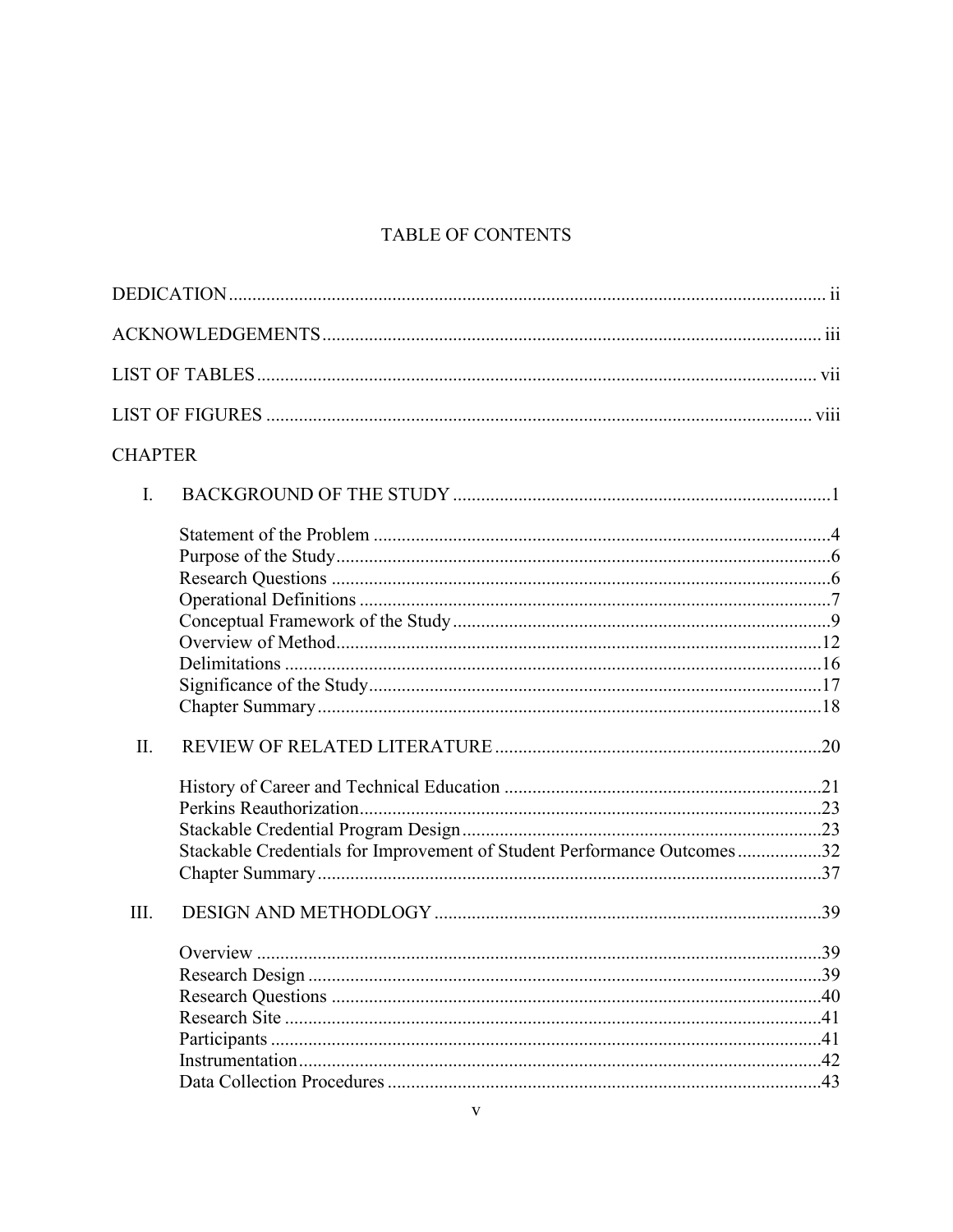| IV.             |  |
|-----------------|--|
|                 |  |
|                 |  |
|                 |  |
|                 |  |
|                 |  |
|                 |  |
|                 |  |
|                 |  |
|                 |  |
| V.              |  |
|                 |  |
|                 |  |
|                 |  |
|                 |  |
|                 |  |
|                 |  |
|                 |  |
|                 |  |
|                 |  |
|                 |  |
|                 |  |
|                 |  |
| <b>APPENDIX</b> |  |
| A.              |  |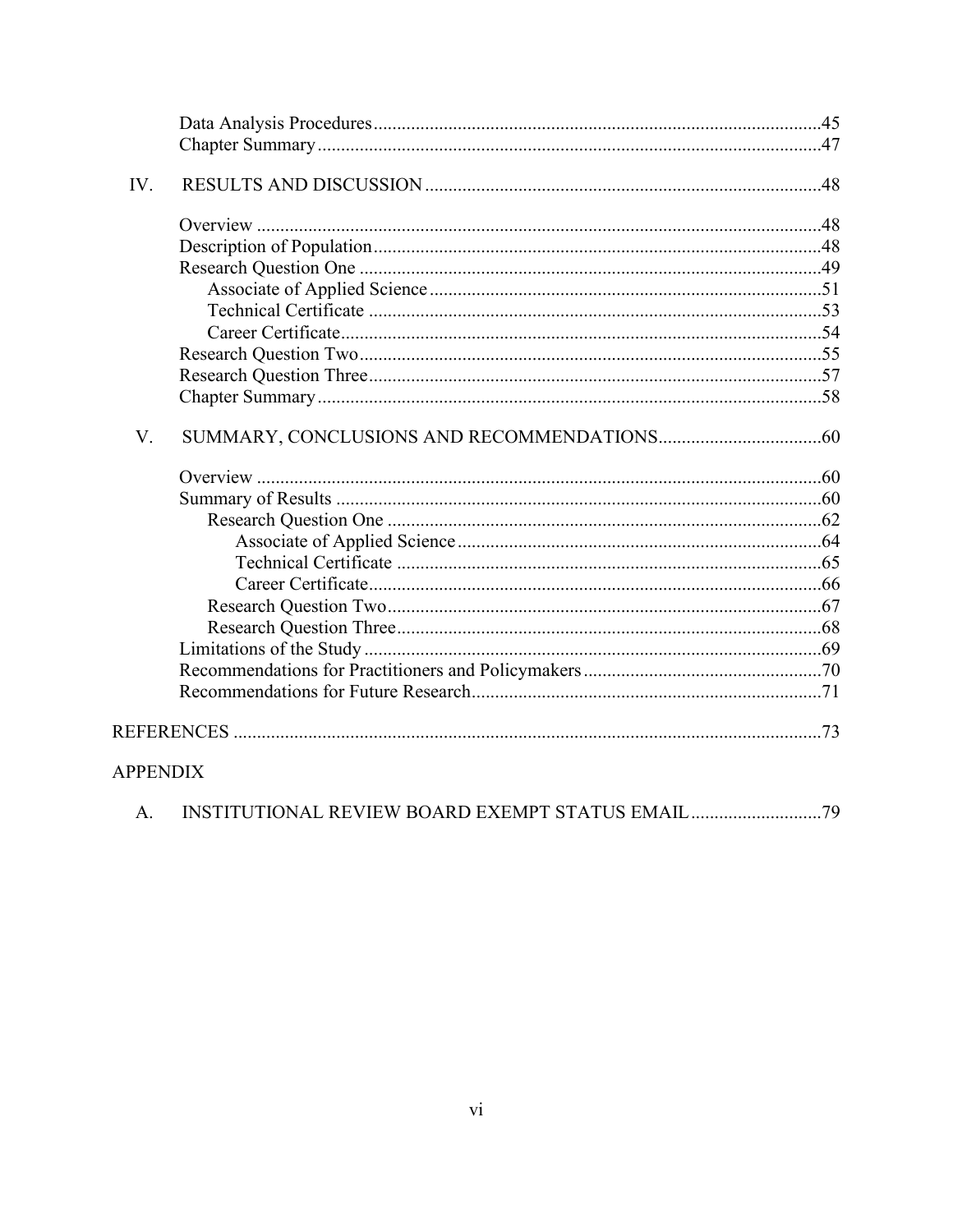# LIST OF TABLES

<span id="page-10-0"></span>

| $\mathbf{1}$   |                                                                                   |
|----------------|-----------------------------------------------------------------------------------|
| $\overline{2}$ | Participant Program of Study Information by Program Design49                      |
| 3              | Chi-square Analysis of Certificate and Degree Completion (Program Design I vs     |
| 4              | Chi-square Analysis of Associate of Applied Science Degree Attainment (Program    |
| 5              | Chi-square Analysis of Technical Certificate Attainment (Program Design I vs      |
| 6              | Chi-square Analysis of Career Certificate Attainment (Program Design I vs Program |
| $\tau$         | Chi-square Analysis of Technical Skill Attainment (Program Design I vs Program    |
| 8              | Chi-square Analysis of Job Placement (Program Design I vs Program Design II)57    |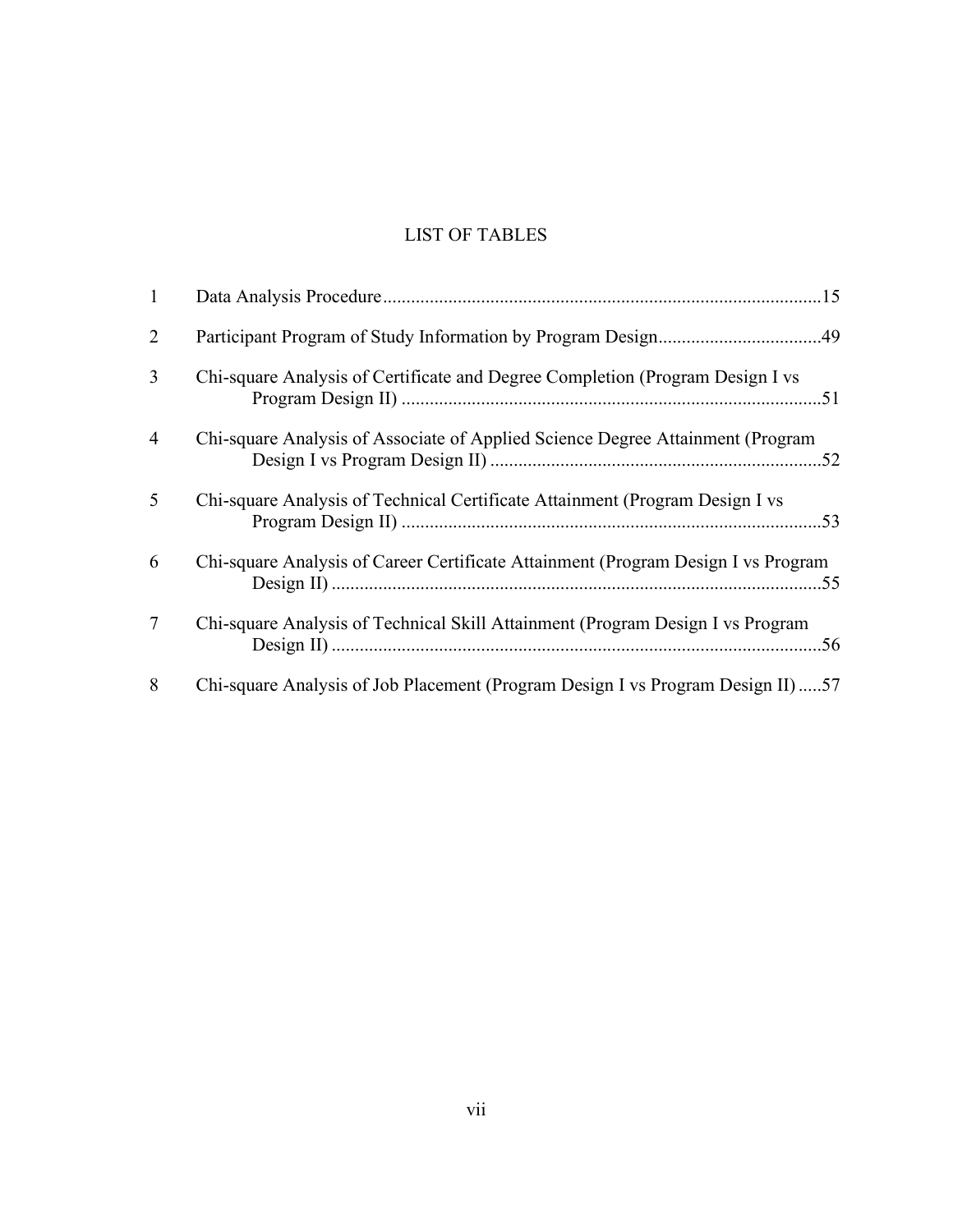# LIST OF FIGURES

- <span id="page-11-0"></span>*1.* [Dynamic Model of Educational Effectiveness \(Creemers and Kyriakides, 2008\)](#page-21-0) ......10
- *2.* [Conceptual framework for study on program design effect on certificate/degree](#page-23-1)  [completion, technical skill attainment and job placement.](#page-23-1) ..............................12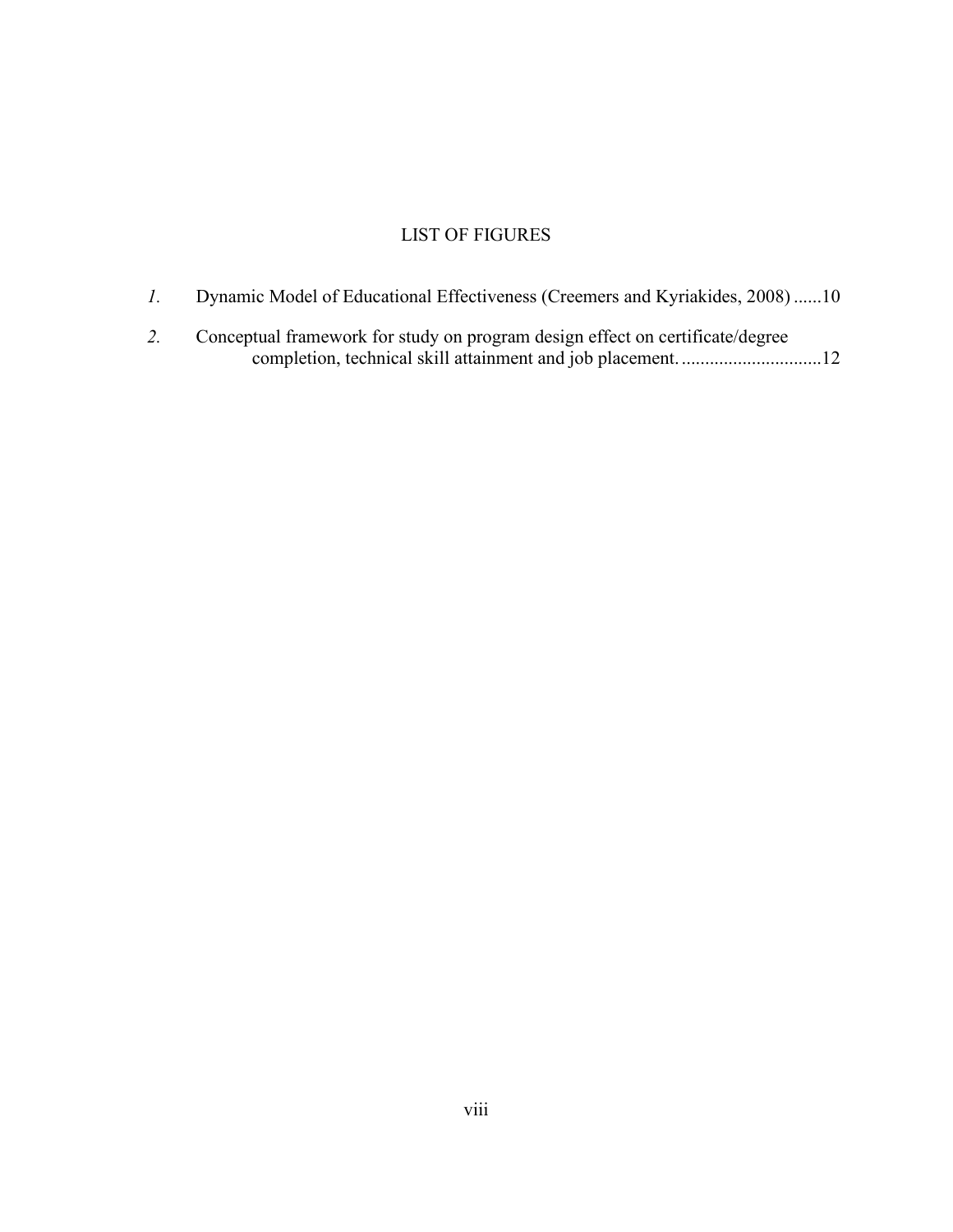### CHAPTER I

# BACKGROUND OF THE STUDY

<span id="page-12-1"></span><span id="page-12-0"></span>A study conducted by the think tank, Complete College America, claimed that of the 2011 cohort of certificate and two-year degree seeking students only 12% of students enrolled in a  $1 - 2$  year certificate program and 5% of students enrolled in a 2 year associate degree program can expect to complete their program of study (Complete College America, 2013b). Community colleges struggle with low completion rates of certificate and associate degree programs that are one or more years in length and how to address the issue of low completion rates in these programs. At the same time, policy makers both at the federal and state levels are asking more data-related questions than ever before. They ask questions in order to help develop policies that support effective strategies to address issues such as low completion rates. Even before the new surge of interest in completion rates, the federal government mandated that all career and technical programs must meet performance indicators as outlined in the Carl D. Perkins Act. In academic year 2017, these included 83% of students completing a certificate or degree, 75% of students obtaining technical skill attainment, and 84% of students obtaining a job. As the two issues of completion rates and high levels of federally-mandated performance measures culminates, strategies must be developed that can address both areas of need (Mississippi Community College Board, 2016).

During 2011, the Governor's Association worked with Complete College America, in developing a report whereby strategies were developed for policy recommendations. The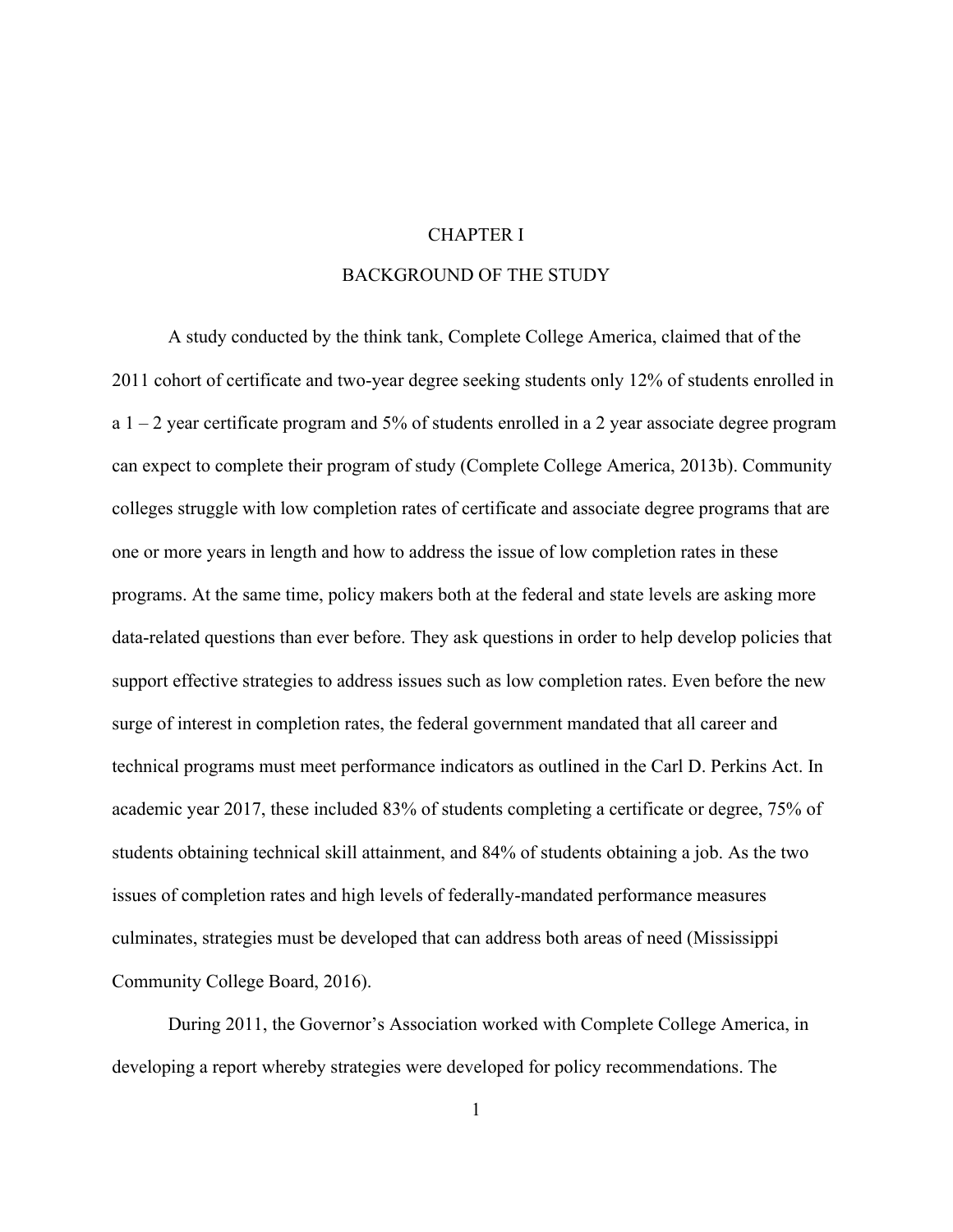Alliance of States was then created which linked Complete College America and the Governor's Association. The Alliance of States created a support network for state government. The report, *Time is the enemy* (Complete College America, 2011) put forth specific recommendations that states could enact for a multitude of issues. Specifically, completion rates were addressed with a recommendation to limit bachelor degree programs to 120 hours when possible, and associate degree programs to 60 hours. From this report, the state governor brought to the Community College Board the report findings. State community colleges immediately began an effort to move programs to no more than 60 semester credit hours. Also created was a stacked credential model for career and technical education programs which would be a new program design. Through the tireless efforts of state and local community college administrators and faculty, the new 30-45-60 program design was implemented that would support the Governor's Association report conducted by Complete College America. Early adoption of this program design was encouraged, and a formalized process was enacted whereby community colleges could apply to adopt the program design prior to state-sponsored program curriculum alignments (Mississippi Community College Board, 2014).

After completion of their report *Time is the enemy* (Complete College America, 2011). for the Governor's Association, Complete College America came out with the 2013 report, *The game changers: Are states implementing the best reforms to get more college graduates?* (Complete College America, 2013a) detailing their findings with regard to performance funding, corequisite education and recommendation of 15 hours as a requirement for full-time enrollment. A companion report, *How full-time are "full-time" students?* reported that students who were enrolled in less than 15 hours per semester were less likely to graduate on time. Additionally, the report revealed that students achieved a higher grade point average when enrolled in 15 hours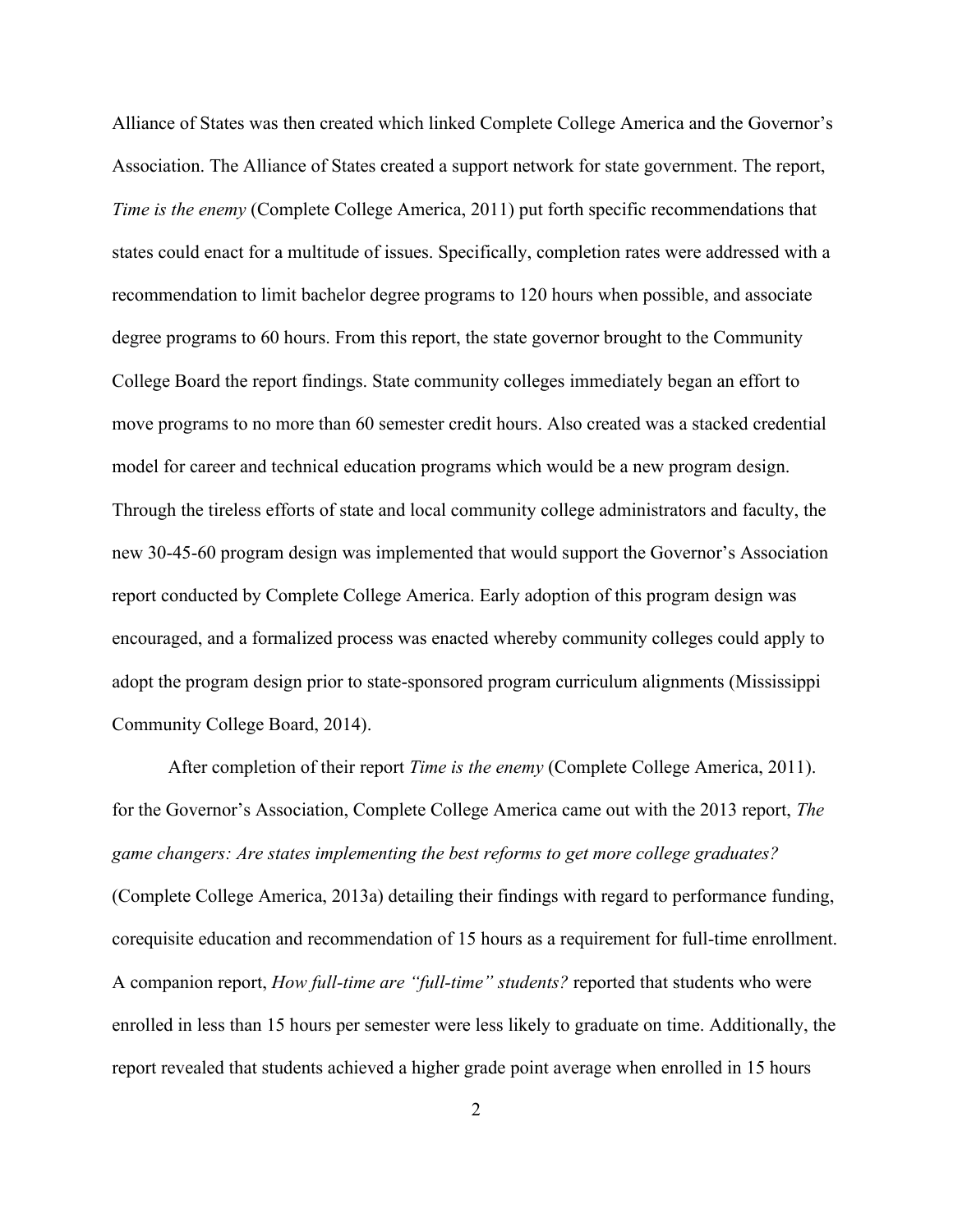rather than the traditional 12. *The game changers: Are states implementing the best reforms to get more college graduates?* (Complete College America, 2013a) report, utilized this finding to recommend institutions implement 15 to Finish. This recommendation involved students taking 15 semester credit hours each semester they were enrolled in order to complete their certificate or degree on time (Complete College America, 2013a). A study by Attewell and Monnaghan (2016), *How many credits should an undergraduate take?* supports this recommendation. Their study reported that academic students taking 15 or more semester credit hours in their first semester had higher rates of completion than students taking fewer credit hours. However, this study included only academic students (Attewell & Monnaghan, 2016). More studies need to be conducted for career and technical education programs to determine if program designs that support multiple-entry, multiple-exit and on-time completion maintain or improve completion rates, technical skill attainment and job placement.

Career and technical education is one of the community college's biggest ties to its community. Through these ties, the community college has supported business and industry by training area citizens for jobs in their local area. In most community colleges, career and technical education is mission critical (Cohen, Brawer & Kisker, 2014). Community colleges need to position themselves to be the leaders in their areas with respect to developing educational opportunities for citizens. Throughout a community college regions partners can be brought together such as key workforce agencies, community organizations, and area employers to bridge the gap and create a career pathway that meets all stakeholder needs (Alssid et al., 2005).

In the latest Advance Career and Technical Education (CTE) brief, the amount of federal dollars allocated to career and technical education dropped dramatically reaching an all-time low in 2013. In 2018, a slight increase to \$1,192,590.000 dollars has finally been seen in federal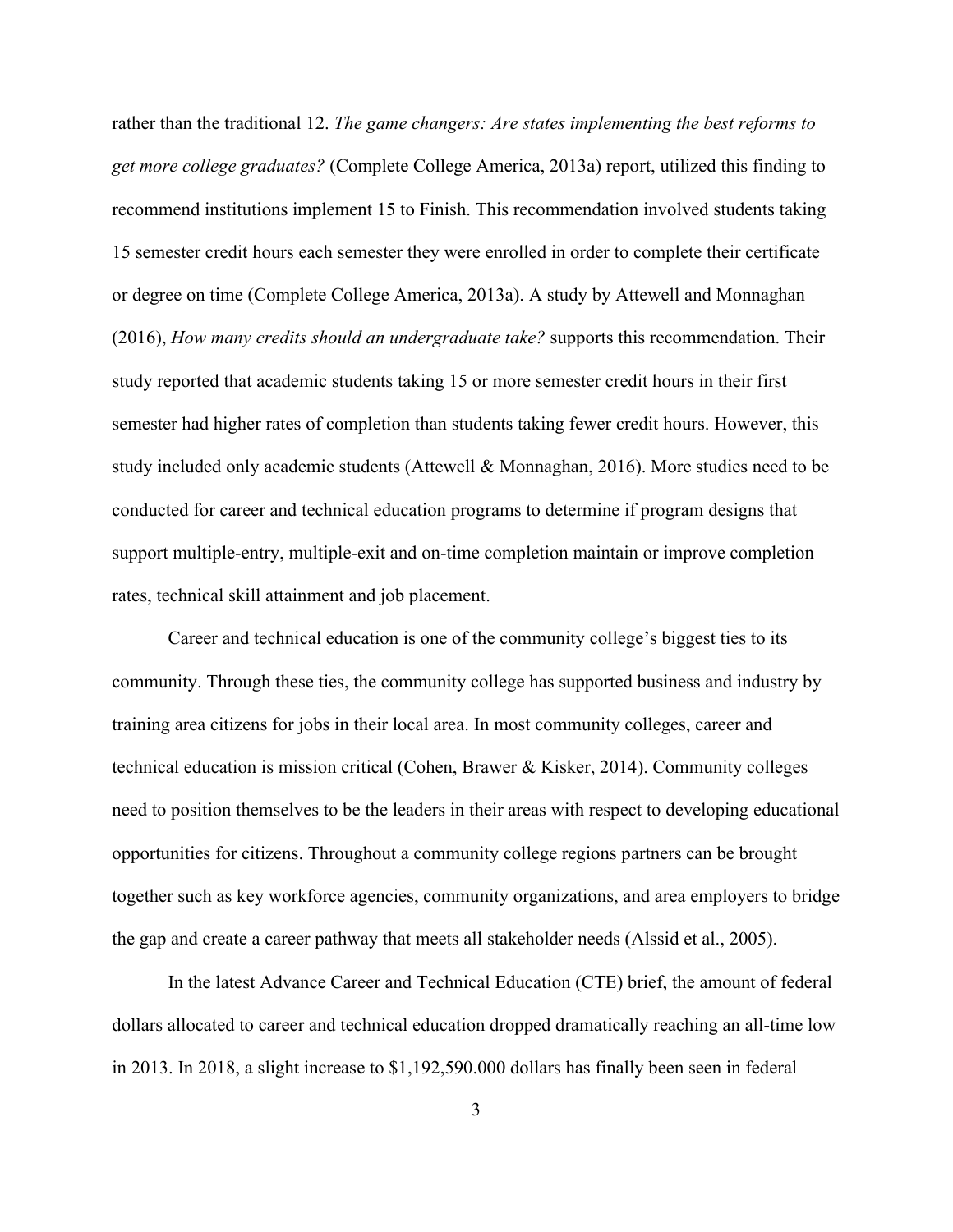appropriations in Perkins Basic State grants. However, this is less than the \$1,545,400,000 allocated in 2004. Particularly in fiscal year 2011 federal Perkins appropriations were at \$1,123,659,000 while in fiscal year 2013, federal Perkins appropriations were at \$1,064,446,000. This was a dramatic drop of \$59,213,000. Since that time there has been an increase in federal Perkins appropriations where states have seen an increase in 2018 of more than \$128,152,000 from its lowest funding level in 2013 (Advance CTE, 2018a).

This is especially so in federal and often state legislation where performance measures have been developed in order to ascertain which career certificate, technical certificate and Associate of Applied Science degrees annually meet business and industry demands as well as garner federal, state and sometimes local funding. The need to meet performance measures coupled with the need to create a career and technical program design whereby students take at least 15 hours per semester and supports program completion is the impetus for the 30-45-60 program design. This design would create a 30-hour career certificate over two semesters, a 45 hour technical certificate over three semesters, and a 60 hour associates degree over four semesters. This would support the 15-semester credit hour enrollment as well as create multiple entry and exit points for a flexible design that would be attractive to students (Attewell  $\&$ Monnaghan, 2016).

# **Statement of the Problem**

<span id="page-15-0"></span>With the onset of greater accountability through performance measures as it relates to funding, community college leaders are more concerned than ever that career and technical students are successfully completing courses for which they enroll and graduate on time as well as to obtain a job. This accountability has been spurred by federal and state policy makers to create performance measures whereby funding affects all educational entities. This type of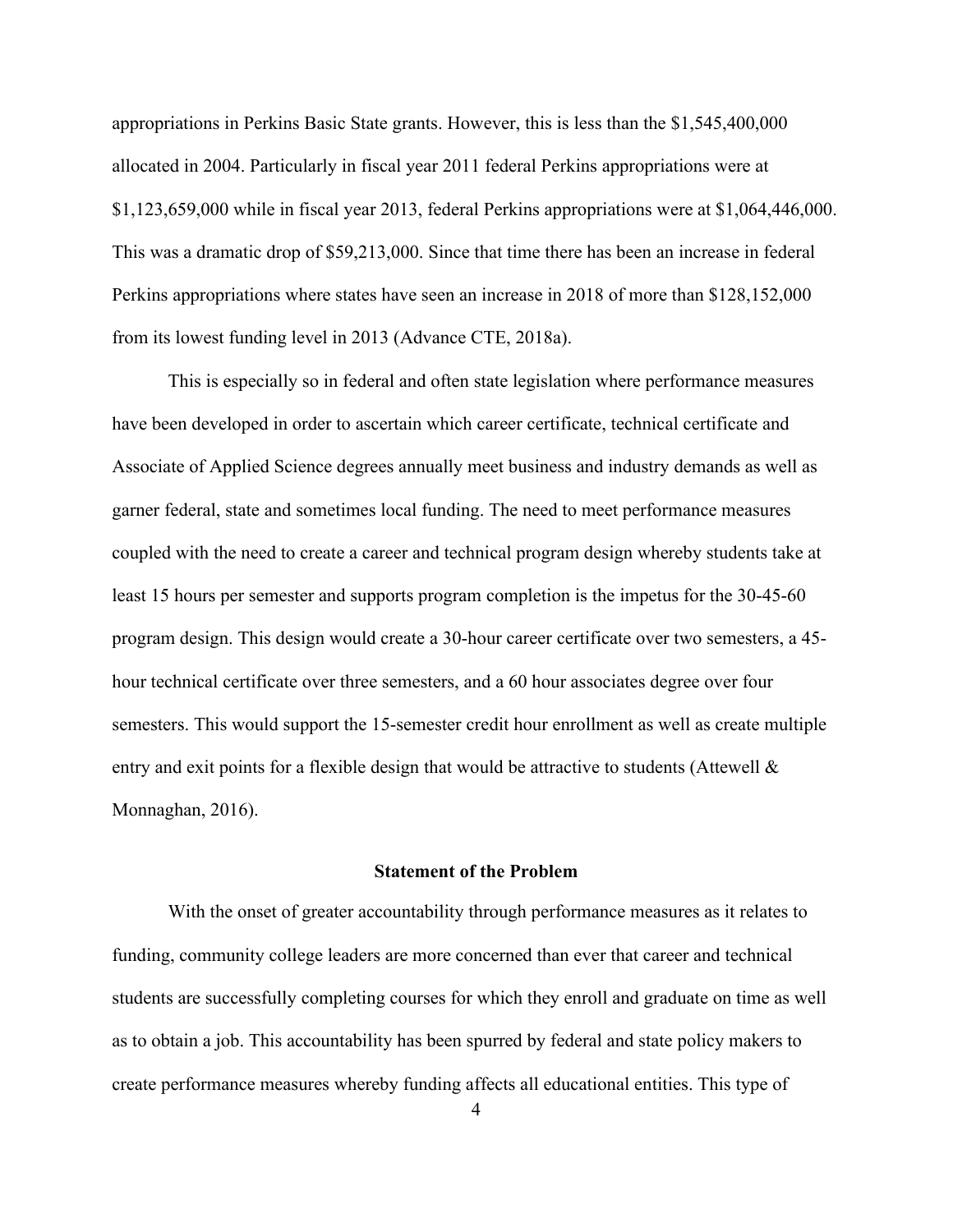accountability is mandated for career and technical education through the federally legislated Carl D. Perkins Act of 2006. It is imperative that career and technical education students be successful in their chosen program of study in order to have the necessary skill sets to graduate and obtain employment. Strategies to improve Perkins indicators such as technical skill attainment, program completion and job placement are of utmost importance in order to meet federal and state funding mandates and keep programs operational. The rural southern community college in this study is a part of a community college system that has begun implementation of a program design for many career and technical education programs that consists of multiple-entry and exit points. This design is meant to provide students with the flexibility to enter and exit as needed and provide shorter time periods for obtaining certificates that can ultimately lead to an Associate of Applied Science degree. This new program design is referred to as the 30-45-60 program, which means that a specific certificate or degree is completed at each numerical value. Therefore, a student would obtain a 30-hour career certificate, at 45-hours a technical certificate and at 60 hours an Associate of Applied Science degree. This program design was implemented in 2014 but has not been researched to determine if programs offering curriculum through this design are sustaining or increasing performance on federal and state mandated performance measures in order to determine if the new program design is successful with respect to those performance measures. However, this program design, while instituted as a policy at the rural southern community college in this study, has not been assessed in order to determine if this program design is effective in meeting federal and state mandated Perkins performance outcomes of completion, technical skill attainment and job placement.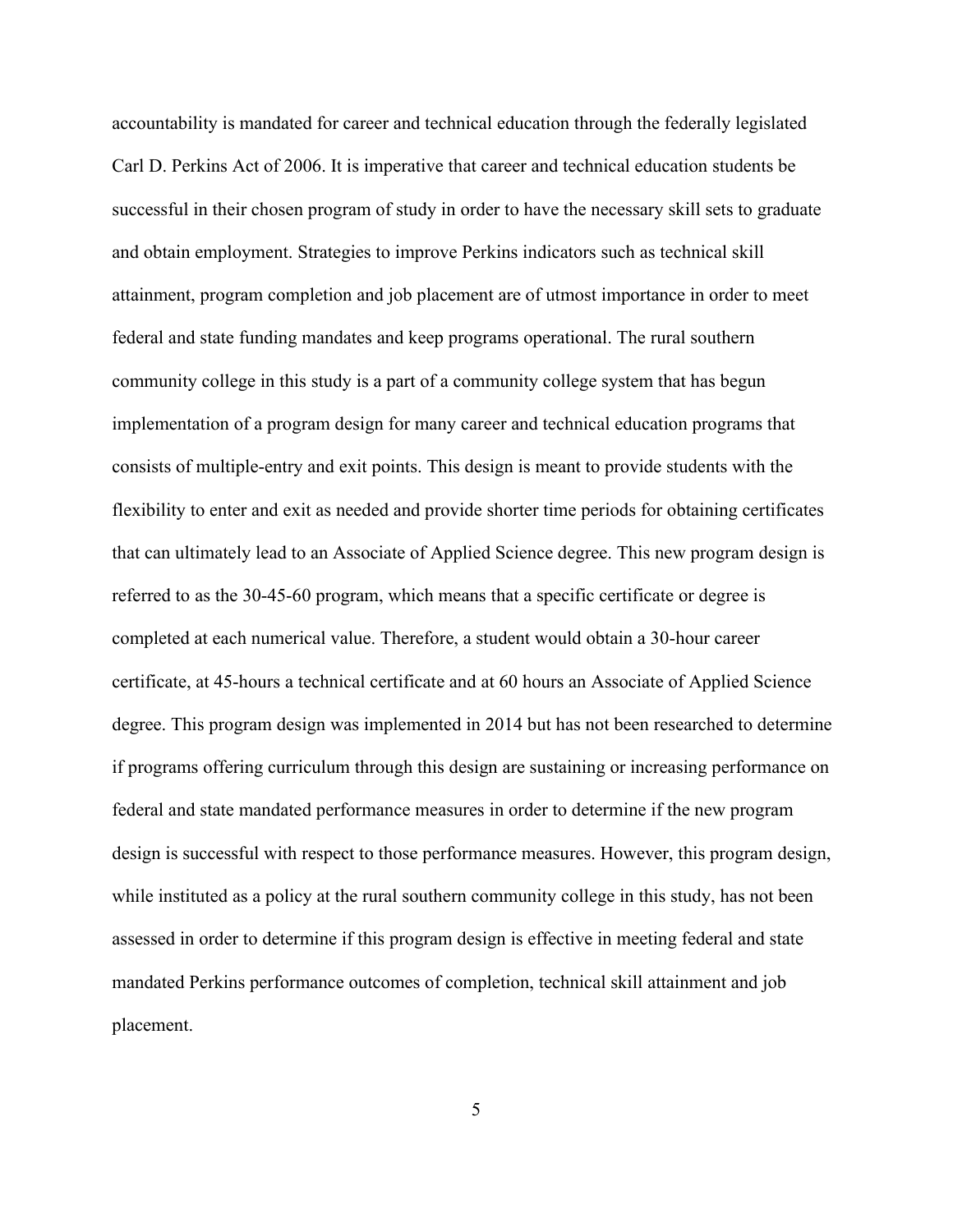### **Purpose of the Study**

<span id="page-17-0"></span>The purpose of this quantitative study was to determine if a new program design influences career certificate, technical certificate and Associate of Applied Science degree completion, technical skill attainment, or job placement rates for career and technical education students at a rural southern community college during the academic years of 2014 and 2015. The study focused on two groups: (1) the 2012 and 2013 cohort of students enrolled in welding, precision machining and manufacturing and electronic technology programs, and (2) the 2014 and 2015 cohort of students enrolled in welding, precision machining and manufacturing and electronic technology programs.

### **Research Questions**

<span id="page-17-1"></span>In this quantitative study, three research questions were addressed.

- 1. Is there a statistically significant difference in the number of welding, precision machining and manufacturing and electrical technology students receiving career certificates, technical certificates and Associate of Applied Science degrees before and after the implementation of the 30-45-60 program design who were enrolled at a rural southern community college?
- 2. Is there a statistically significant difference in the number of welding, precision machining and manufacturing and electrical technology students' technical skill attainment before and after the implementation of the 30-45-60 program design who are enrolled at a rural southern community college?

6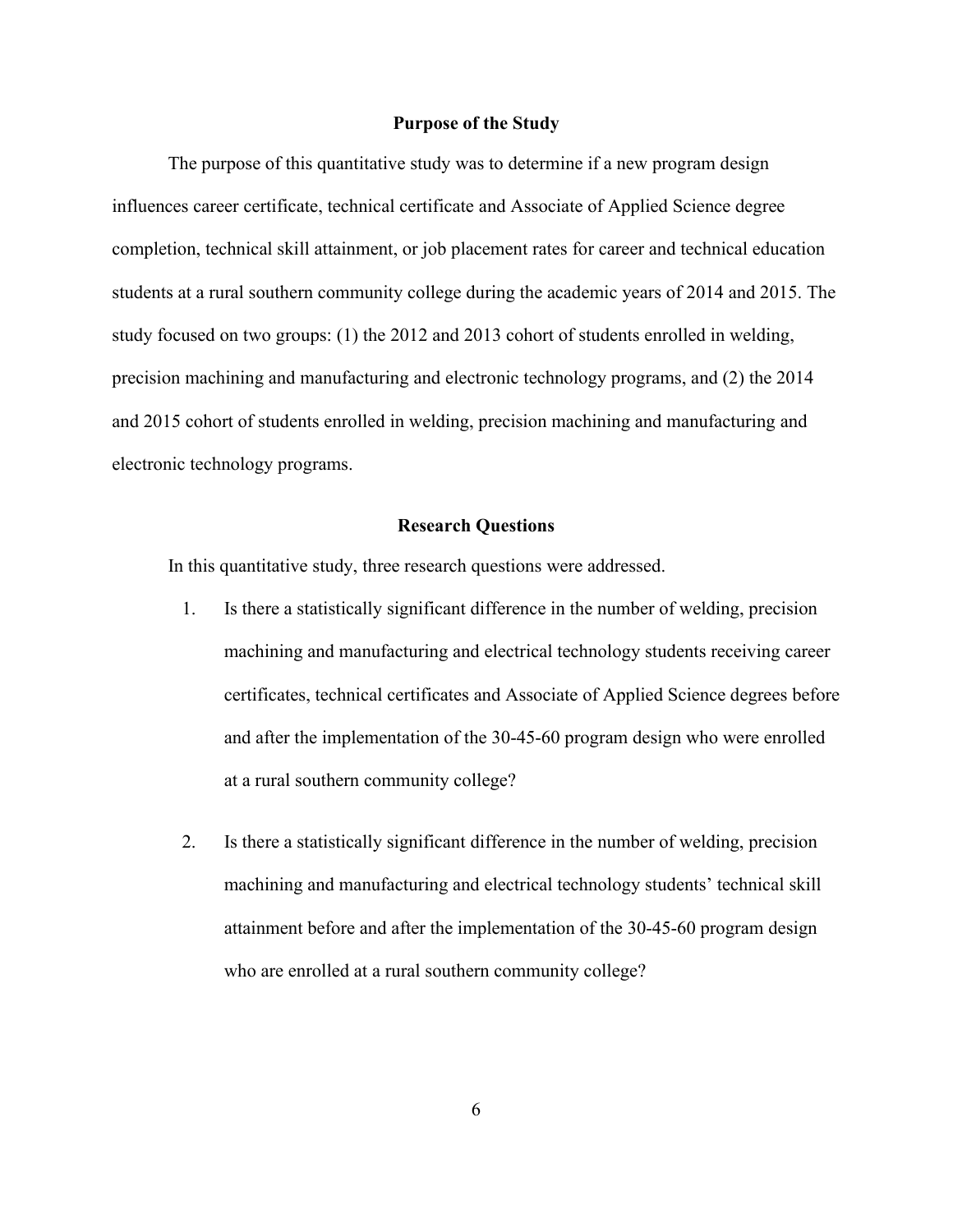3. Is there a statistically significant difference in the number of welding, precision machining and manufacturing and electrical technology students placed or retained in employment or military service before and after the implementation of the 30-45-60 program design who are enrolled at a rural southern community college?

# **Operational Definitions**

- <span id="page-18-0"></span>1. *15 to finish:* the initiative whereby students are advised to take 15 semester credit hours every semester in order to graduate within two semesters for 30, three semesters for 45 hours and 4 semesters for 60 hours (Complete College America, 2013b)
- 2. 3*0-45-60 program design:* a career and technical education program that has three entry and exit points defined as either a 30-hour career certificate, a 45-hour technical certificate or a 60 hour Associate of Applied Science degree and is based on a student taking 15 semester credit hours to be full-time (Mississippi Community College Board, 2014).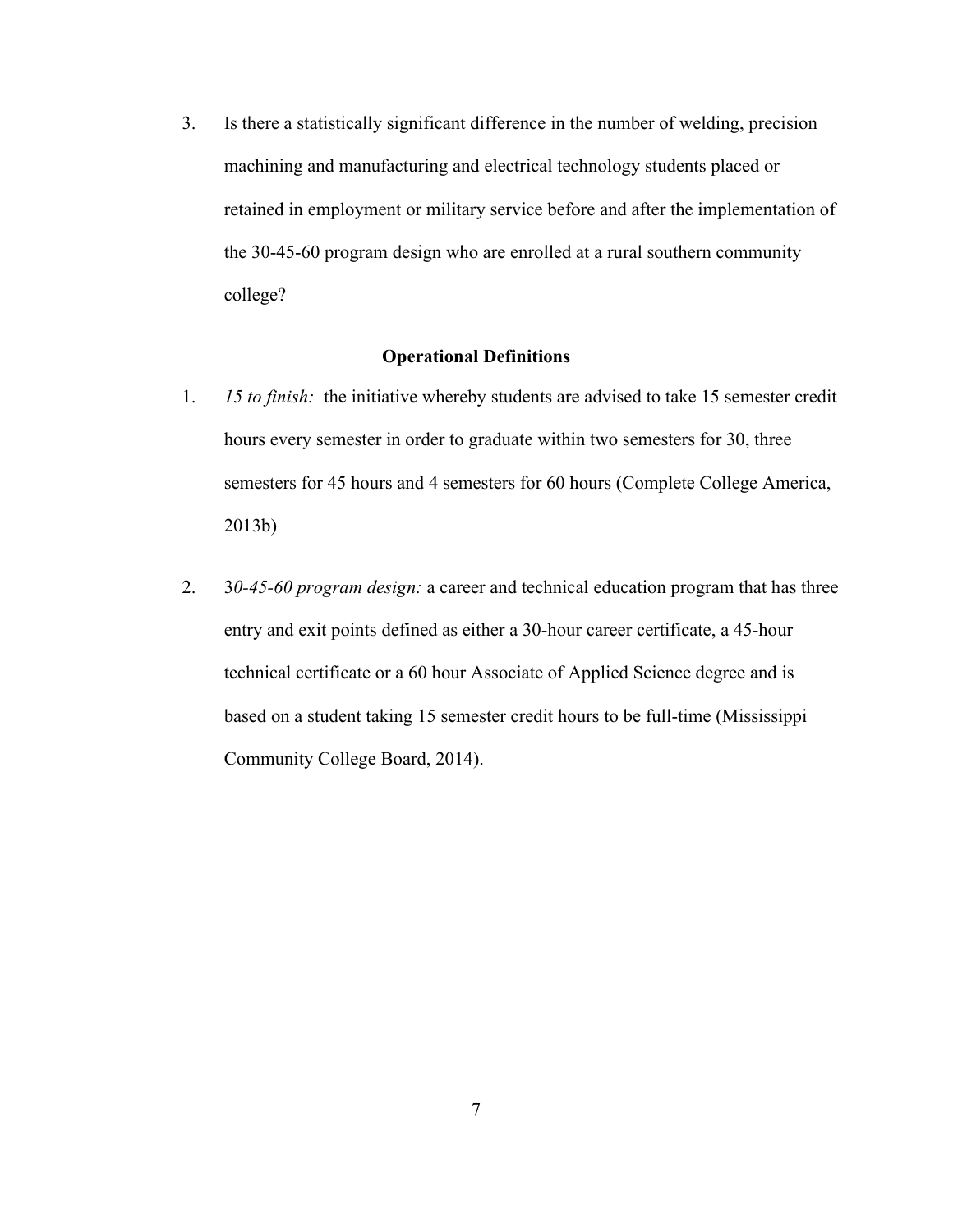- 3. *Career and technical education program of study:* a program of study that prepares students with the skills necessary to obtain employment upon successful completion and which includes the required courses for each option of the program, which may include the career certificate, technical certificate and Associate of Applied Science degree. Examples of a career and technical education program of study include welding, precision manufacturing and machining and electrical technology (Mississippi Community College Board, 2014)
- 4. *Completion rate:* the rate of students who begin community college and complete a credential, certificate or degree in the period of time the program of study is offered for completion (Complete College America, 2011).
- 5. *Credential:* the level of educational attainment a student obtains that is represented by career certificate, technical certificate or Associate of Applied Science degree (Mississippi Community College Board, 2016).
- 6. *Level 3*: A student completing or leaving a program of study and reported to the state in the academic year after completing or leaving (Mississippi Community College Board, 2016).

8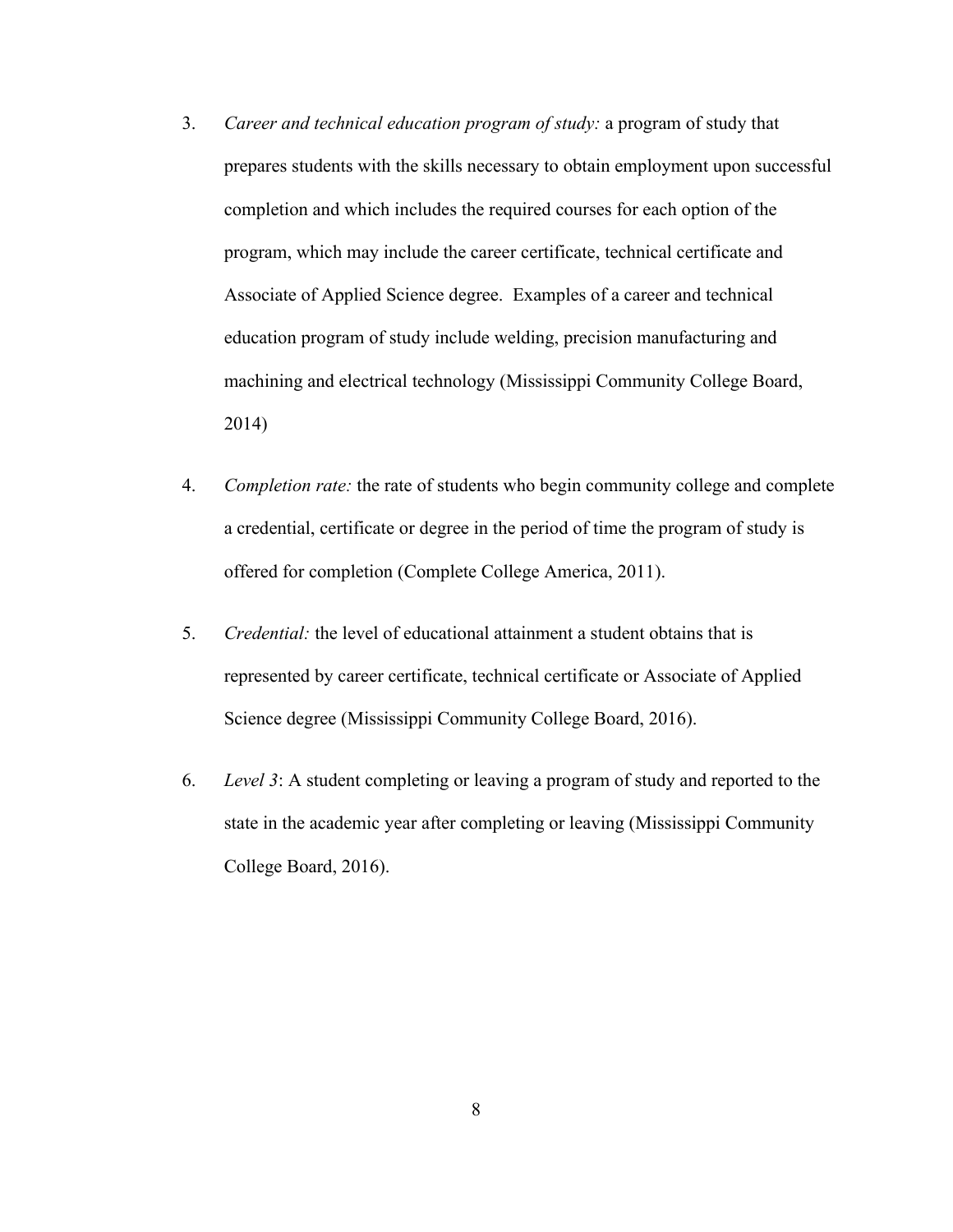- 7. *Program Design I*: A career and technical education program design that has three entry and exit points defined as either a 30-hour career certificate, a 45-hours technical certificate or a 60 hours Associate of Applied Science degree and is based on a student taking 15 semester credit hours to be full-time that was offered during the academic years of  $2011 - 2012$  and  $2012 - 2013$  for this study (Mississippi Community College Board, 2014).
- 8. *Program Design II*: A career and technical education program design that has three entry and exit points defined as either a 30-hour career certificate, a 45 hours technical certificate or a 60 hours Associate of Applied Science degree and is based on a student taking 15 semester credit hours to be full-time that was offered during the academic years of  $2013 - 2014$  and  $2014 - 2015$  for this study (Mississippi Community College Board, 2014).
- 9. *Technical skill attainment:* the number of students in a career and technical education program who pass the technical skill assessment associated with their program of study (Mississippi Community College Board, 2016).

## **Conceptual Framework of the Study**

<span id="page-20-0"></span>In educational settings, effective policy making is paramount to ensure quality improvement. In their article purporting the Dynamite Model for Educational Effectiveness, educational researchers, Creemers and Kyriakides (2010) state the main question of educational effectiveness research seeks to look at factors at different educational levels such as the classroom, school, and system levels to explain differences in student outcomes. This pervasive thought challenges educational administrators to conduct needed assessments of developed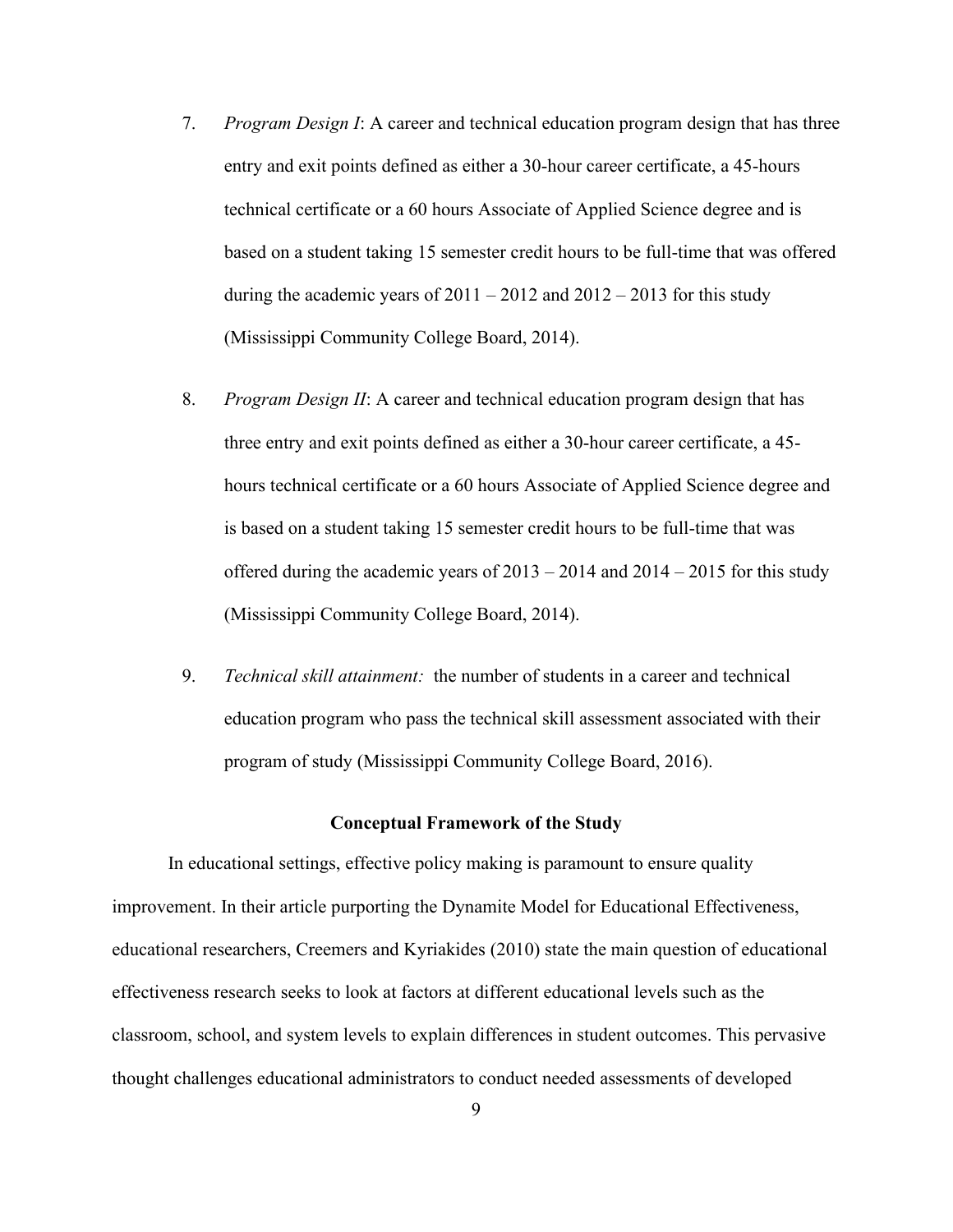policies in order to determine their effectiveness of quality educational improvement that affects students and student outcomes positively (Creemers & Kyriakides, 2008). It is this model that will provide the conceptual framework for this study. As can been seen in Figure 1, the Dynamic Model of Educational Effectiveness is multi-level and takes into account that the student, teacher, school and system all influence student achievement.



<span id="page-21-0"></span>*Figure 1.* Dynamic Model of Educational Effectiveness (Creemers & Kyriakides, 2008).

As can be seen in this model, the multiple levels interrelate with each other and contain factors related to students and teachers. Through these interrelationships, the model indicates that the factors at each level directly and indirectly affect student achievement and the learning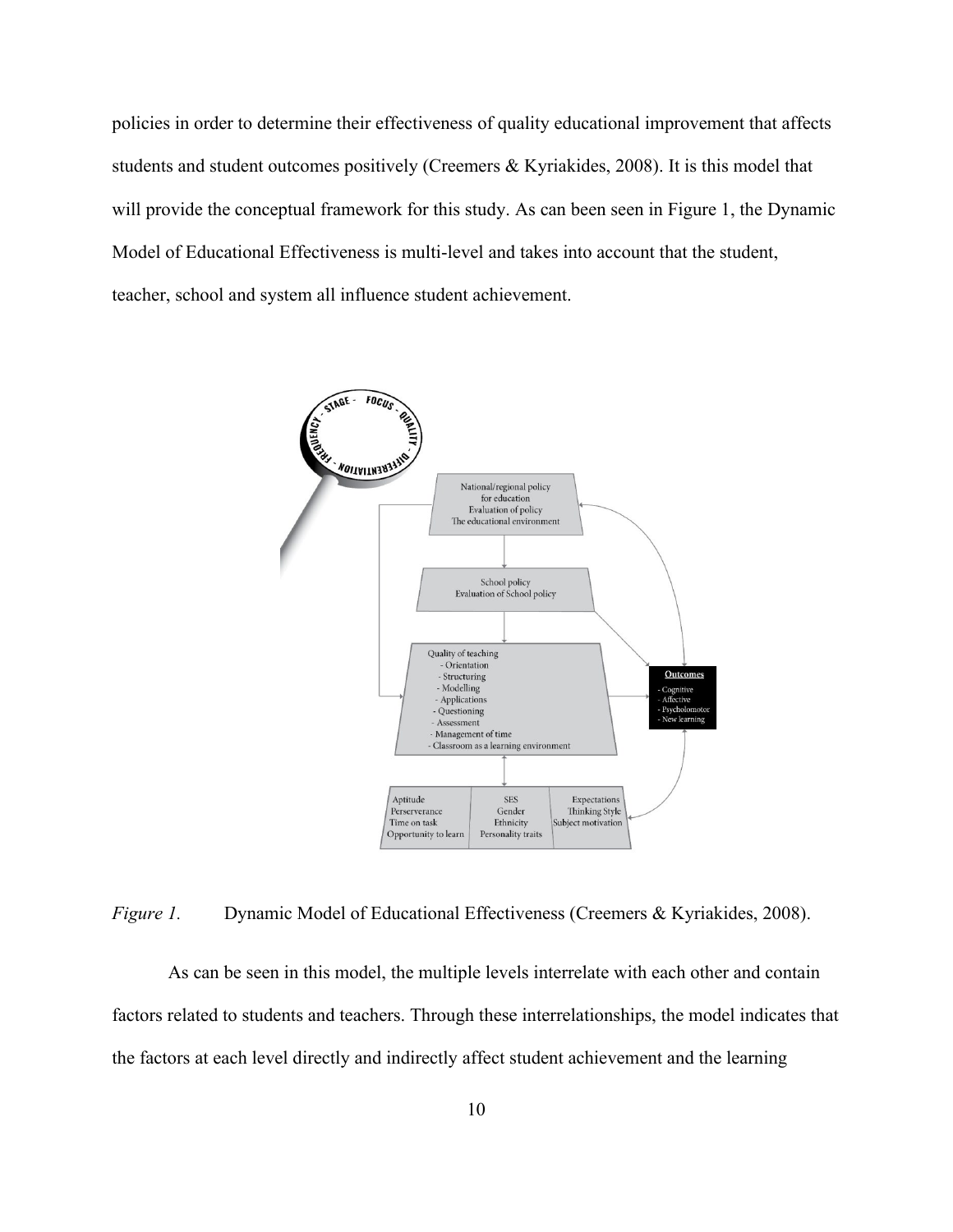environment for teachers and students. The Model of Educational Effectiveness relates to this study since national performance measures for career and technical education are mandated for funding. Institutions must set policies to address meeting these outcomes while affecting positive changes in the teaching and learning environments. The study conducted to support this model as a conceptual framework shows how institutional policy can help to promote changes that can address meeting performance measures (Creemers & Kyriakides, 2010).

Figure 2 illustrates the model that will be utilized for this study. This model shows how implementation of a program design were studied to compare difference in three federally mandated performance measures before and after program design implementation. These mandated performance measures are credential, certificate or Associate of Science degree, technical skill attainment and job placement. There are two student cohort groups that will be analyzed: (1) Students enrolled in the welding, precision machining and manufacturing and electrical technology programs during the academic years of 2012 and 2013, and (2) Students enrolled in the welding, precision machining and manufacturing and electrical technology programs during the academic years of 2014 and 2015.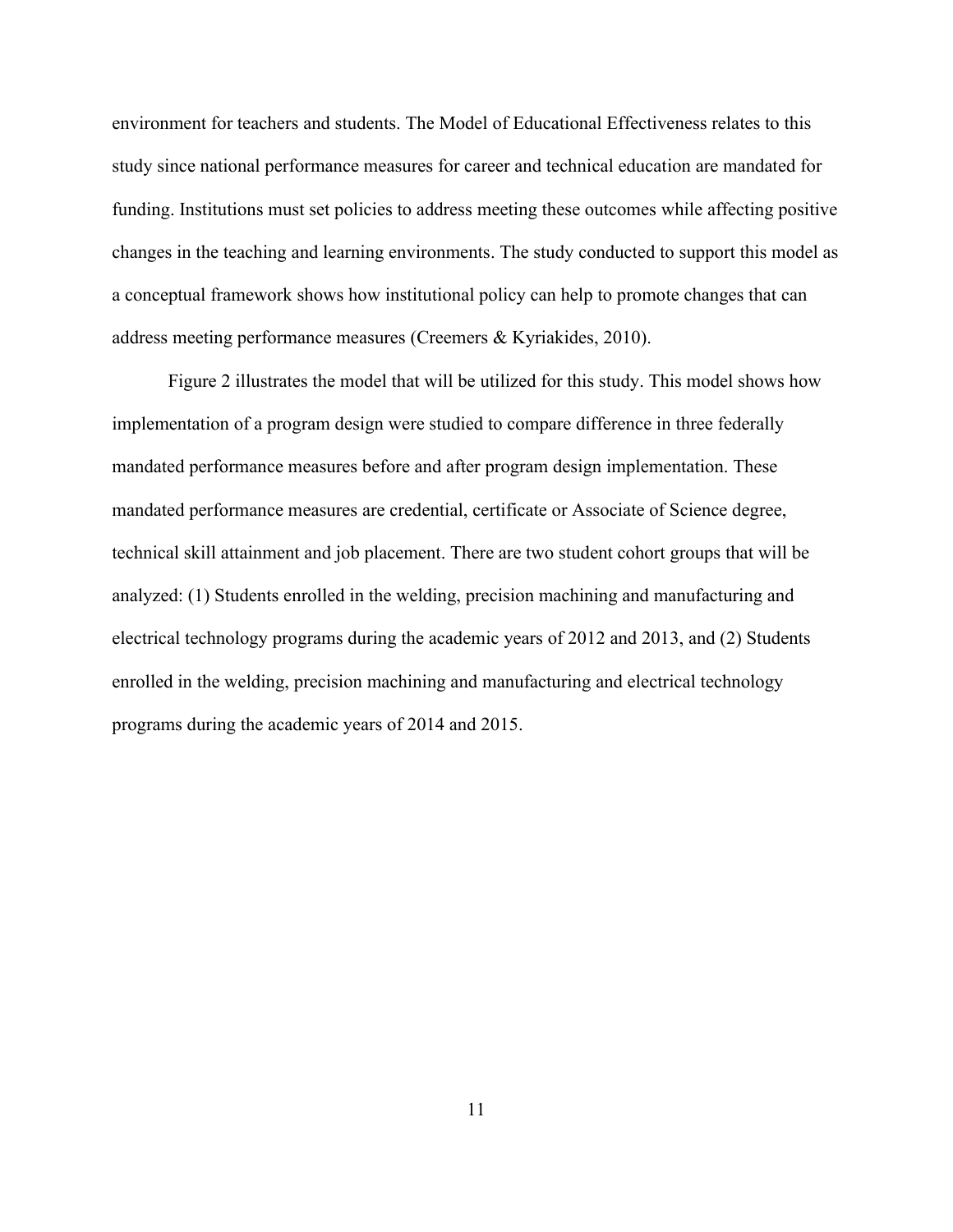

<span id="page-23-1"></span>*Figure 2.* Conceptual framework for study on program design effect on certificate/degree completion, technical skill attainment and job placement.

# **Overview of Method**

<span id="page-23-0"></span>Data were collected for this research from all students enrolled in welding, precision machining and manufacturing, and electrical technology programs for the academic years of 2012, 2103, 2014, and 2015 at a rural southern community college. The business software system, Peoplesoft was employed to obtain this data. The study included 198 students of which 133 students were enrolled in the three programs prior to the 30-45-60 program design (Program Design I) implementation and 65 students enrolled after the 30-45-60 program design (Program Design II) implementation.

Non-experimental, quantitative data were used for this study from the existing data obtained through the Peoplesoft system. A chi-square test of independence was employed to focus on the statistically significant difference between two categorical variables: students in a program design (independent variable) and students performance with regard to career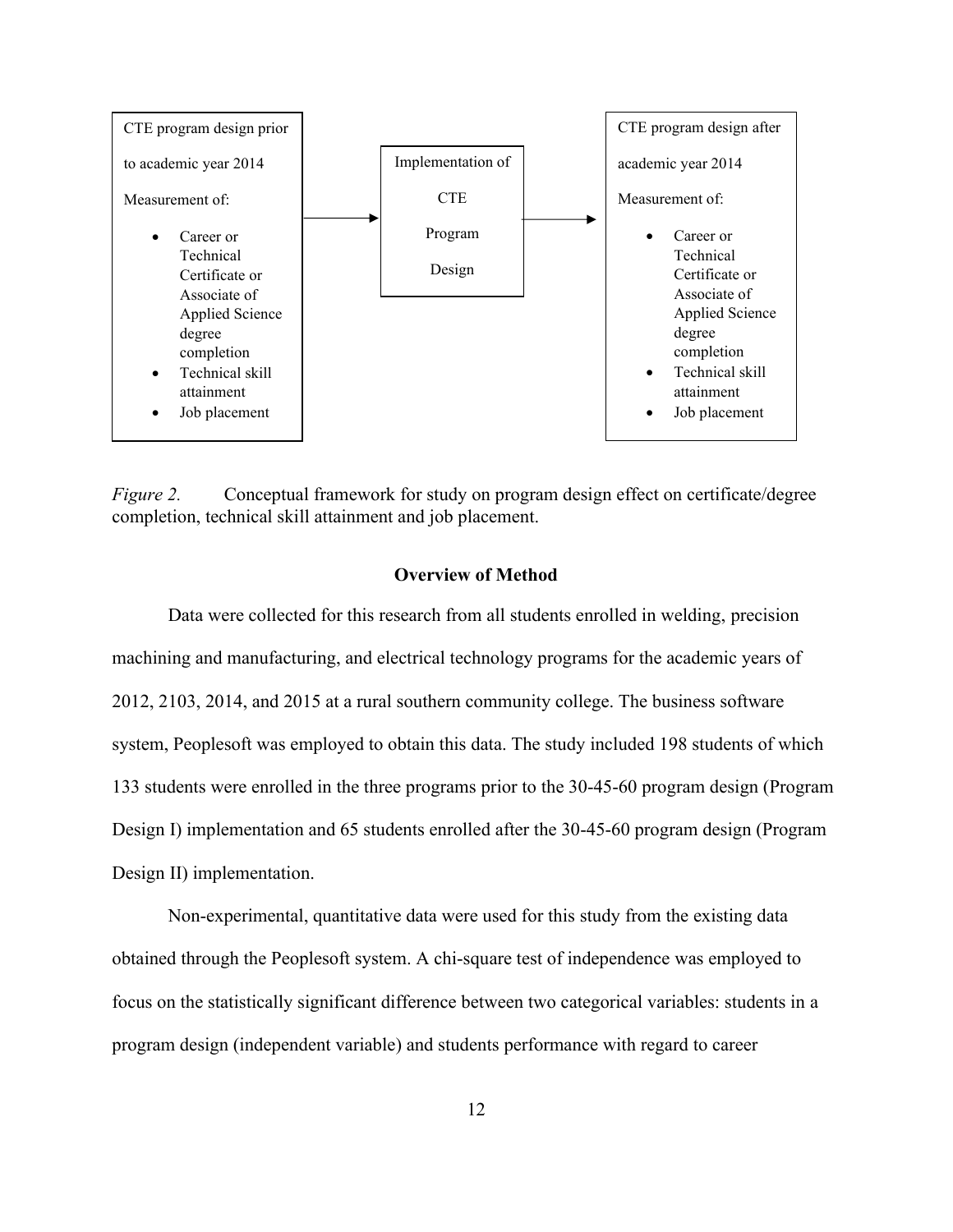certificate, technical certificate or Associate of Applied Science degree completion, technical skill attainment and job placement (dependent variables).

Participants for this study were students enrolled in the welding, precision machining and manufacturing, and electrical technology programs during the academic years of 2011 - 2012, 2012 - 2013, 2013 - 2014, and 2014 - 2015. These academic years were chosen in order to allow students enough time to enroll and complete an Associate of Applied Science degree prior to the implementation of the study. There was no random sampling of students before or after the 30- 45-60 program design implementation. Due to a concern of within-group variances of performance measures, there was a need to increase the power of the statistical test, thus the population of students was utilized for this study instead of a random sample (Gay, Mills,  $\&$ Airasian, 2009). The population total included in this study was 198 students of which 136 students were enrolled during the academic years of 2012 and 2013 which comprised Program Design I and 66 students were enrolled during the academic years of 2014 and 2015 which comprised Program Design II.

Data were collected for this research from the Career and Technical Education Dean over the welding, precision machining and manufacturing and electrical technology programs and through a program coded by the information technology department at a rural southern community college. Peoplesoft is a management software program that houses all student data and records of enrollment at the rural southern community college in this study. The information technology department developed a program that produced reports that could be combined in Excel to create a database of students who completed a career certificate, technical certificate or Associate of Applied Science degree. Peoplesoft was utilized by the Career and Technical Dean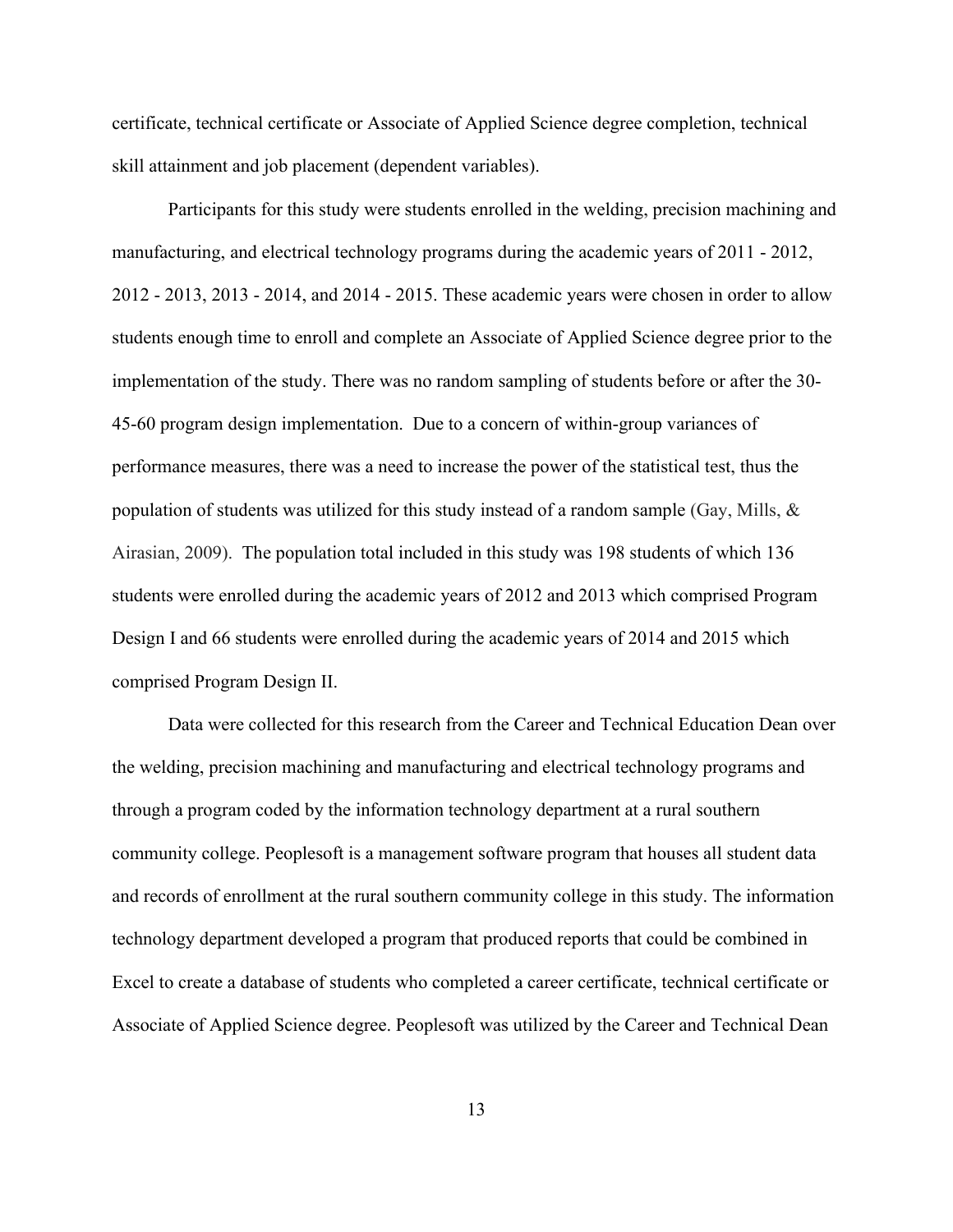to create the outcomes of the performance measures, which was also house in Excel. Together these two databases were combined into one Excel database to be used for this study.

Analysis of the data was performed to determine if student performance of certificate/degree completion, technical skill attainment and job placement were statistically significant between Program Design I and Program Design II. Table 1 shows the research question, data utilized for analysis and the statistical analysis utilized for the procedure.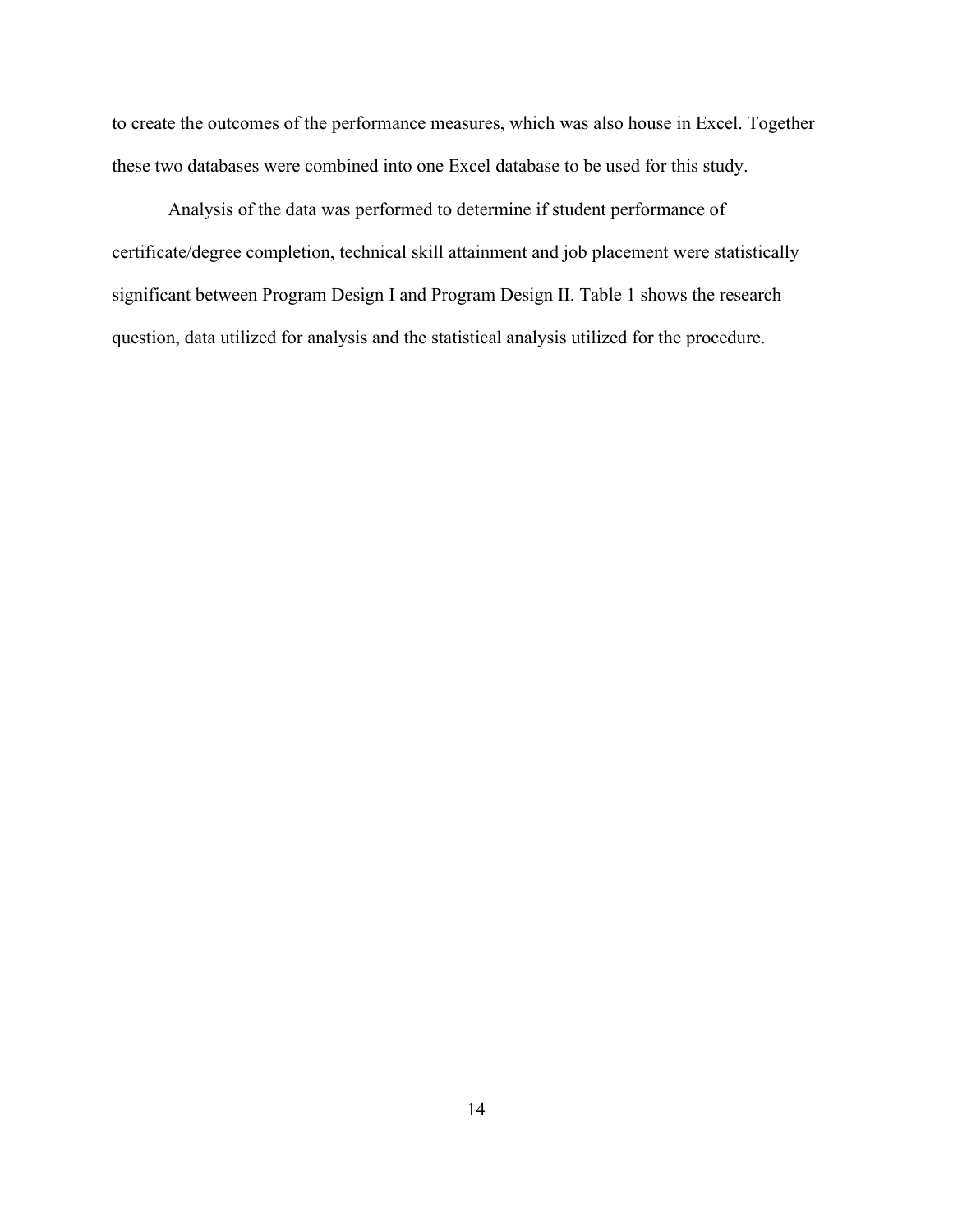# Table 1

# <span id="page-26-0"></span>*Data Analysis Procedure*

| <b>Research Question</b>                                    | Data                                                                | <b>Data Analysis Procedure</b>                    |
|-------------------------------------------------------------|---------------------------------------------------------------------|---------------------------------------------------|
| Is there a statistically                                    | Student data elements: unique                                       | Data were obtained and                            |
| significant difference in the                               | student identifier, student level,                                  | housed in Excel and                               |
| number of welding, precision                                | program of study code, program                                      | analyzed in IBM                                   |
| machining and manufacturing                                 | design group, certificate/degree                                    | <b>Statistical Package for</b>                    |
| and electrical technology                                   | completion, Associate of                                            | Social Science software                           |
| students receiving career                                   | Applied Science degree,                                             | program. Chi-square                               |
| certificates, technical                                     | technical certificate, and career                                   | analysis was conducted of                         |
| certificates and Associate of                               | certificate for academic years                                      | the two Program Design                            |
| Applied Science degrees                                     | 2012, 2103, 2014, and 2015.                                         | groups and career or                              |
| before and after the                                        | This information was obtained                                       | technical certificate                             |
| implementation of the 30-45-                                | from two sources: the Career                                        | completion or Associate of                        |
| 60 program design who were                                  | and Technical Dean and a                                            | Applied Science degree                            |
| enrolled at a rural southern                                | Peoplesoft report generated by                                      | completion.                                       |
| community college?                                          | the I.T. department at the rural                                    |                                                   |
|                                                             | southern community college in                                       |                                                   |
|                                                             | this study.                                                         | Data were obtained and                            |
| Is there a statistically                                    | Student data elements: unique<br>student identifier, student level, | housed in Excel and                               |
| significant difference in the                               |                                                                     |                                                   |
| number of welding, precision<br>machining and manufacturing | program of study code, program<br>design group, technical skill     | analyzed in IBM<br><b>Statistical Package for</b> |
| and electrical technology                                   | attainment, for academic years                                      | Social Science software                           |
| students' technical skill                                   | 2012, 2103, 2014, and 2015.                                         | program. Chi-square                               |
| attainment before and after                                 | This information was obtained                                       | analysis was conducted of                         |
| the implementation of the 30-                               | from two sources: the Career                                        | the two Program Design                            |
| 45-60 program design who                                    | and Technical Dean and a                                            | groups and career or                              |
| are enrolled at a rural                                     | Peoplesoft report generated by                                      | technical certificate                             |
| southern community college?                                 | the I.T. department at the rural                                    | completion or Associate of                        |
|                                                             | southern community college in                                       | Applied Science degree                            |
|                                                             | this study.                                                         | completion.                                       |

 $\overline{\phantom{0}}$ 

15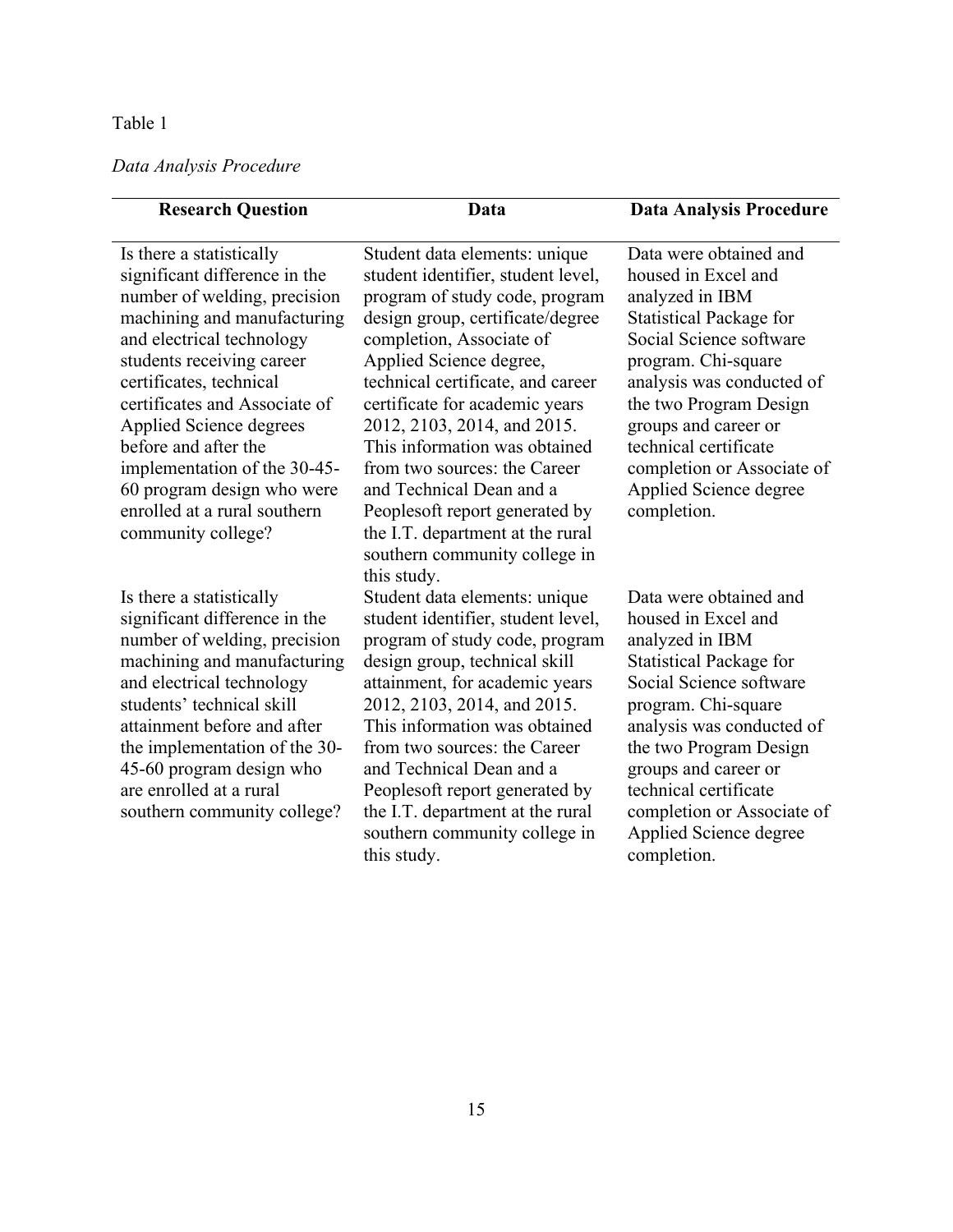# Table 1 (continued)

| <b>Research Question</b>                                                                                                                                                                                                                                                                                                                                             | Data                                                                                                                                                                                                                                                                                                                                                                                            | <b>Data Analysis Procedure</b>                                                                                                                                                                                                                                                                                                      |
|----------------------------------------------------------------------------------------------------------------------------------------------------------------------------------------------------------------------------------------------------------------------------------------------------------------------------------------------------------------------|-------------------------------------------------------------------------------------------------------------------------------------------------------------------------------------------------------------------------------------------------------------------------------------------------------------------------------------------------------------------------------------------------|-------------------------------------------------------------------------------------------------------------------------------------------------------------------------------------------------------------------------------------------------------------------------------------------------------------------------------------|
| Is there a statistically<br>significant difference in the<br>number of welding, precision<br>machining and manufacturing<br>and electrical technology<br>students placed or retained in<br>employment or military<br>service before and after the<br>implementation of the 30-45-<br>60 program design who are<br>enrolled at a rural southern<br>community college? | Student data elements: unique<br>student identifier, student level,<br>program of study code, program<br>design group, job placement, for<br>academic years 2012, 2103,<br>2014, and 2015. This<br>information was obtained from<br>two sources: the Career and<br>Technical Dean and a Peoplesoft<br>report generated by the I.T. at<br>the rural southern community<br>college in this study. | Data were obtained and<br>housed in Excel and<br>analyzed in IBM<br><b>Statistical Package for</b><br>Social Science software<br>program. Chi-square<br>analysis was conducted of<br>the two Program Design<br>groups and career or<br>technical certificate<br>completion or Associate of<br>Applied Science degree<br>completion. |

# **Delimitations**

<span id="page-27-0"></span>For this study, students were delimited to a rural southern community college. The study includes the following delimitations:

- Career and technical students enrolled in either the welding, precision machining and manufacturing or electrical technology programs that have three exit points, referred to as 30-45-60, at a rural southern community college
- The student population for these programs were from the academic years of 2011 - 2012, 2012 - 2013, 2013 - 2014, and 2014 - 2015
- Three 30-45-60 exit points included are the career certificate, technical certificate and the Associate of Applied Science degree
- The control group utilized for prior to the 30-45-60 program design implementation are from the academic years of 2012 and 2013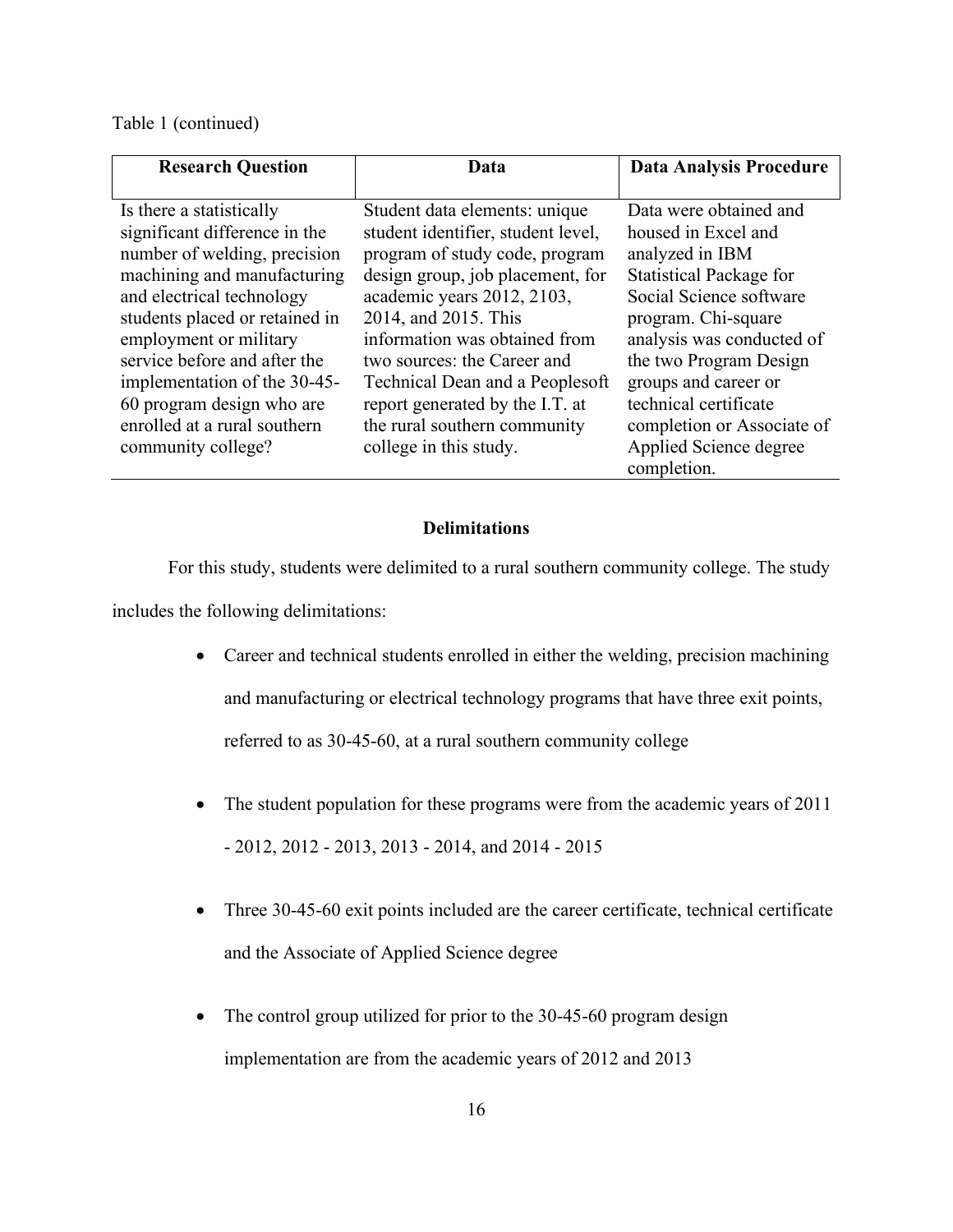• The comparison group for after the 30-45-60 program design implementation are from the academic years of 2014 and 2015

### **Significance of the Study**

<span id="page-28-0"></span>Today in American history there is a situation that could become a real problem where our children will have less education than their parents. This is recognized at many state levels of government with governors from across the United States calling for action to address this problem. With this challenge comes the unique opportunity for community colleges to modify their educational system to address a program design for career and technical education (Complete College America, 2011).

In the study launched by Complete College America it was found that students completing 30+ credit hours in their first year of college. Research statistics showed that of students taking a 15-hour credit load each semester, 62% graduated when they completed 30+ credit hours within their first year of enrollment (Complete College America, 2013a)

This study adds to the body of knowledge as it relates to program design for career and technical programs of study. The empirical research could impact further development of other career and technical programs of study to incorporate the 30-45-60 program design. If higher levels of performance for completion of a credentials, certificates or Associate of Applied Science degree, technical skill attainment and job placement, the program design could be implemented with the expectation of similar results. If this occurs, then stronger marketing as well as policy development to support the design could be created to help all career and technical students to make gains in those areas. Lastly, research findings could impact pedagogical methodology for instruction by increasing the hands-on experiential learning needed to meet credentialing and to address assessment at each level of the program design.

17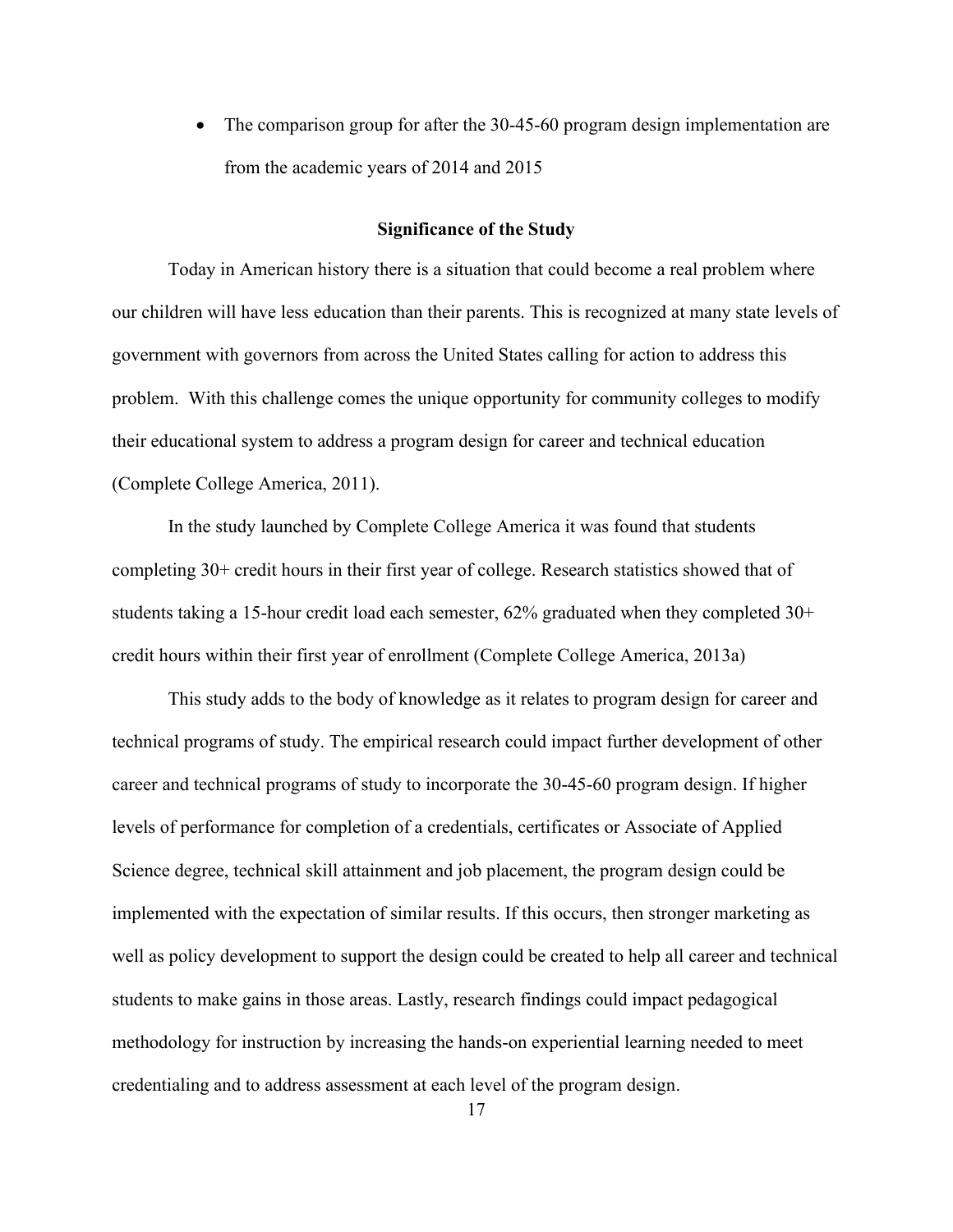## **Chapter Summary**

<span id="page-29-0"></span>With the onset of greater accountability and performance measures for both students and community colleges, there is a greater need to implement programs that are designed to meet the student need for completion, technical skill attainment and job placement (Complete College America, 2011). In most community colleges, career and technical education can help to meet this need as they are considered critical to the mission of the community college (Cohen et al., 2014). In a community college's region key partners can be brought together to help inform and bridge the gap along with community colleges to create a career pathway that meets all stakeholder needs (Alssid et al., 2005).

The rural southern community college in this study is a part of a community college system that has begun implementation of a program design for many career and technical education programs that has a program design structure called 30-45-60. This design has multiple-entry and exit points and is supported by the Model of Educational Effectiveness which promoted national performance measures for career and technical education to be mandated for funding. Through this type of model institutions can address meeting performance outcomes while affecting positive changes in the teaching and learning environments. The study conducted to support this model as a conceptual framework can inform to institutional policy that can promote changes that address meeting performance measures (Creemers & Kyriakides, 2010). Data were collected for this research from all students enrolled in welding, precision machining and manufacturing, and electrical technology programs for the academic years of 2012, 2103, 2014, and 2015 at a rural southern community college. Analysis of the data were performed to determine if student performance of certificate/degree completion, technical skill attainment and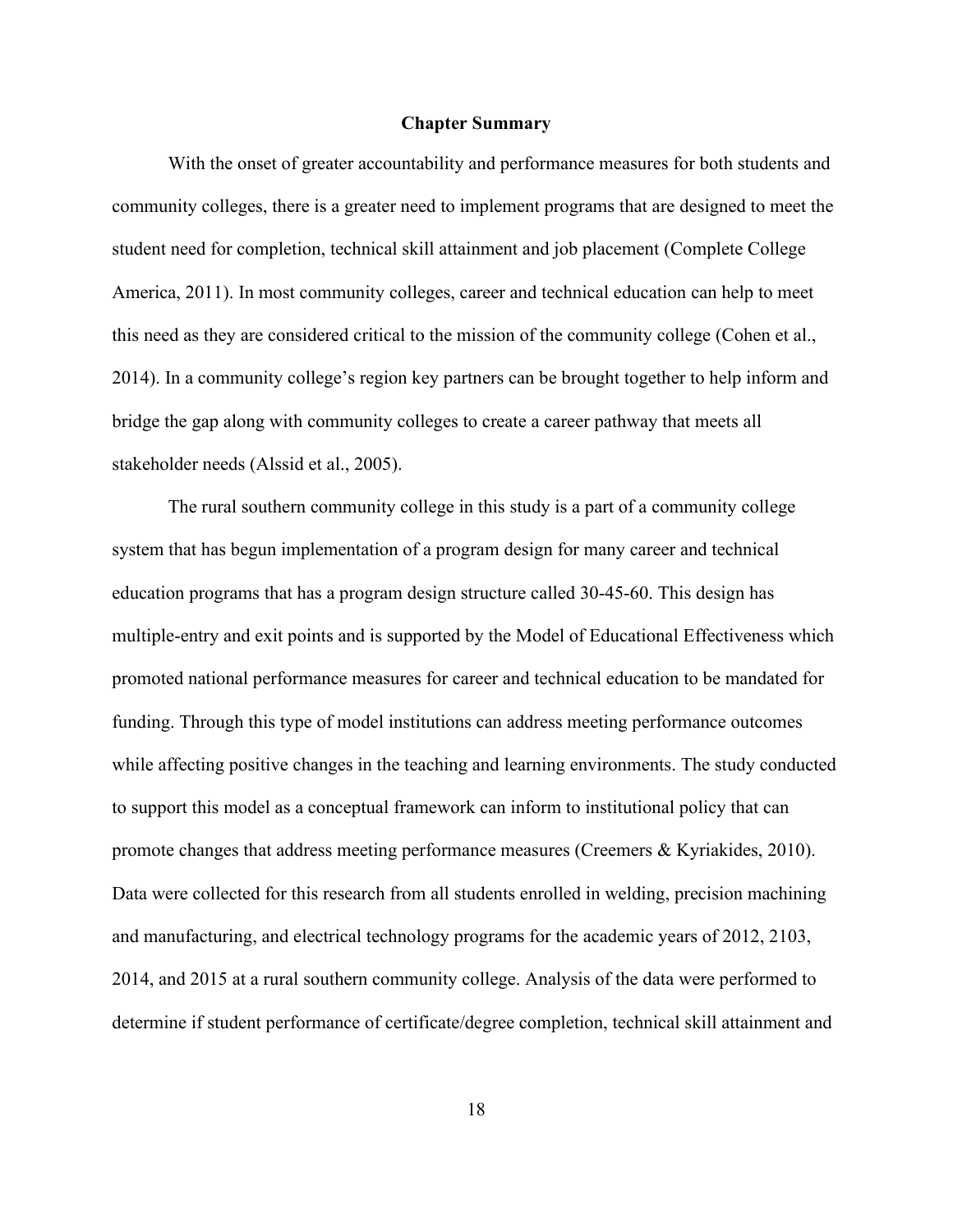job placement were statistically significant between program designs prior to and after implementation of the 30-45-60 program design.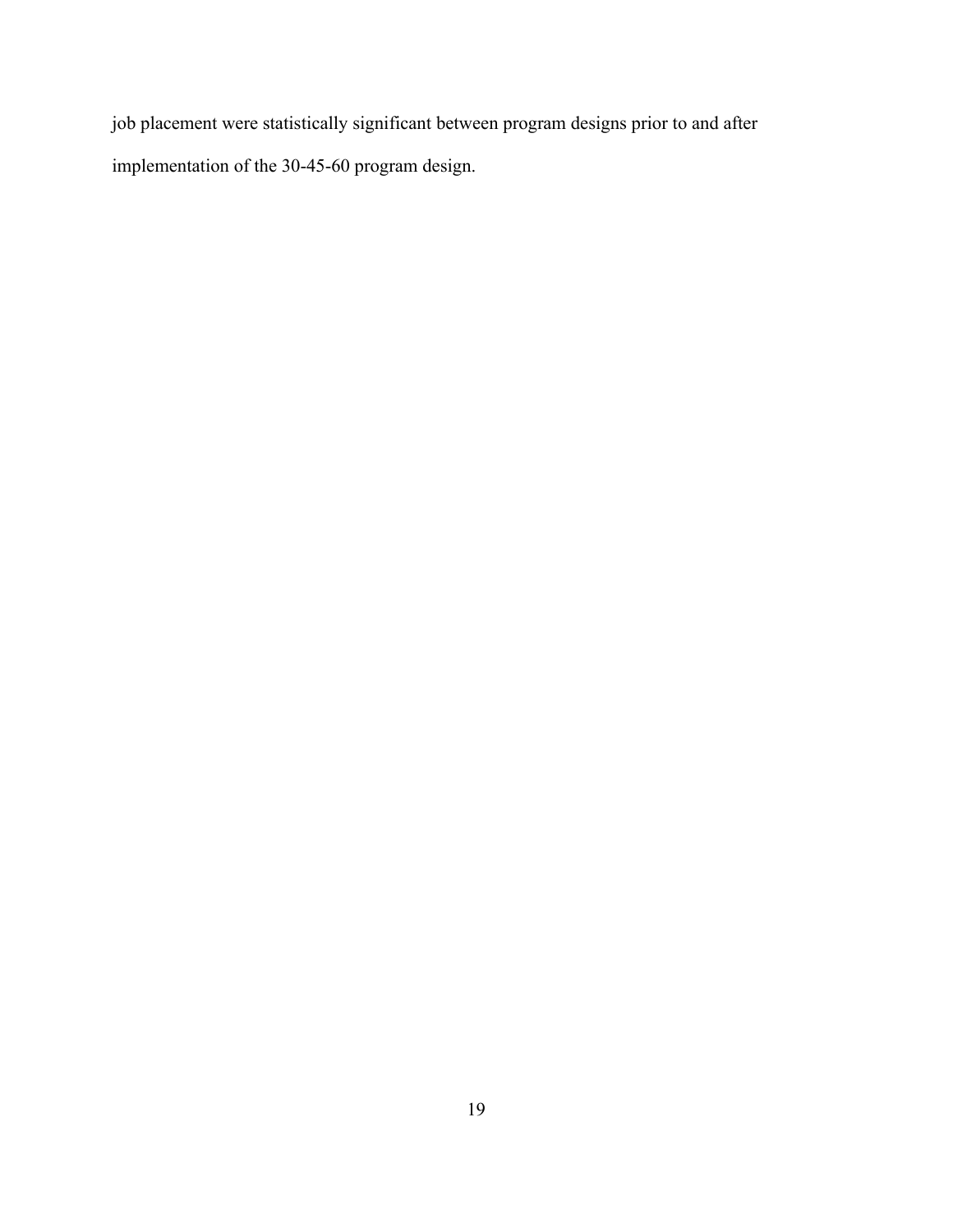### CHAPTER II

# REVIEW OF RELATED LITERATURE

<span id="page-31-0"></span>This review is a discussion of empirical peer-reviewed research that addresses stackable credentials as a program design that impacts federally-mandated performance measures of enrolled students in postsecondary career and technical education. To that end, empirical research used in this review were limited to two-year institutions and programs that offered a pathway of multiple exit points to the Associate of Applied Science degree.

Searches were conducted within the following databased for peer-reviewed articles: EBSCOhost and Google Scholar. It also includes dissertation searches using ProQuest dissertation. Search terms utilized for this study were *stackable credentials, career and technical education program design, career pathway, credentials, technical skill attainment, career and technical completer, career and technical job placement, stacked credentialing, stacked credential, career and technical education* and *Perkins*. In the beginning, there were over 3,500 results which included peer-reviewed and non-peer-reviewed articles. To narrow the research, two or more terms were placed together in the search terms. Seventeen dissertations were found that related to this study. A focus was made to look for peer-reviewed articles that covered program design, completion, technical skill attainment or job placement. After collecting the various studies, a compilation was made where two areas appeared most often. One was the stackable credential program design and the other was program stackable credentials for improvement of student performance outcomes.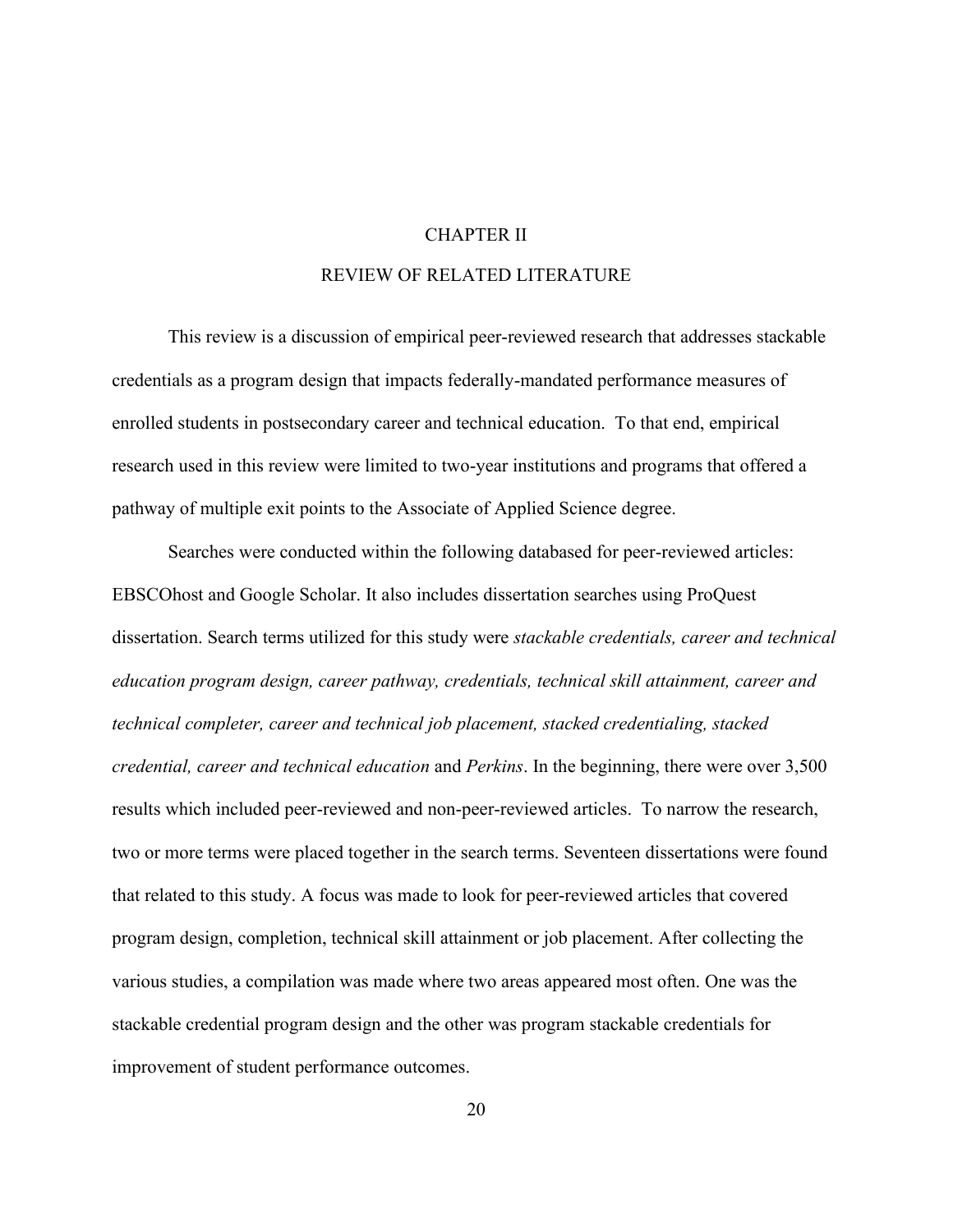To set the tone for the progression of events that have led to the need for a program design that addresses community college student and institutional needs, the history and funding for career and technical education will initially be reviewed.

#### **History of Career and Technical Education**

<span id="page-32-0"></span>In the early 20<sup>th</sup> Century, vocational education was a major topic of discussion with most American educators. Many schools had difficulty meeting labor demands in their areas as the economy moved from an agriculture based to an industrial based economy. The result of these discussions moved vocational education to the forefront through the Smith – Hughes Act of 1917. This act supported the notion of vocational education as a separate education system. The end result was the enactment of the Vocational Education Act in 1963. This act created funding for the construction of area vocational schools and broadened the definition of vocational education. In the late 1980s, educational reforms were made due to a decline in the United States' competitiveness in the international market. Poor performance on national and international standardized tests showed that American students were functioning at a lower level than their counterparts in other countries (Cohen et al., 2014). This created the impetus for the national report, A Nation at Risk. This report implied that the United States was losing ground, on an international level, to compete globally. This shortfall was attributed to the poor performance of the United States' educational system. Due largely to this report, sweeping changes were made to the educational system. One such change was the Carl D. Perkins Vocational Act of 1984. The act was to improve the job skills of the labor force and to provide equal opportunities to all adults in vocational education with special needs (Hayward & Benson, 1993).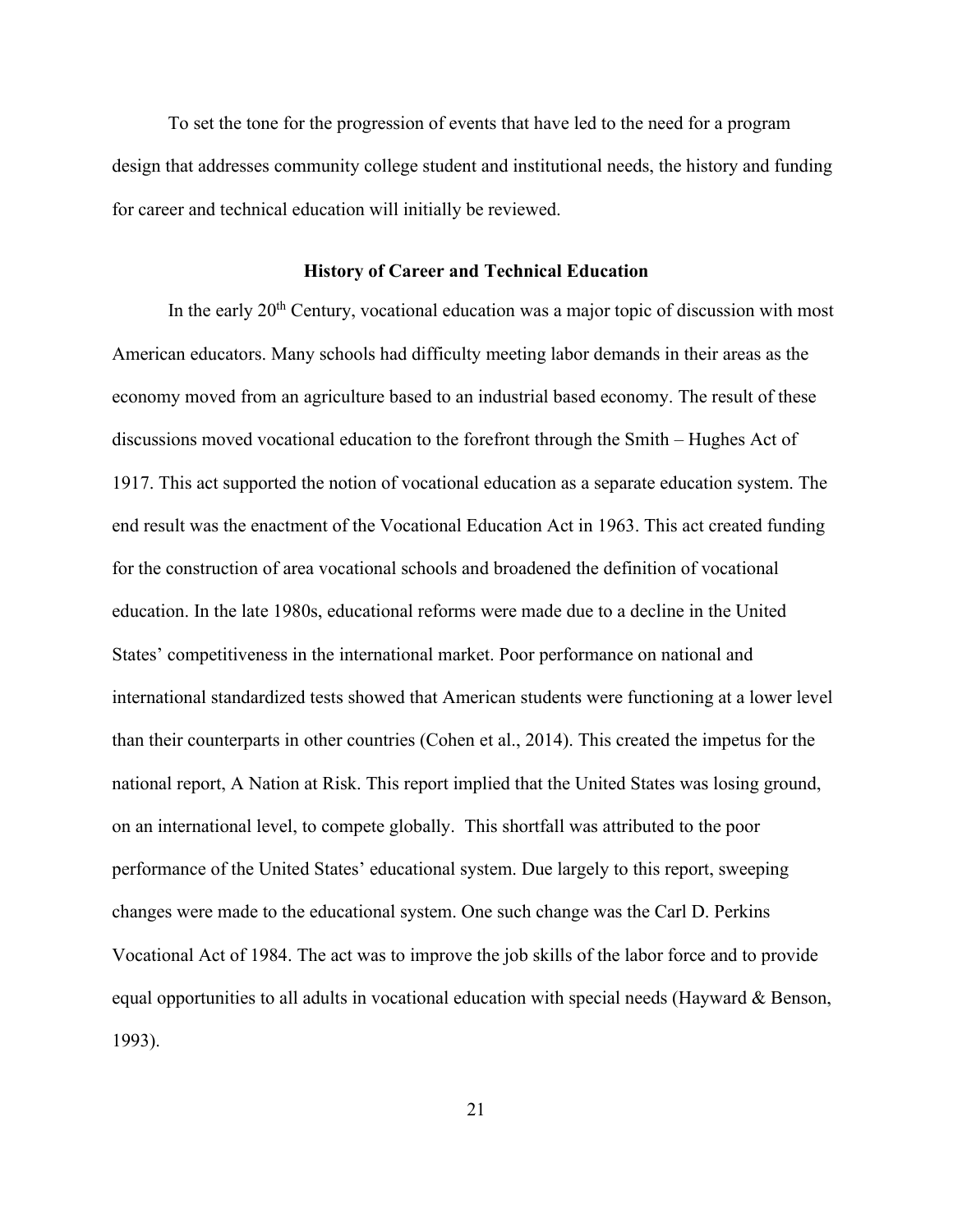The Perkins Vocation Act of 1984 was reauthorized in 1998 and 2006, but in 2018, the act contained new measures for career and technical programs of study to enhance continued performance improvement (Mississippi Community College Board, 2016). Due to this new law the current state of career and technical education in Mississippi has been prompted by reforms set forth by the U.S. Department of Education in the areas of accountability. At present, there is particular emphasis placed on performance-based funding at the federal and state levels. Thus, career and technical education programs will now need, more than ever, to provide students with applicable, real world, competency-based, hands-on experiential learning in order to better prepare them for the world of work. It will also require career and technical programs to develop the linkages, partnerships and collaborations necessary to provide the best educational experience possible (Kidwai, 2011).

In the state of Mississippi, the legislature requires an end-of-year report from the community college system which is broken down by community college. Specifically, they require information about the performance of programs and student achievement as they relate to expenditures and revenue. There has also been a call for a state report card of postsecondary institutions, whereby, information on the community college system as a whole, for each community college and then for each program at the community college will be reported. Specifically, the information requested will be for completion and retention rates and job placement of each program. Federal and state monies will be tied to these performance measures and with the current state of the economy, dollars will be stretched more than ever to cover program costs and keep them performing and maximum levels to receive such funding. With funding resources in short supply and performance required to be extremely high, community colleges are faced with how to keep programs meeting rural community economic needs and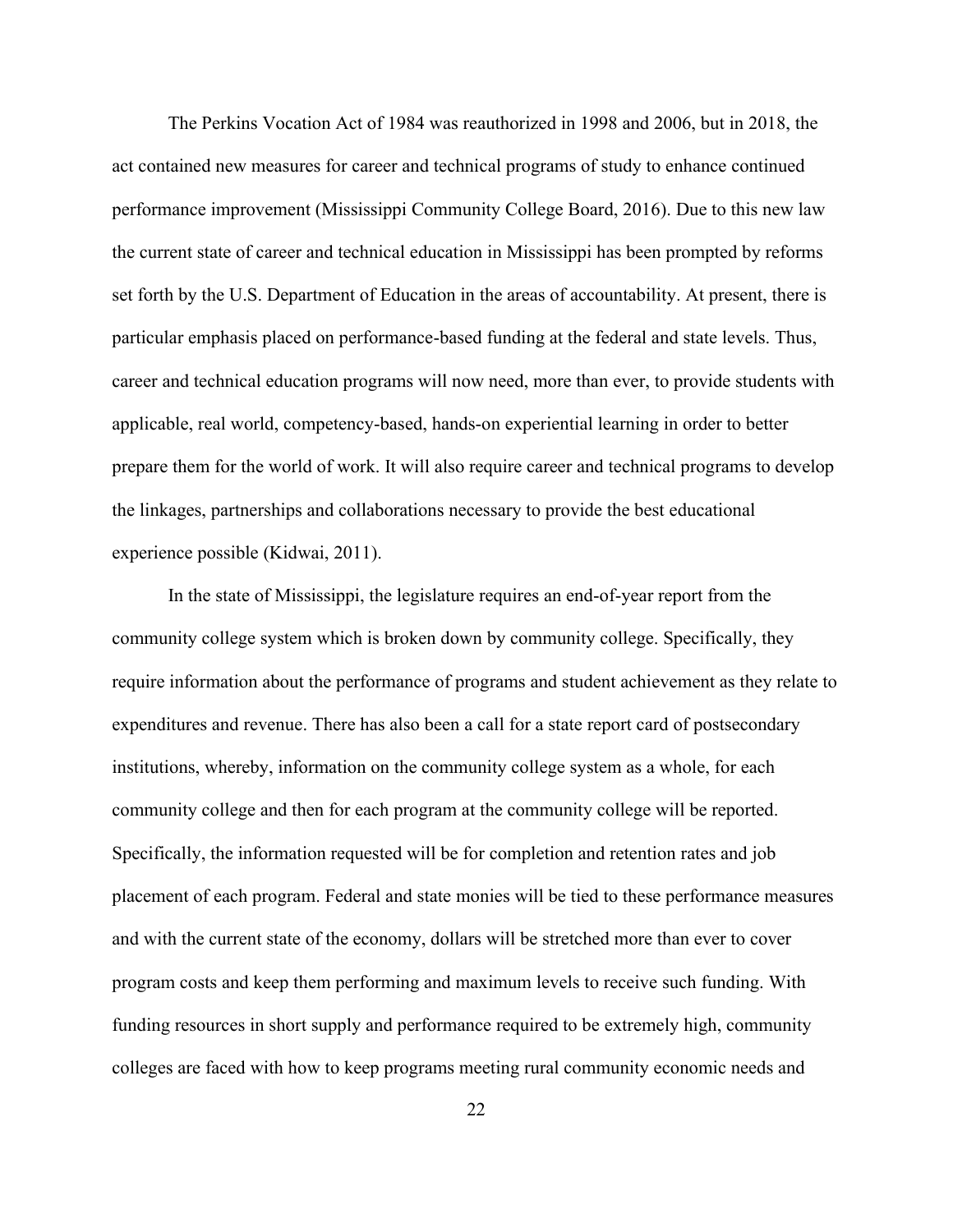maintain revenue sources to meet program needs. It is imperative that community colleges and business and industry collaborate to meet the mutual needs of student completion, technical skill attainment and job placement (Mississippi Code Ann. § 37-163-1, 2012).

#### **Perkins Reauthorization**

<span id="page-34-0"></span>In 2006, the Carl D. Perkins Vocational and Technical Education Act was reauthorized under then President George W. Bush. Through this act states had more flexibility in the use of funds; however, the act contained stringent accountability measures to be met. Three accountability measures from this act are the strongest performance measure of the Perkins indicators and are generated based on formulas that utilize data collected on student perofrmance. These performance measures are credential, certificate or diploma, technical skill attainment and student placement (Dortch, 2012). Today's Perkins V: Strengthening Career and Technical Education for the 21st Century Act, was reauthorized in July 2018 and contains more verbiage than ever before with regard to expectations in collaborating and partnering with its stakeholders to meet their needs and to keep America competitive in the global marketplace. These objectives will need to be met, but in the current economic state, they will be met with greater accountability measures and stricter outcome measures (Advance CTE, 2018b).

#### **Stackable Credential Program Design**

<span id="page-34-1"></span>The first area that emerged from the literature review, supports the development of programs that ensure student performance outcomes that prepare them for the real world of work. Often time utilization of stacked credentials in a program design is made by institutions to improve completion rates (Burn & Gerhard, 2011). Accountability measures mandated at the federal level and that trickle down to local and state levels also measure retention, completion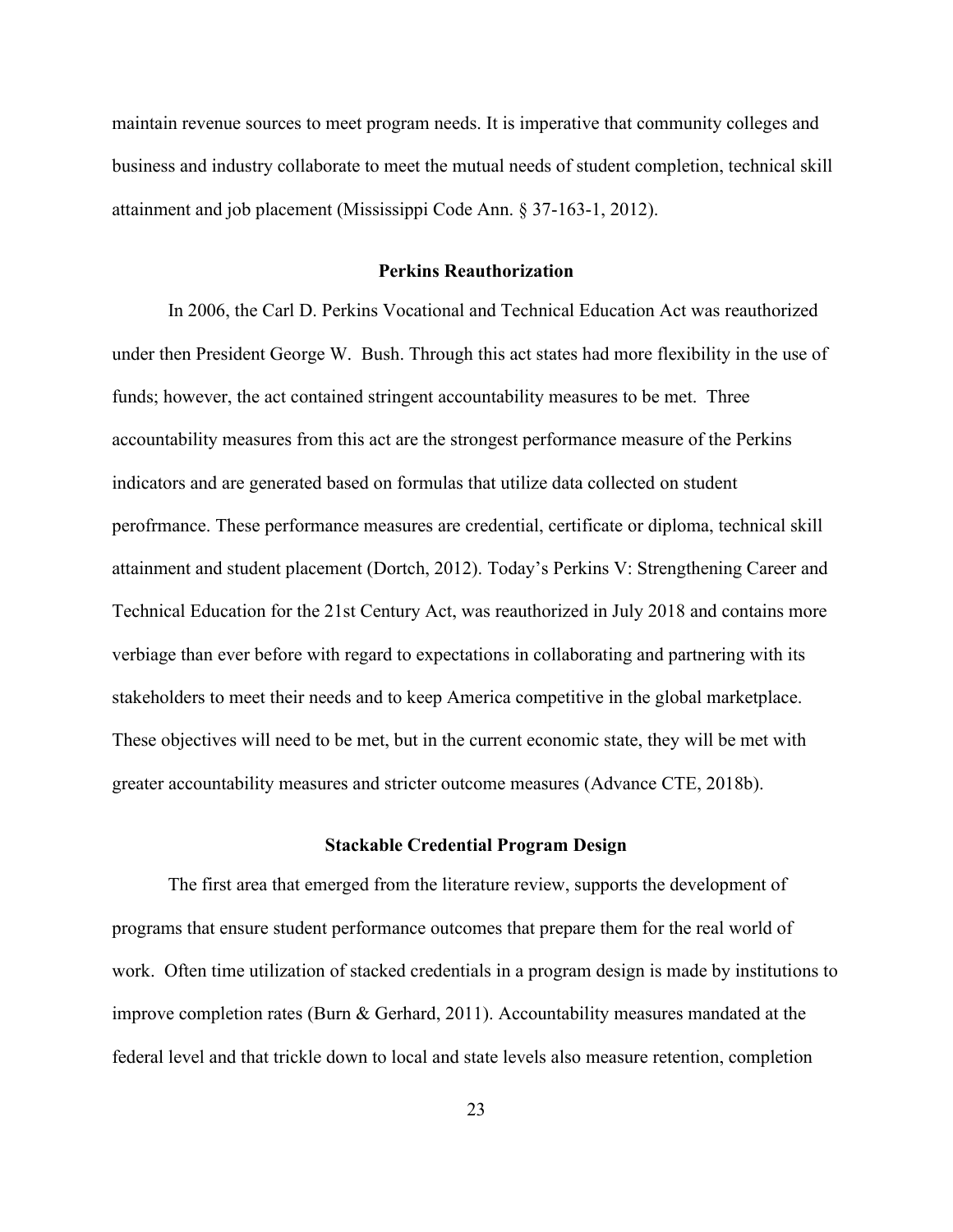and other performance outcomes. Retention is a performance measure of focus and is interchanged with persistence. Throughout the literature discussions included measuring persistence (Burns & Gerhard, 2011), utilization of stackable credential models with students who had various needs (Austin, Mellow, Rosin, & Sletzer, 2012) and utilization of stackable credential models (Dins, 2005), With regard to persistence, a new factor, termed grit, has been studied and shown to have a positive correlation with student grades. In this study, the grit factor was described as a student's perseverance and desire to meet long-term goals. It was also found that student backgrounds, as well as personal traits and external factors are widely varied and can tremendously affect persistence (Duckworth, Peterson, Matthew, & Kelly, 2007)

In their study, *Engaging institutions in workforce development: Career pathways for disadvantaged,* Alssid et al (2005), put forth a strategy for development of a career pathway to help community colleges streamline services and create a model that would improve completion rates, retention and persistence for students. Their research showed six promising practices, two of which support this study, the creation of bridge programs that incorporate developmental and credit programs, creation of internal career pathways for programs which lead from certificate to college degrees, and effective use of college resources. Through their research, it was suggested that students would have a more attainable goal if programs were chunked into smaller units. This would create a system that students could then see as manageable (Alssid et al., 2005). Students would now be more apt to earn a credential rather than leave; however, this is based on the assumption that they have taken the proper course sequence. Community colleges must ensure that the design of the program pathway is correctly sequenced and offered. (Bers  $\&$ Schuetz, 2014). In her dissertation, *Exploring associate degree outcomes of stacked credential models at two-year colleges,* Kiddoo (2017), developed a study with the purpose to examine the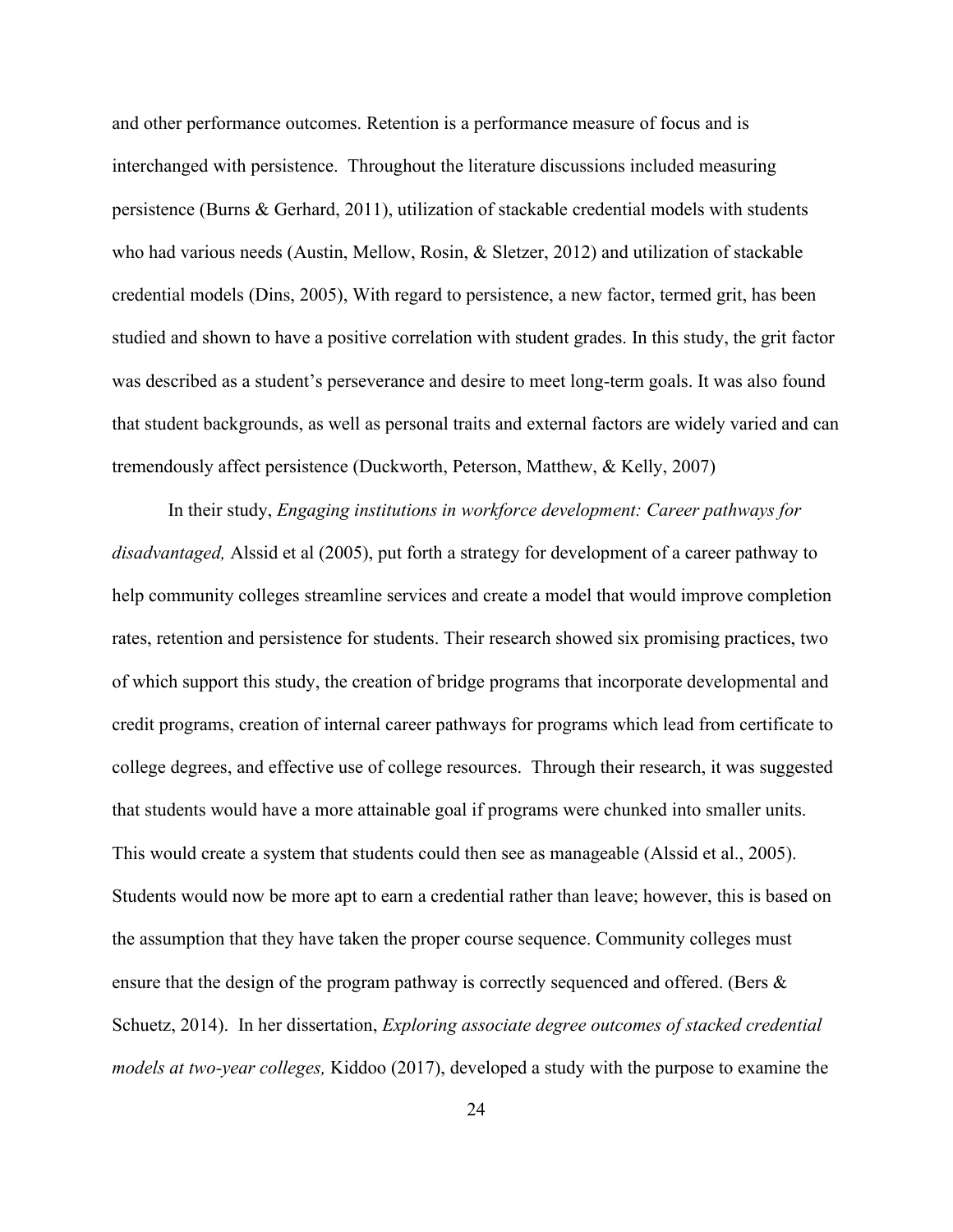impact of a stacked credential model on program completion for students in the Wisconsin Technical College System. A multinomial regression model was utilized to study 4,845 students who were enrolled during the 2008 academic year in a degree program that was identified as a stacked credential associated degree program. Kiddoo (2017) employed the multinomial logistic regression model to determine how types of credential enrollment within a stacked model were related to ultimate credential completion for stacked credentials. Upon analysis it was determined that there was no statistical significance. This study used the dependent variable of credential completion, divided into three levels of credential completion: completed technical diploma, completed associate degree, and no credential completed. However, the study did not address programs that were developed into the stackable credential model and then performance of students enrolled prior to the new model and after the new model was implemented. This would be an additional consideration as students enrolled in those programs would have similar characteristics and attitudes.

The stackable credential model utilized to move students through an educational pathway to a short-term credential is best seen in Washington's I-BEST model. This model integrates basic skills training with entry-level skills in career and technical programs (Burn & Gerhard, 2011). The research from the I-BEST model did not address the issues that will be faced by educational institutions when students do not access career pathways to reach higher credentials or degrees.

Community college student success and structure of programs is an area of research interest. In fact, Van Noyl, Trimble, Jenkins, Barnett and Wachen (2016), proposed a hypothesis that community college students would be more successful and persist if they were enrolled in programs that were structured where students had little opportunity to deviate from the program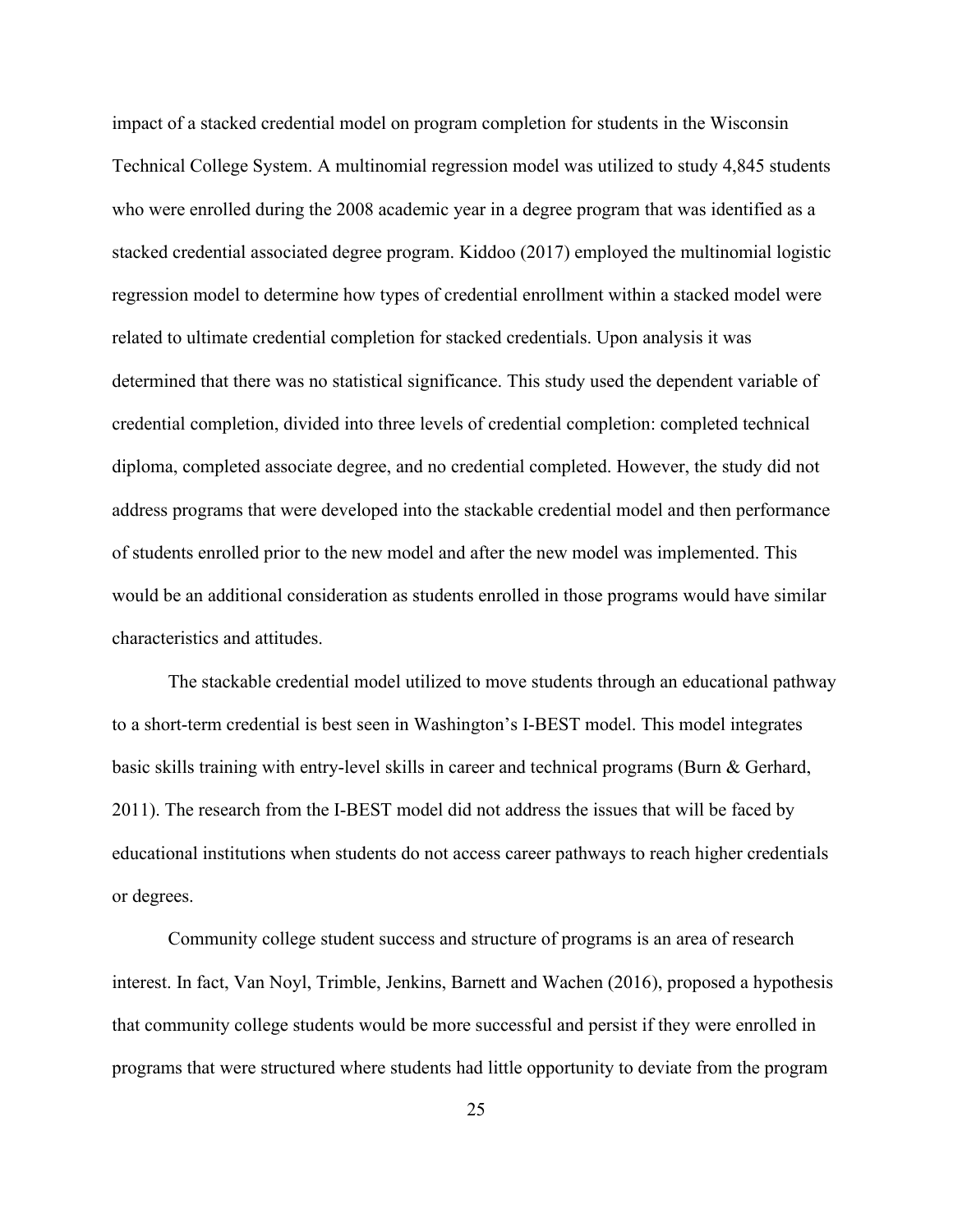design. This would keep students on a clear path to completion. Through this study it was stated that while it is considered strength of community colleges to have a wide range of choices in programs, this may actually create a lack of direction in the student, leaving them with a lack of direction for students, which in turn can have negative impacts. By giving students distinct pathways a greater effect can be made on student completion and success. In the article, *Redesigning america's community college: A clearer path to student success*, where researchers Bailey, Jaggars, and Jenkins (2015), promoted a new model that would offer a structure to program design to help with student choice of program and would support positive outcomes. The proposed guided pathway model would provide programs and services that would help students succeed and complete a program of study.

Researchers Bailey et al. (2015), also identified impediments to the effectiveness of the community college. When looking back at the first decade of the 20th Century, they found that community college leaders were being questioned as to the small number of completers in the system. While the low number of completers was occurring, there were questions concerning cost and affordability of community college education. Low completion numbers, cost and affordability combined with pressure to lower tuition and declining state budgets, left community college leaders with no other recourse but to increase tuition. Bailey et al. (2015), stated that while community colleges were developed and designed to foster student enrollment, this design did not lend itself well to completion. Thus, times are changing, and the design of the community college and its programs must change as well (Prince & Jenkins, 2005). The researchers also proposed that the American political system address the need for more workers. This need to create more workers adds pressure to community college leaders to produce more college completers than ever before. To that end, Bailey et al. (2015), recommend that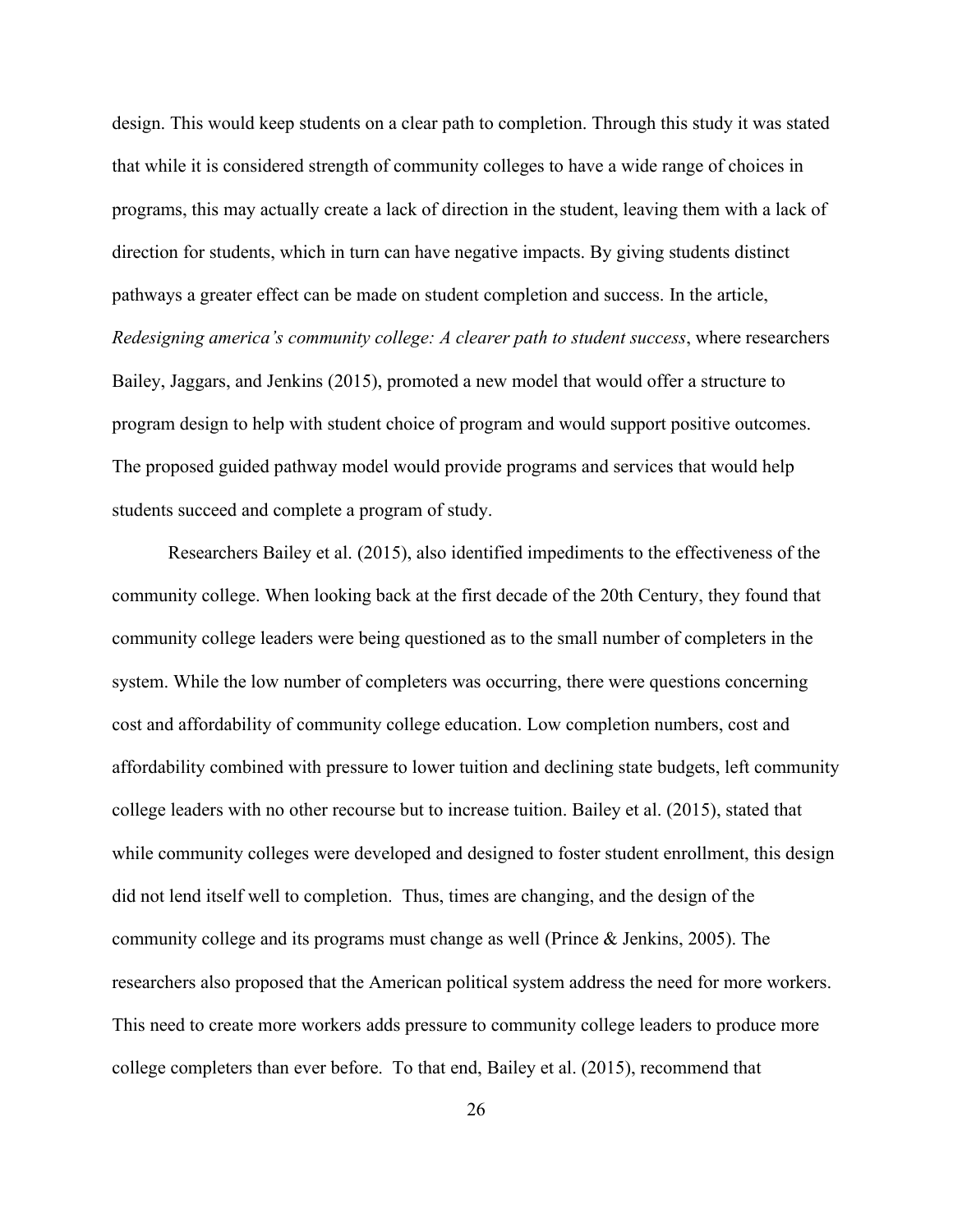community colleges take a different approach than the historic "cafeteria-style" approach to course lecture. Instead they propose that community colleges developed structured pathways to increase student completion and other outcomes such as technical skill attainment and job placement. The guided pathway model is the strategy that was ultimately recognized as the best way to meet outcomes (Bailey et al., 2015).

To meet greater accountability measures and stricter outcome measures institutions will now need to utilize new methodologies for addressing accountability measures. One such step that was discussed earlier is through stackable credentials. Through research support was made for stacked credentialing as an academic advancement as well as for career advancement (Austin et al., 2012). It was stated that this type of model would allow for individuals to earn credentials that would have a clear link to higher paying jobs. In his dissertation, *Chunking professionaltechnical programs to create pathways to degree completion in community colleges*, Dins (2005) used qualitative measures and employed both a within case analysis and a cross-case to analyze questions that focused on stackable credential design. This study found there was a need to ensure that institutions aligned their credentials with business and industry. Findings from his study suggested that consideration should be given to developing a design that would support the student's employability upon completion of the stackable credential. He also surmised that institutions should be careful not to design credentialing to serve their reporting needs.

In 2011, in a rural southern state, the state Community College Career and Technical Officer's Association (CCTODA) and Workforce Director groups for all state-sponsored community colleges met and passed a new initiative that was two-fold: creation of curricula developed in semester credit-bearing hours as well as in non-credit modules, and increase student enrollment, retention, and completion of credit-bearing programs. This initiative, called the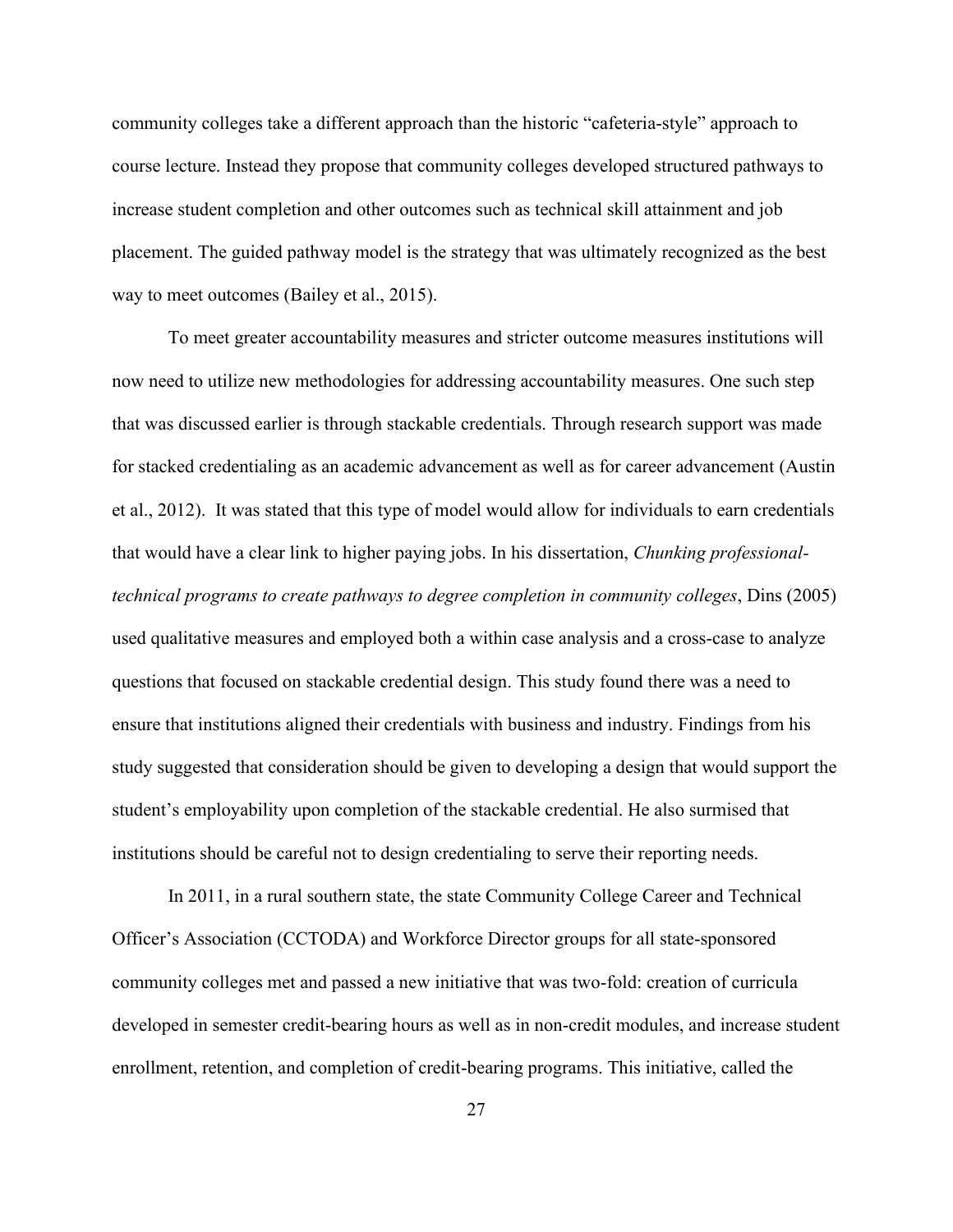Workforce Advantage Initiative, officially began in January 2012, when the state community college board's office of curriculum and instruction was charged with developing career and technical program curricula that would articulate non-credit training into 15 credit hours of a career and technical education program (Mississippi Community College Board, 2012). This unit was also charged with ensuring that students enrolled in programs would be able to obtain a career certificate after successful completion of a prescribed 30 semester credit hour program curriculum, a technical certificate after successful completion of a prescribed 45 semester credit hour program curriculum or an Associate of Applied Science degree after successful completion of a 60 semester credit hour completion. Thus, the program design for this curriculum model became known as the 30-45-60 program design. Community colleges that were quick to adopt this design had programs that were primarily industry-related. Many industry-related programs were incorporating industry credentials and certifications due to advisory council recommendations. This ensured that the 30-45-60 program design complemented the need for the infusion of credentialing and certification (Mississippi Community College Board, 2014).

Most published studies on program design creation and stackable credentials have been in the last decade, which is most likely due to the newness of this type of program design. Searches included dissertations on this topic which found that in his dissertation, Dins (2005), recommended that programs with an existing program design be "chunked". This would mean that courses were placed into chunks that would align with employment. Through this method a capability would be created to serve student, institution and employer needs.

Program design was a key component in a study conducted by Jenkins, Zeidenberg, and Kienzel (2009), for the Community College Research Center (CCRD). The study focused on a program called Integrated Basic Education and Skills Training, I-BEST, which utilized a model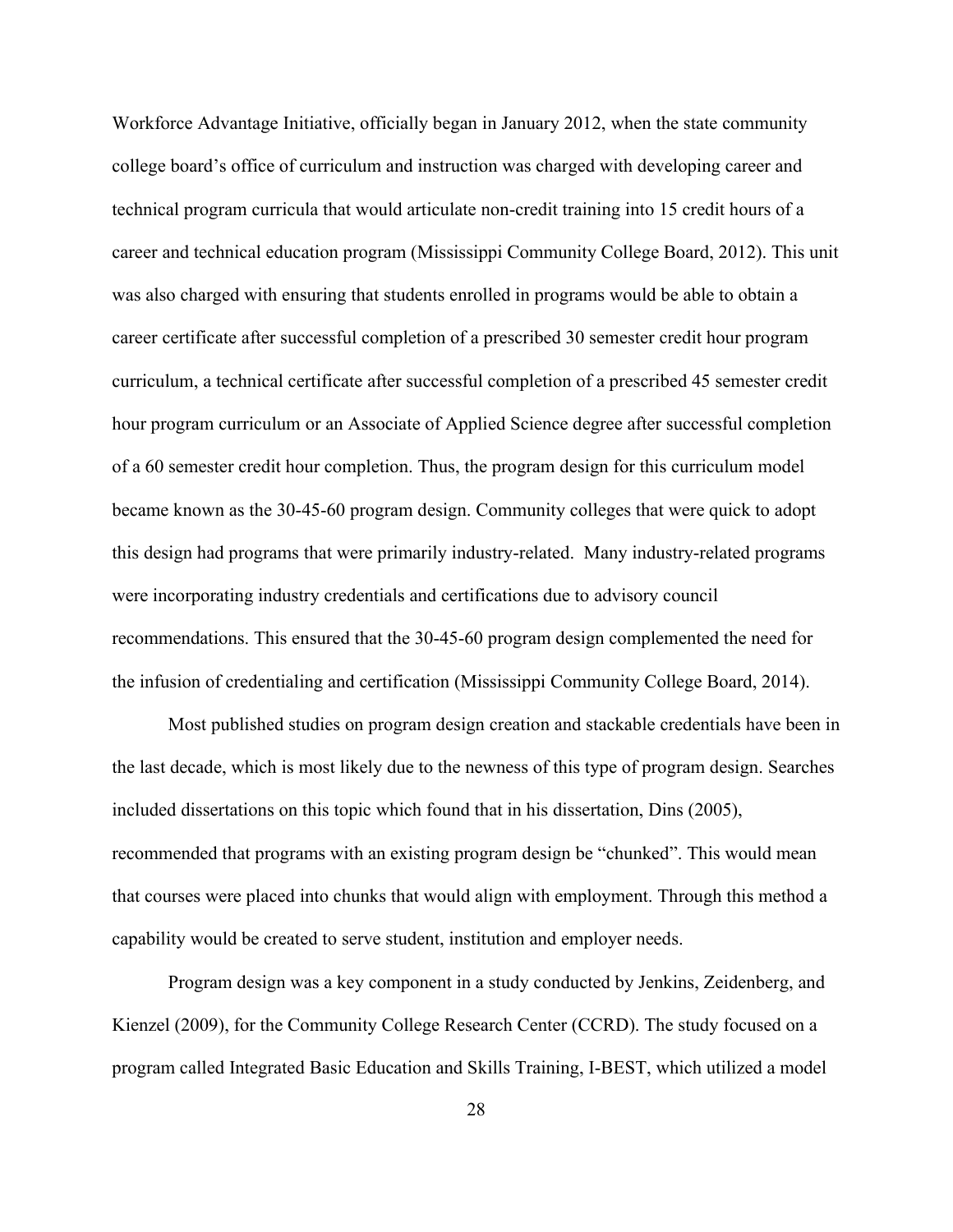of credentialing and short-term training to encourage adult education students to enroll simultaneously in a career and technical programs at a postsecondary institution while obtaining adult education services. The purpose of the study was to determine if the I-BEST program increased study participants' success in postsecondary occupation education and training. There were over 31,000 adult basic skill students located in Washington state that were part of this study and nearly 900 I-BEST students who participated. A multi-variate analysis was run to compare both groups over a two-year period to determine the effect of the I-BEST model on student educational outcomes (Jenkins et al., 2009).

Through the I-BEST model, career and technical faculty, along with adult basic skills instructors worked closely to develop a program design that would cross-reference each curriculum and teach students basic skills while utilizing career and technical curriculum and vice versa (Jenkins & Spence, 2006). Thus, while students were taught career and technical education skills, adult basic education skills were integrated into the lessons. In the Washington I-BEST model study, it was found that students of the program had stronger educational outcomes than adult basic skills students not enrolled in the I-BEST program. It was also found that the students persisted into credit-bearing college coursework, earned college credit that could be utilized for a certificate or degree, earned career certificates, and had increases in points on adult basic skills tests (Jenkins et al., 2009).

Jenkins et al. (2009), found that program participants earned an average of 52 quarterterm college credits, while non-program students earned 34 quarter term college credits. Also, the study found that I-BEST student were more likely to persist into a second year with program students persisting at a rate of 78% and non-program students persisting at a rate of 61%. Finally, I-BEST students were more likely to earn an occupational certificate. Through the study it was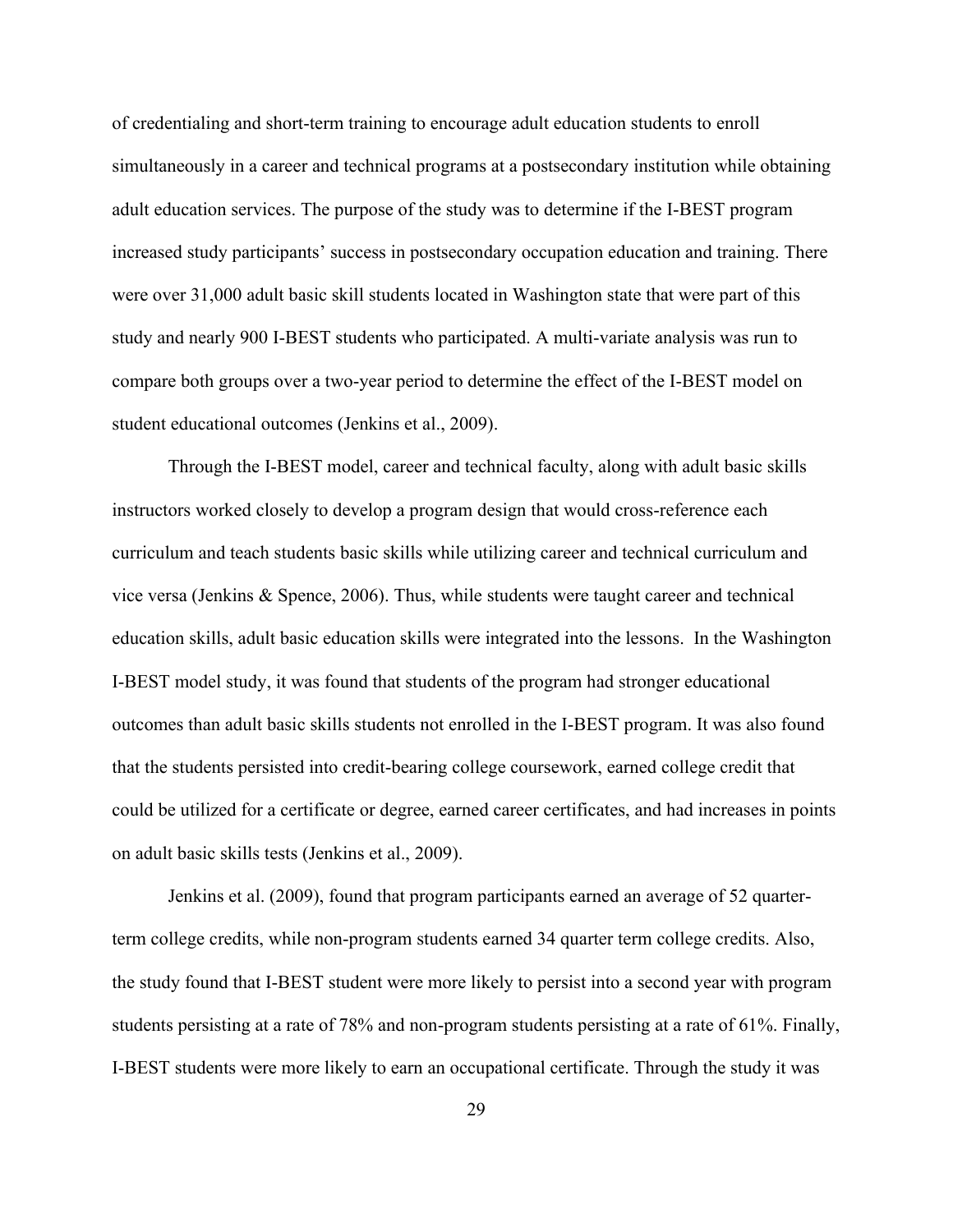found that I-BEST students' chance of obtaining an occupation certificate was 55% while nonprogram students' chance was 15%. Ultimately, the study found results that showed students of the I-BEST program had better performance outcomes than non-program students. Strong program design and structure, helped to improve student performance outcomes such as completion (Jenkins et al., 2009).

One variable previously mentioned in the literature review that could affect program design and student certificate or degree completion is enrollment. Enrollment is a critical piece for understanding patterns that would have an impact as well on program design. Crosta (2014), provided a study that examined the relationship between community college enrollment patterns and student success. The study encompassed 14,129 full-time and part-time students enrolled during in academic years 2006 and 2007 at five (5) community colleges in a single state. Crosta (2014) completed a cluster analysis of enrollment patterns on a large population of students. While it is also supported that a relationship exists between completion, and credentials. This study was significant in that it showed that student enrollment patterns help institutions to understand the benefits to students for earning credentials (Crosta, 2014).

Student success is dependent on the structure of career and technical programs and credentialing that is stacked. Through a study conducted by Carnevale, Rose, and Handson (2012) at Georgetown University, researchers found that the post-secondary certificate is now a key component in obtaining family-sustaining wages. The postsecondary certificate has replaced what the high school diploma has accomplished in the past and is essential in the progression of the American worker who wants to increase their skill level to lead to increased wages. Researchers recommend that successful certificate programs include higher levels of credentials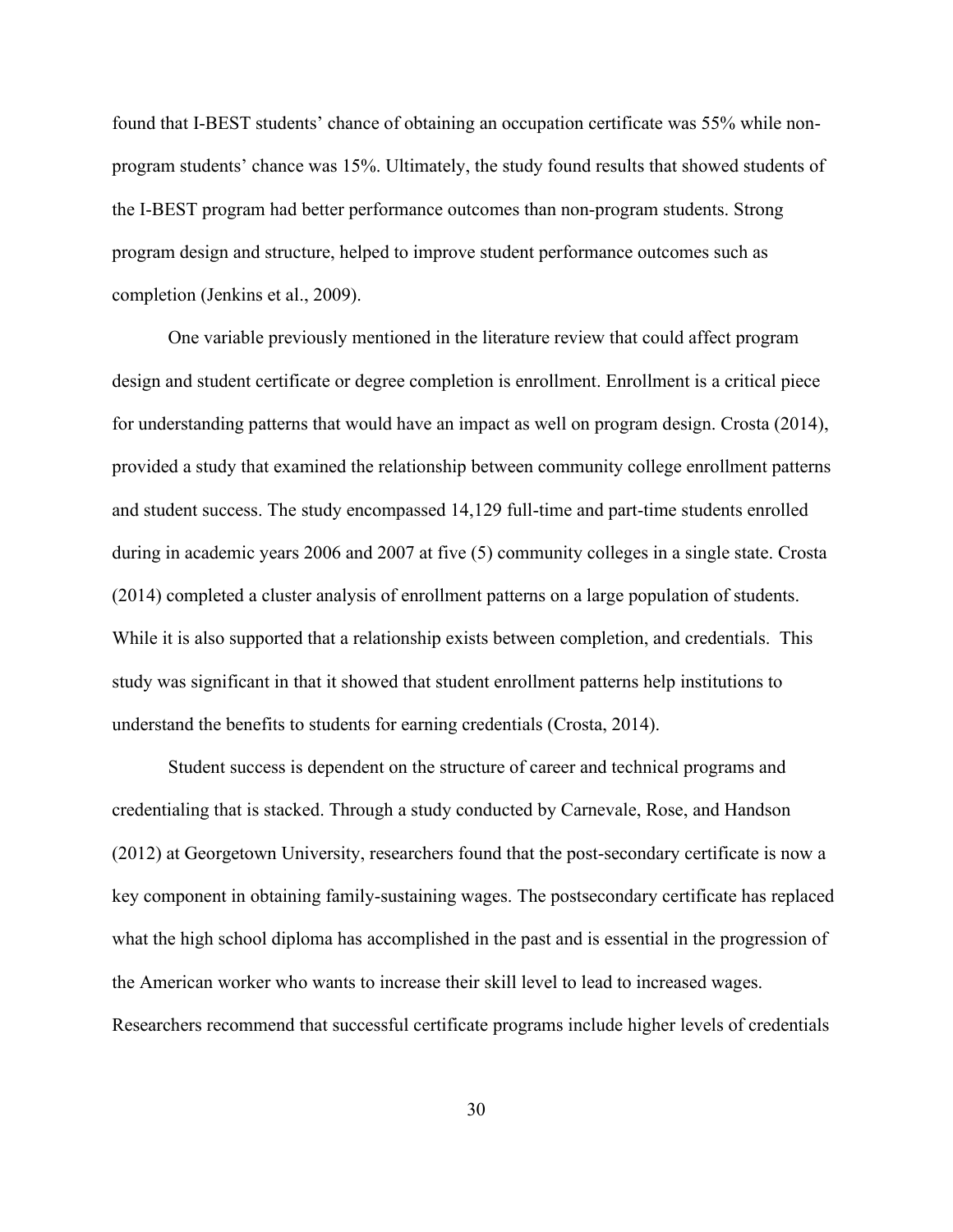that would ultimately lead to higher degree levels such as the Associate degree (Carnevale et al., 2012).

A study of community colleges in Washington state studied the structure of community college career and technical programs along four dimensions. Upon review of policies and various practices of institutions, Van Noyl et al. (2016), found that program design was of utmost importance to address student outcomes at the community college. This study examined the structure of community college career and technical programs along four dimensions, to determine if high structure supports student success. The study focused on 8 colleges and 2 programs per college that had 20 more students in each program between 2005 and 2006. Four dimensions for program structure/design were identified and measured through interviews and college websites. Researchers wanted to look at these four dimensions to determine how community colleges support student success and student outcomes in order to inform to the community college community, focus areas for individual college improvement. One of these dimensions which relates to program design is program prescription. Researchers Van Noyl et al. (2016), defined program prescription as the structure of a program that encompasses a curriculum allowing students the freedom to choose classes and the way in which those classes are offered. Through the study it was found that most career and technical programs were highly prescribed. By having program prescription at high levels, students would have a more structured approach to the curriculum with minimal choice of classes in their chosen program. This simplification would ultimately lead to greater student completion. (Scott-Clayton & Rodriguez, 2012).

A second dimension, program alignment, focused specifically on program design and stackable credentialing. Van Noyl et al. (2016) defined program alignment as the intentional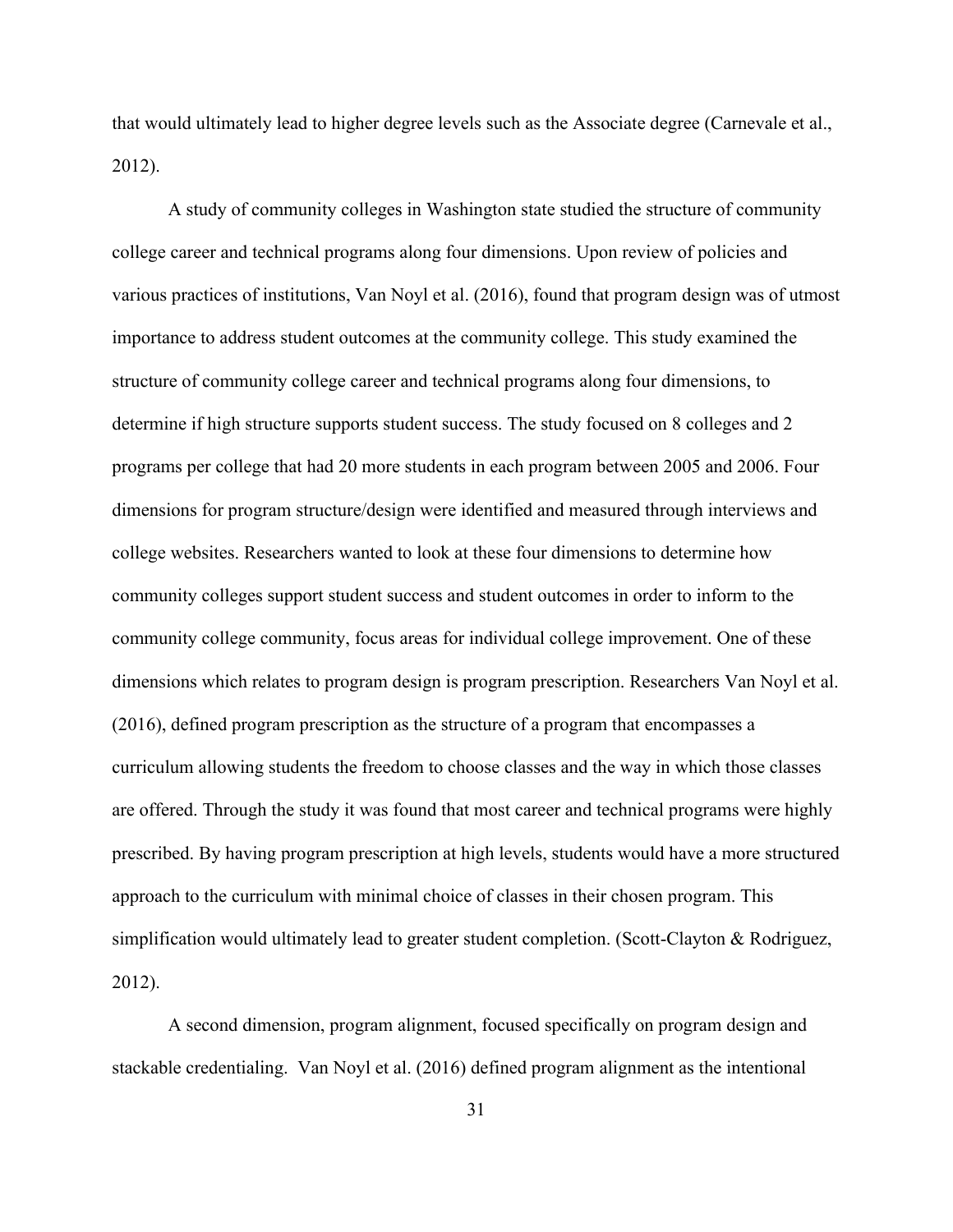design of a program and program curriculum to support student outcomes and to further education. These researchers also found that programs in their study had a very formal structure whereby credentials were linked to each other in a progression with students held tightly to obtaining those credentials in a sequential pattern. Student could be afforded the opportunity to continue their education with a stackable credentialing model. This type of stacked credential model would support the necessary linkages within programs and to other programs for students to continue their education and move forward in their career (Ganzglass, 2014).

The last two dimensions focused on access to information and active program advising and support. The access to information dimension is defined as the extent to which students have access to information about their program of interest while the advising and support dimension covers how college staff ensure student support through services on programs as well as how well they monitor student progress in their chosen program of study. What researchers found was a high level of structure for six of the eight programs studied (Van Noy et al., 2016).

#### **Stackable Credentials for Improvement of Student Performance Outcomes**

The current state of career and technical education in the state has been prompted by reforms set forth by the U.S. Department of Education in the areas of accountability and federal financial aid. With new constraints placed on federal financial aid, more federal accountability measures have been required of career and technical education programs to show program performance. Thus, these programs will now need, more than ever, to provide students with applicable, real world, competency-based, hands-on experiential learning in order to better prepare them for the world of work. It will also require career and technical programs to develop the linkages, partnerships and collaborations necessary to provide the best educational experience possible (Kidwai, 2011).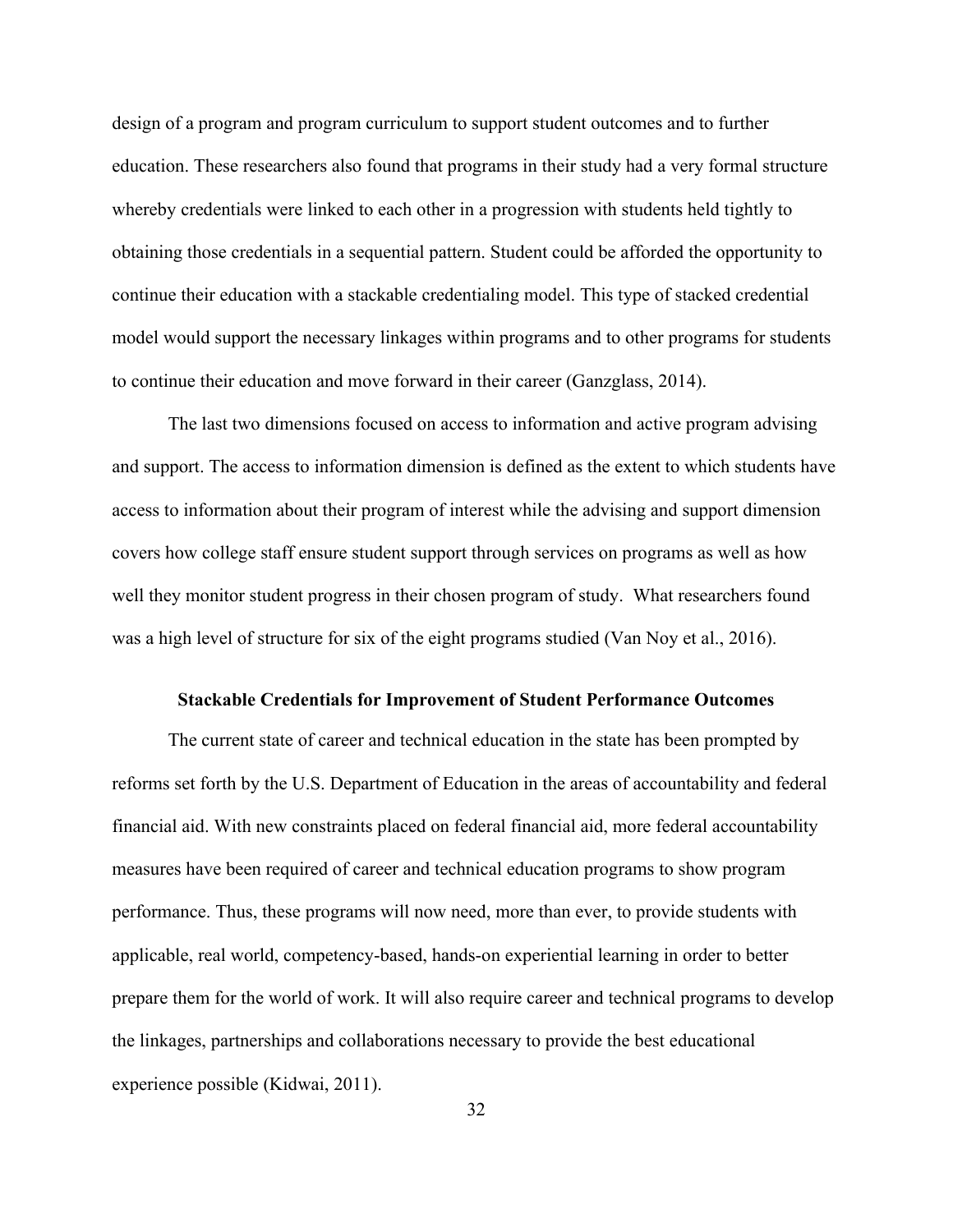Within the literature, a second focus area was found around program design and student outcome measures. Many higher educational entities will utilize program design, such as the stacked model of 30-45-60, to increase student performance outcomes such as retention, persistence and completion (Burn & Gerhard, 2011). Measures of accountability such as retention and completion are found in performance outcomes at the federal level, which then trickle down to the state and local levels (Tinto, 1987). This is the case regarding Perkins indicators for federal, state and local reporting for career and technical program performance. Specifically, labor market outcomes, such as credentials, technical skill attainment and job placement are the primary Perkins performance outcomes.

A study specific to credential attainment was conducted for the Lumina Foundation and Connection Credentials (Zanville, Porter & Ganzglass, 2017). The purpose of the study was to determine the multiple credentials that community and technical colleges employ for students to obtain credentials that are recognition by business and industry. The study group was comprised of 149 respondents with 80% from educational entities both two and four year and 20% from business and industry and others. Of the respondents, 81.32% of respondents indicated that industry recognized credentials were embedded in the educational institutions programs for which they were associated. The respondents also indicated that credentials were embedded into programs because business and industry recognized that the credentials made students more marketable and competent.

Key findings from the study showed that embedded industry-recognized credentials ranged across 16 different sectors, credentials were embedded primarily in credit-bearing certificates and associate of applied science degree programs at community and technical colleges , the design for embedding credentials is commonly referred to as "stackable", and there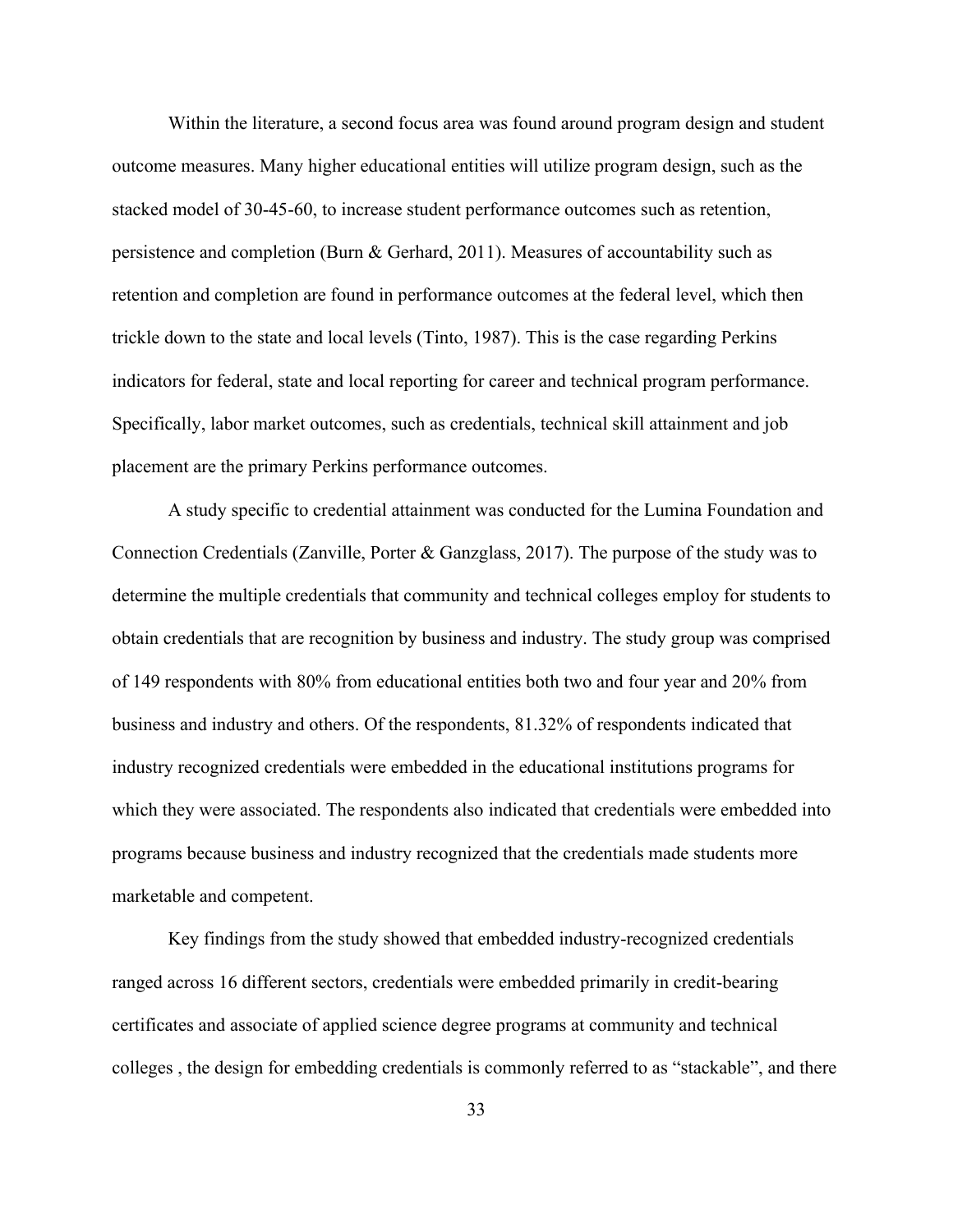is wide variation in offering an embedded credential. For some respondents it may be required in the course of study for the program and for others they can be offered to students without requirement for program completion.

While employers demand can be met through credentials being embedded into a program of study, researchers also state that this can help with funding and policy at the federal and state levels (Lebesch, 2012). The study also found that while postsecondary institutions track student pass rates for certifications and degrees, few track these as related to employment. This study, while not directly tracking this measure can inform to the number of students that obtain credentials by meeting technical skill attainment and of the study group how many obtain employment (Zanville et al., 2017).

Another study conducted by Jenkins and Spence (2006), found that the basis for a program design, such as the stacked credential modeling for career and technical programs, is to increase student performance outcomes. Specifically, knowledge workers in the 21<sup>st</sup> Century will need to possess credentials and technical skills found through post-secondary education. An implication was made that by increasing education level a student could also increase their earning potential. There have been additional studies conducted that show evidence of increase earnings and increased levels of education and credentials (Jenkins & Spence, 2006).

One such study was conducted by Matheny (2013), for a dissertation on economic returns of technical education. The purpose of this study was to examine the labor market outcomes of sub-baccalaureate education for students enrolled in the Manufacturing Engineering Technologist and Technicians Education program (METT). There were 7,545 students who were part of the study which ran in academic years 2008 through 2011. In his study he found that educational efforts that supported student attainment of credentials while in a program were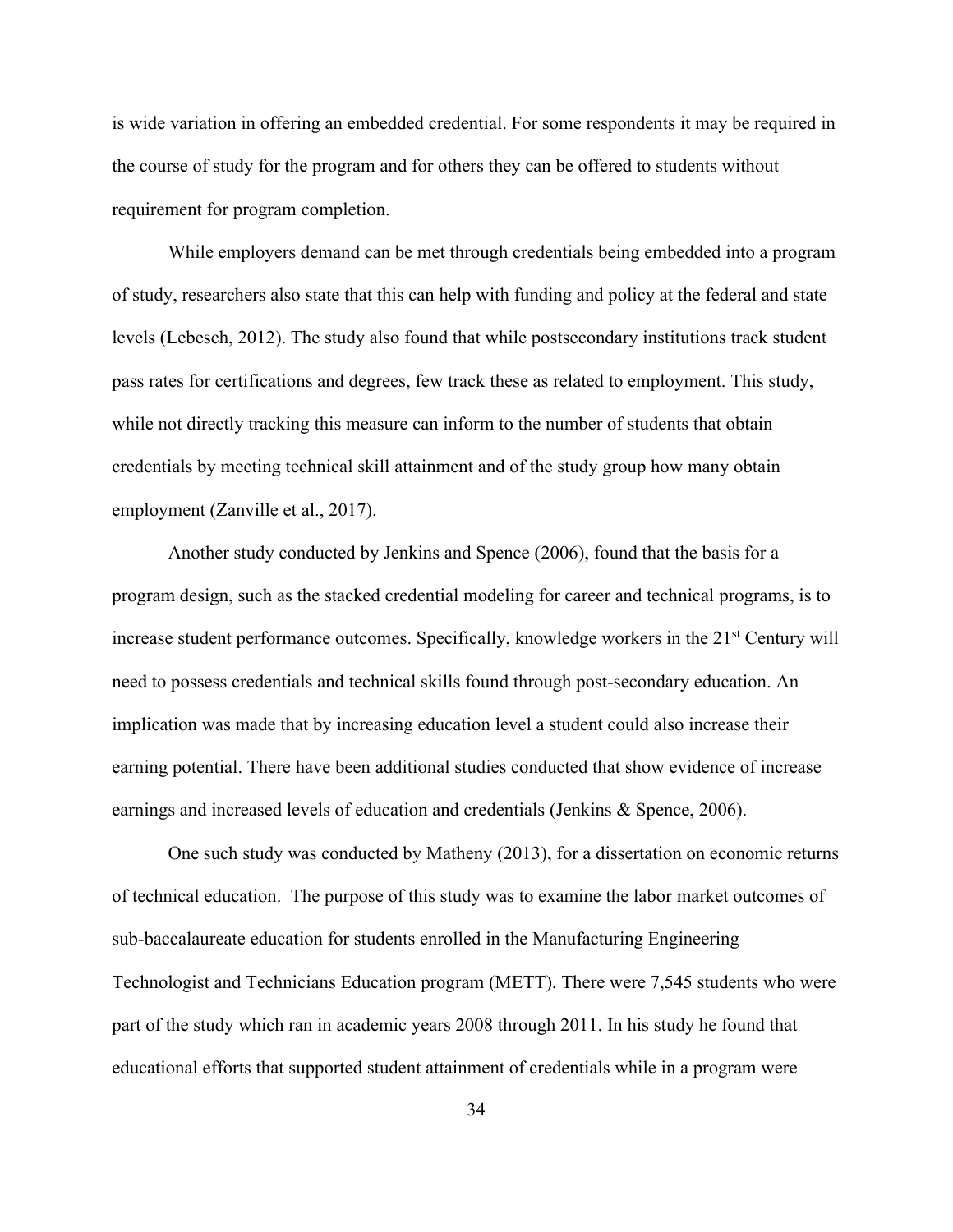positively correlated to academic achievement (48%). It was also found that there was a correlation between employment and credentials earned. In fact, he found that the higher the credential, or level of education the greater the increase in probability of employment. This study helps to add to the body of knowledge that supports that educational efforts through a stacked credential model such as the 30-45-6- model will help students to achieve short-term goals that can support an overall goal of an Associate of Applied Science degree (Matheny, 2013).

At Georgetown University's Center on Education and the Workforce, researchers focused on postsecondary certificates and the United States economy. Their researched recommended that if only certificates were offered by postsecondary institutions that were highly aligned with business and industry needs, the United States would move from a dismal  $15<sup>th</sup>$  rank to  $10<sup>th</sup>$  in completion rates among countries part of the Organization for Economic Cooperation and Development (OECD) for ages 25- to 34- year olds. It is also stated that certificates can be a gateway to college for many, while also providing an entry into the level of middle-class jobs. Certificates are also the largest growing credential in the United States in the last decade and even farther back (Carnevale et al., 2012).

The purpose of a study conducted by Schneider (2015), was based on providing access to reliable data to help students and parents make informed decisions on education. To do this students and parents will need to pay closer attention to the labor market and student credential attainment since more and more students are spending time and money to obtain said credentials (Schneider, 2015). This study, *The value of sub-baccalaureate credentials* utilized Colorado and Texas career and technical postsecondary education student data which was obtained from the Department of Education's Integrated Postsecondary Data System in 2008 and then again in 2013, which was approximately 1.7 million students. The researcher reported a 28% increase in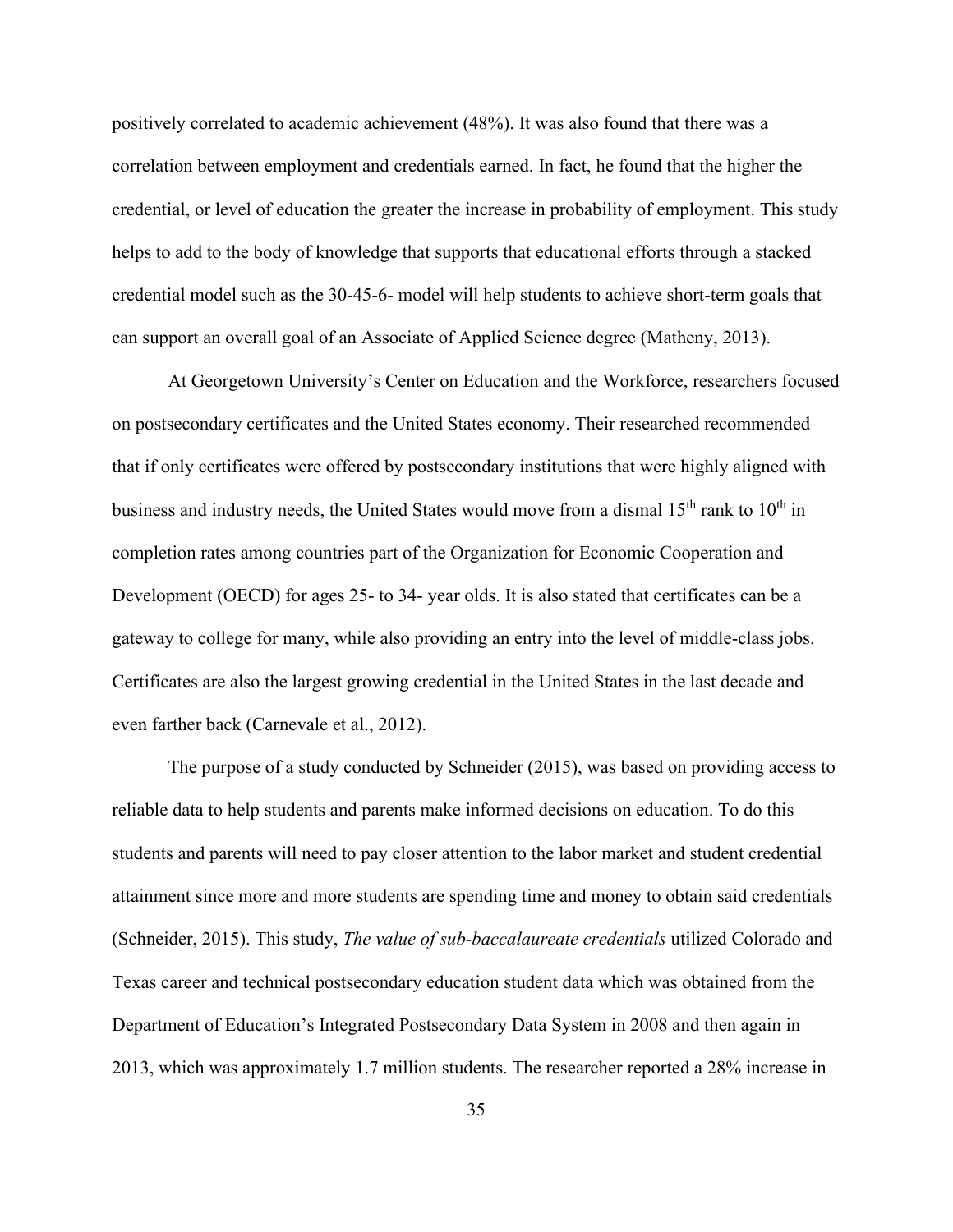the number of associate degrees earned, a 28% growth in certificates of less than one year and a growth of 64% in certificates of one year but less than two years. At this same time bachelor's degree enrollment growth was a dismal 18%. In a report by researchers at Complete College America (2011) it was reported that student time to completion is an effect that institutions must guard against. Time to completion increases debt and can lead to non-completion of a student's educational goal. This raises a couple of questions for students and their parents to consider. Is the time and money put forth for a four-year bachelor's degree justifiable? Also, is there a certification or other postsecondary credential that would be more beneficial to the student with regard to time and money? The researcher found students who completed a technical subbaccalaureate credential that was primarily focused on solving equipment or people needs, had the potential to earn more than graduates with bachelor's degrees. Thus, as students earn certificates and move toward the associate's degree they have a greater opportunity to earn more money. This shows that students can begin earning money with lower level certificates and move to a higher paying job with a technical certificate. Ultimately, they can earn even more with an associate's degree, which provides sound cause for the 30-45-60 program design and the stacked credentialing that is built into its structure for this study (Schneider, 2015).

By creating the stacked credential design, it provides a way for students to move from one certificate to the next and ultimately to the associate degree. In doing this, a disadvantaged student has a better chance to move themselves and their families out of poverty and into the middle class (Prince & Jenkins, 2005) Foundations such as the Bill and Melinda Gates Foundation and the Lumina Foundation have helped to fund grants that foster the development of programs serving high school dropouts. Through these programs the career pathways is built where students can obtain a technical skill and postsecondary certificate or credential that will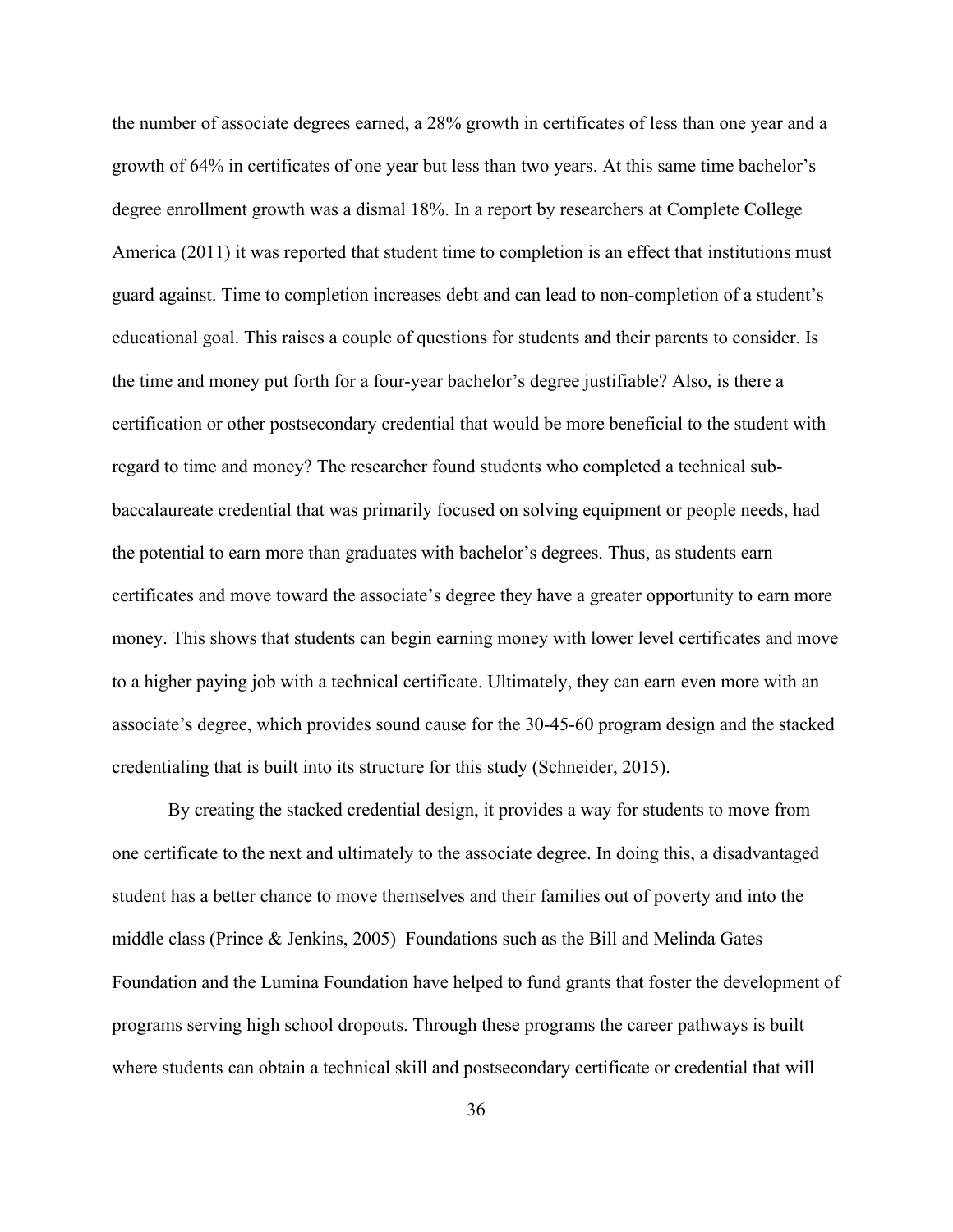provide them with a job to make a family-sustaining wage (Austin et al., 2012). This creates a strong tie to why the technical skill attainment and job placement are important to measure.

#### **Chapter Summary**

The review of literature included a brief discussion on the history of career and technical education and the Perkins Reauthorization Act. These sections helped to set the tone for background information needed to understand the state of career and technical education as well as what measures of accountability are annually gathered to discern the health of federal, state and local career and technical education.

In the review of literature, there were several studies that helped to inform to the three variables covered in this study. Most of the studies focused on completion of certificates or degrees with results from the studies varied. Not all of the studies showed that program design such as stacked credentials have a positive effect on completion. However, there were some studies on performance measures such as technical skill attainment and job placement that supported program design such as stacked credentialing to increase performance levels.

Overall, existing literature fell into two areas. One was the stackable credential program design and program stackable credentials for improvement of student performance outcomes. While students come to community colleges with different expectations and experiences, there is one common bond between the institution and the student – knowledge that leads to a job. To formalize this bond, the community college system must develop programs of study that have a clear career pathway in which students can take to obtain the needed credentials for employment. Alternatively, students need to work the program of study to ascertain that they have fostered their own success in their chosen career pathway. This research will help to inform scholars on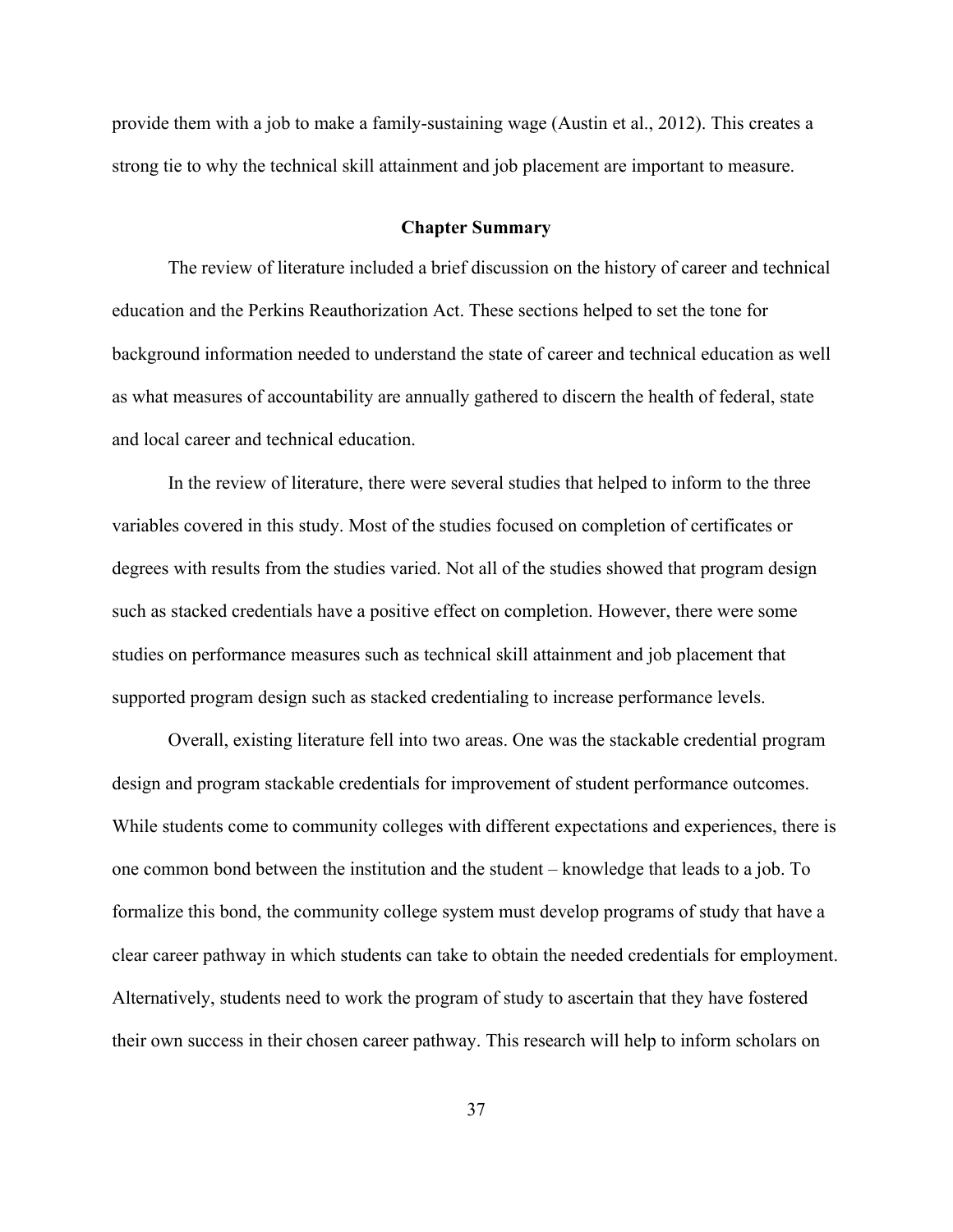program design with utilization of stacked credentials and its effect on student performance outcomes.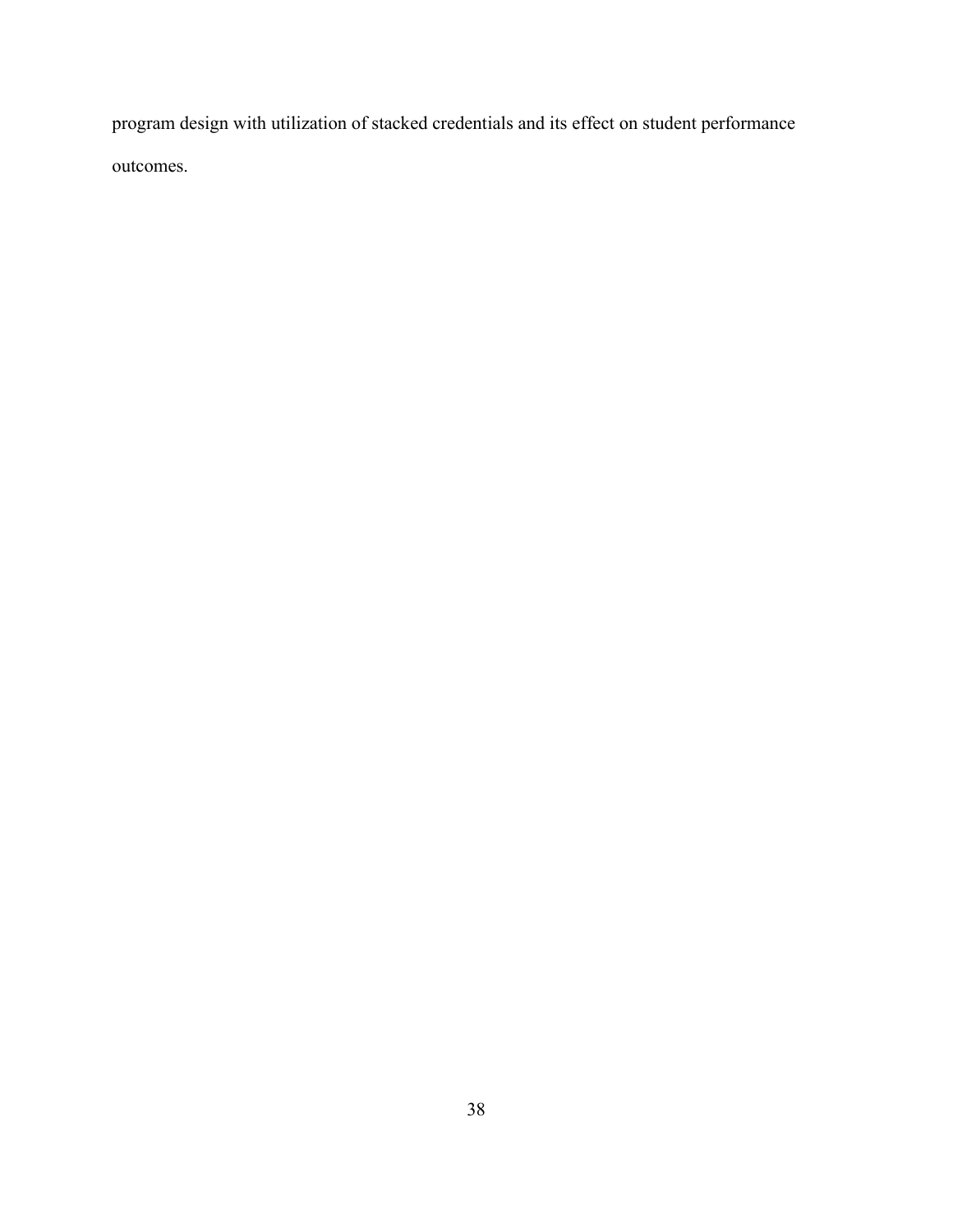#### CHAPTER III

## DESIGN AND METHODLOGY

## **Overview**

This research study sought to determine differences in credential/certificate/degree completion, technical skill attainment, and job placement before and after the implementation of a 30-45-60 program design for career and technical students at a rural southern community college during the academic years of 2012 through 2015. The study focused on two groups: (1) the 2012 and 2013 students who completed and were enrolled in the welding, precision machining and manufacturing or electronic technology program, and (2) the 2014 and 2015 cohort of students who completed and were enrolled in the 30-45-60 program design in welding, precision machining and manufacturing or electronic technology program. This chapter includes the research design for the study, research questions, research site, description of participants, instrumentation, data collection procedures, and data analysis procedures.

#### **Research Design**

This research study employed a correlational design with two independent variables (program design before the 30-45-60 program design implementation and program design after the 30-45-60 program design implementation) and three dependent variables (student completion, technical skill attainment and job placement). Data for the study were quantifiable thus the quantitative statistical test, Chi-square, was chosen for this study. With data examined at specific points in time, the study was also cross-sectional (Gravetter & Wallnau, 2009).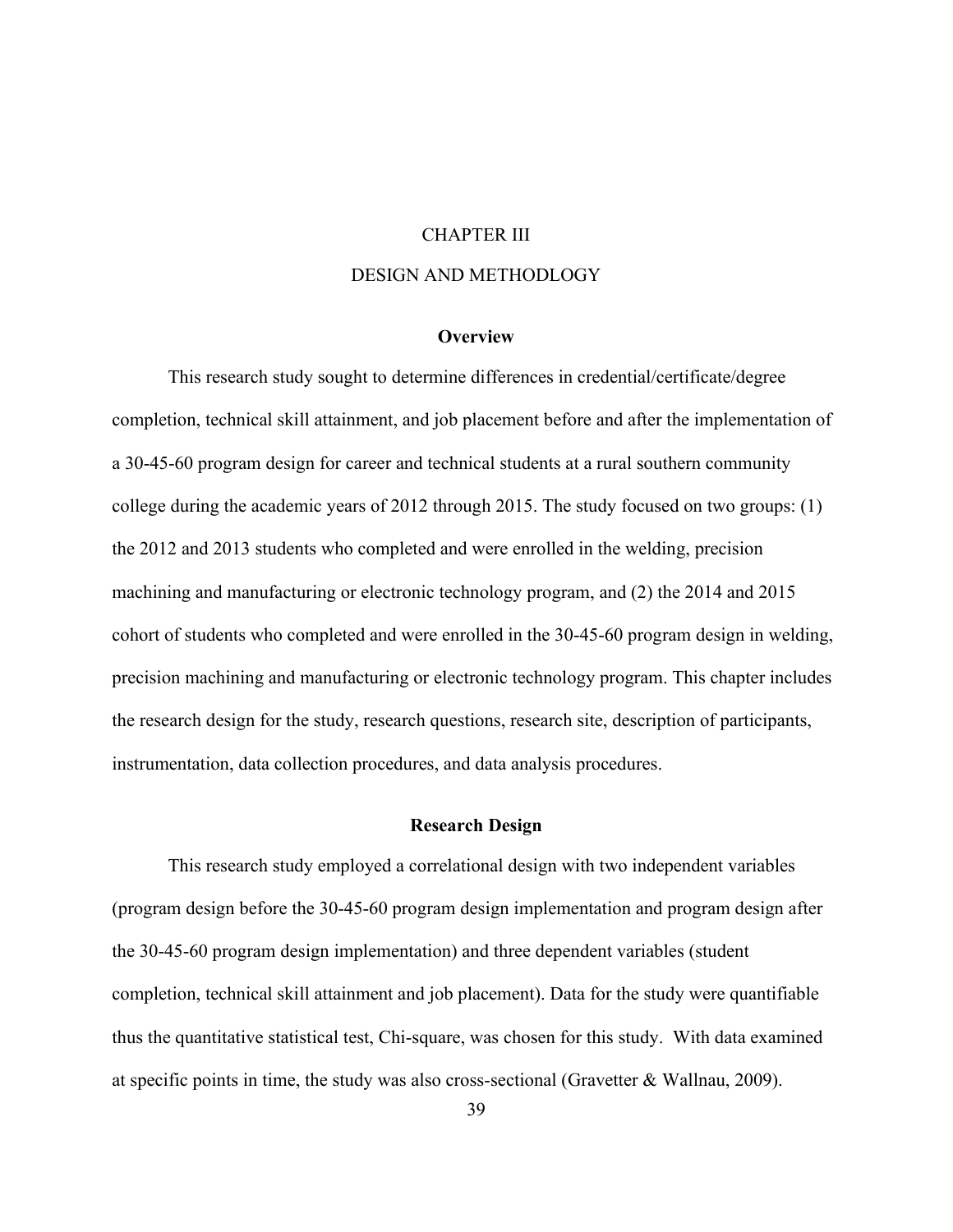This study sought to determine if there was a statistically significant difference between the independent and dependent variables. A non-experimental method was chosen since preexisting data were used. The researcher did not have control over participant assignment into study groups nor an ability to ensure the study groups were equivalent. The statistical test, Chisquare was employed as the study was correlational. Existing data were employed for this study from a rural southern community college (Gravetter & Wallnau, 2009).

The study purpose was to determine if a the 30-45-60 program design increase student performance in career or technical certificate or Associate of Applied Science degree completion, technical skill attainment and job placement for students enrolled in welding, precision machining and manufacturing and electrical technology.

#### **Research Questions**

In this quantitative study, three research questions are addressed.

- 1. Is there a statistically significant difference in the number of welding, precision machining and manufacturing and electrical technology students receiving career certificates, technical certificates and Associate of Applied Science degrees before and after the implementation of the 30-45-60 program design who were enrolled at a rural southern community college?
- 2. Is there a statistically significant difference in the number of welding, precision machining and manufacturing and electrical technology students' technical skill attainment before and after the implementation of the 30-45-60 program design who are enrolled at a rural southern community college?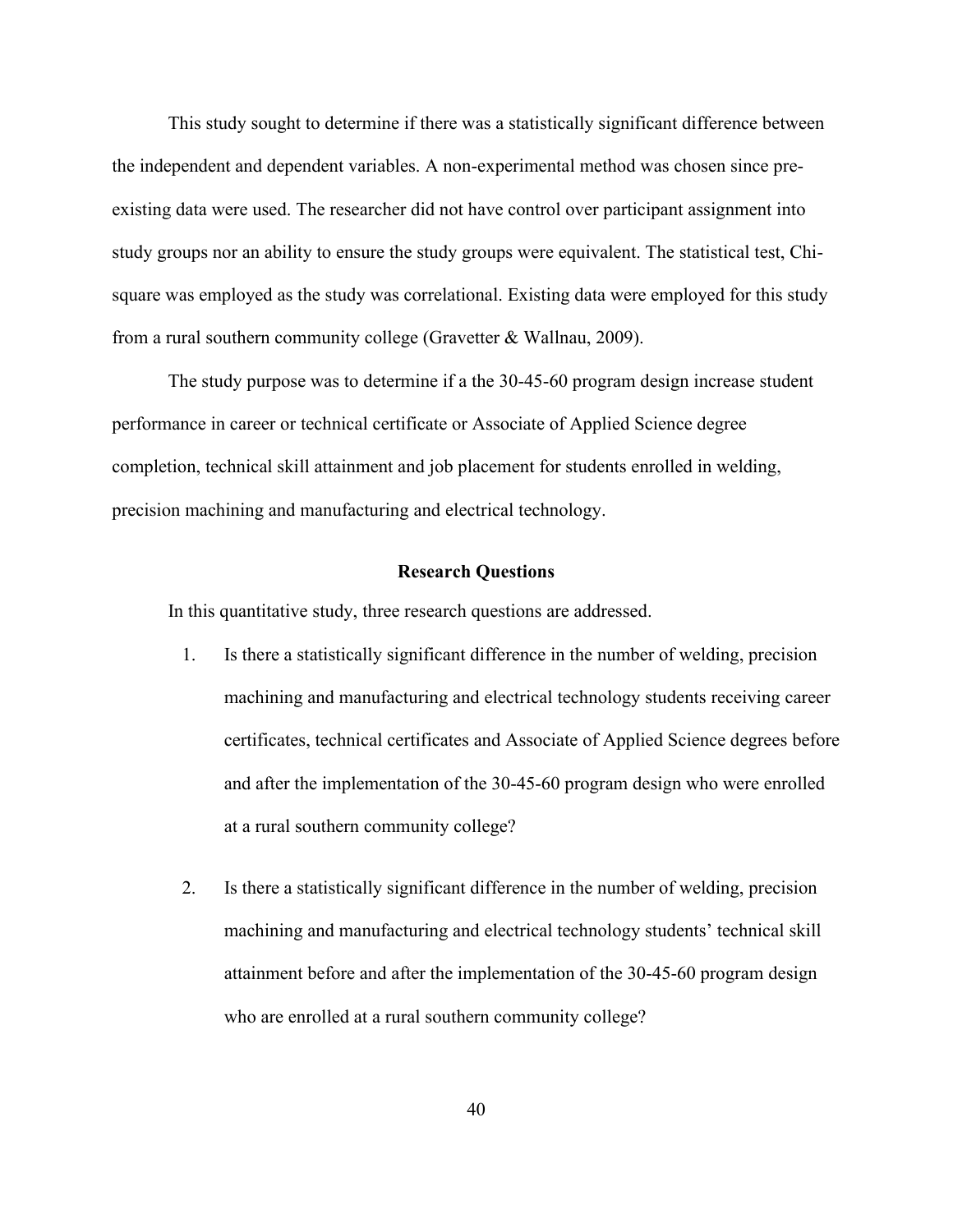3. Is there a statistically significant difference in the number of welding, precision machining and manufacturing and electrical technology students placed or retained in employment or military service before and after the implementation of the 30-45-60 program design who are enrolled at a rural southern community college?

#### **Research Site**

The research site for this study was a rural southern community college that has an average academic year enrollment of 5,500 students. There is one main campus that teaches all three programs included in this study. Also included are four off-site centers within its eightcounty district with all four off-site centers teach the welding program. Participants in this study will come from the main campus with welding students only coming from the four off-site centers as well as the main campus. These sites were chosen as the researcher works at the main campus.

#### **Participants**

Participants for this study were all students enrolled in the welding, precision machining and manufacturing, and electrical technology programs during the academic years of 2011 - 2012, 2012 - 2013, 2013 - 2014, and 2014 - 2015 at the rural southern community college in this study. These participants were chosen as the programs they were enrolled in were the first to implement the 30-45-60 program design. There was no random sampling of students before or after the 30-45-60 program design implementation. The student population in this study comprised a total of 198 students in two groups: (a) 133 students enrolled in the program design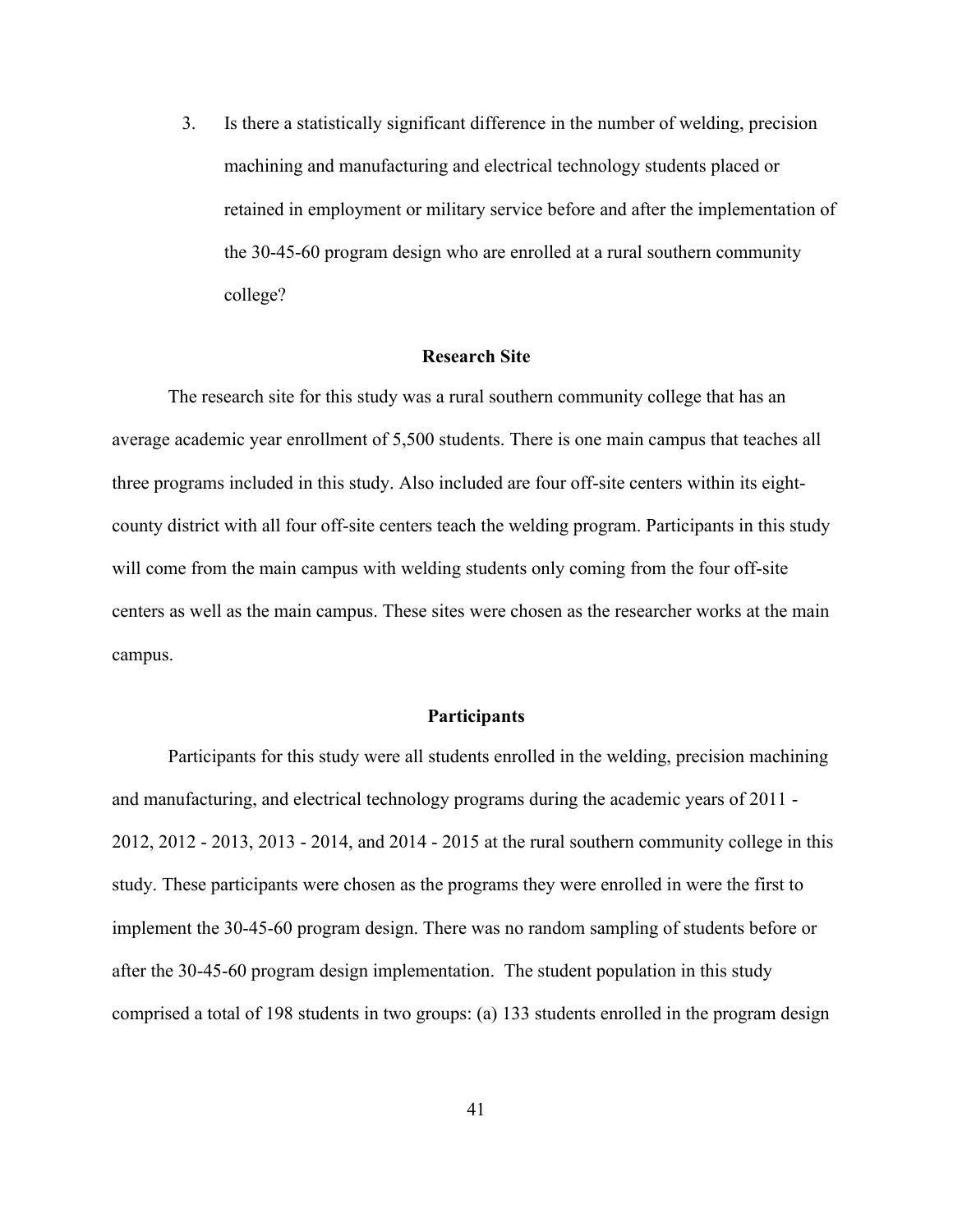that was in place in 2012 and 2013 and (b) 65 students enrolled in the 30-45-60 program design that was in place in 2014 and 2015.

The decision to utilize the population instead of random sampling was made due to a violation of the Chi-square test. There were less than 5 students who did not complete a certificate or degree during all years in this study. Due to this violation the concern of withingroup variance of performance measures needed to be addressed. There was a need to increase the power of the statistical test, thus the population of students was utilized for this study instead of a random sample (Gay, et al., 2009).

A parameter for the dependent variable of completion was set for May 2019 to allow Program Design I and Program Design II study participants the maximum time possible to obtain completion of the career or technical certificate or Associate of Applied Science degree. The dependent variables were held to the parameter of the Perkins reporting based on their level within their program of study. Participants assigned to a Level 3 were utilized for this study as that level is the only time that technical skill attainment and job placement are reported. There were a total of 198 students in two groups: (a) 133 students enrolled in the program design that was in place in 2012 and 2013 and (b) 65 students enrolled in the 30-45-60 program design that was in place in 2014 and 2015.

## **Instrumentation**

Study data were obtained from two sources. The first source was from the Perkins annual accountability report. The second source was obtained from a query of the PeopleSoft software package utilized by the rural southern community college participating in the study. The Perkins database was created from reports sent to the state for academic years 2011 - 2012, 2012 - 2013, 2013 - 2014, and 2014 - 2015 for the welding, precision machining and manufacturing and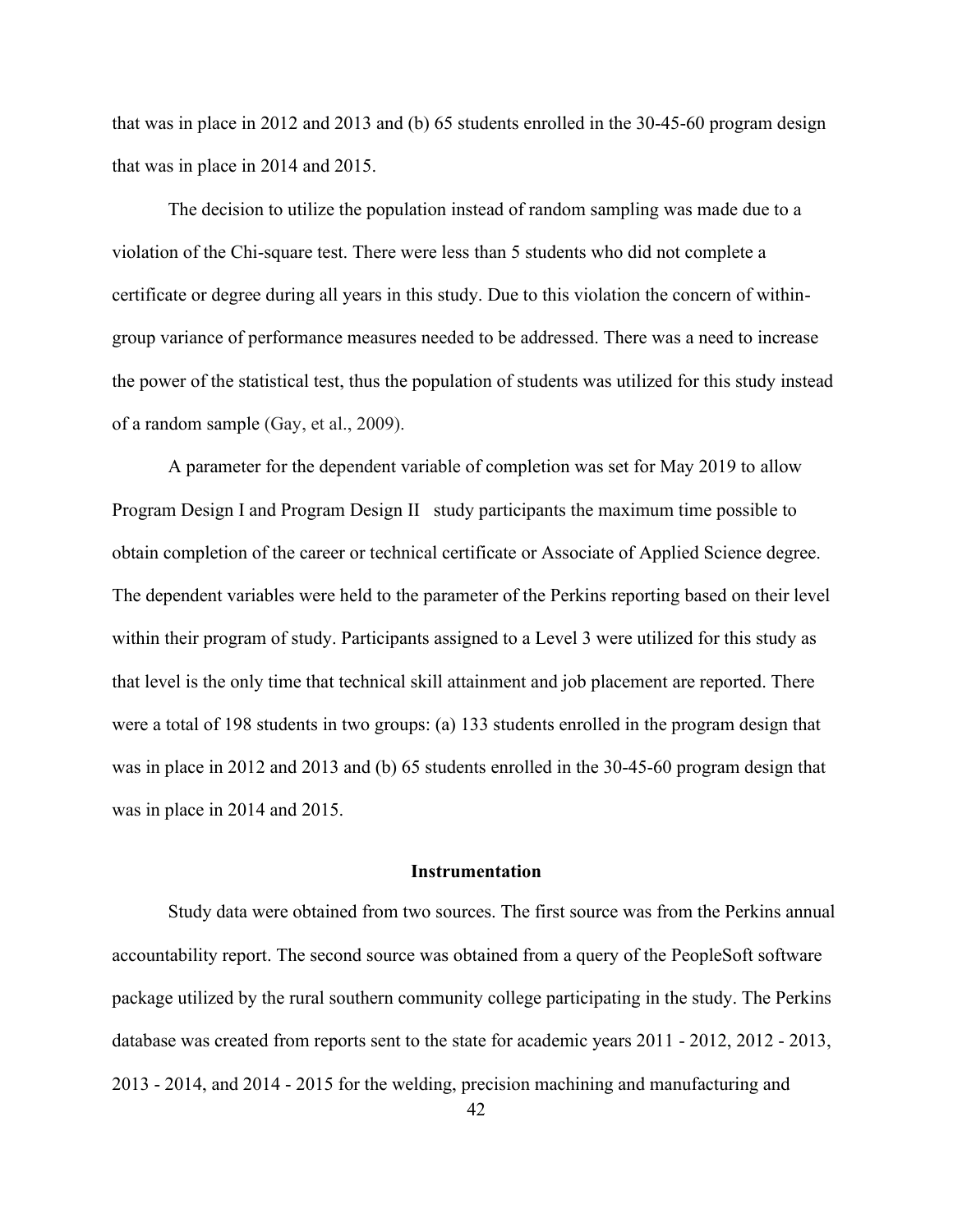electronic technology programs to obtain technical skill attainment and job placement of study participants. This database was then utilized to query for completion data of students in the study. All study participants who completed their program of study in the academic years of 2012, 2013, 2014 and 2015 for the welding, precision machining and manufacturing and electronic technology programs were included in the study. There was no random sampling of students before or after the 30-45-60 program design implementation since the entire census was utilized.

Student data elements utilized in this study were the program of study (welding, precision machining and manufacturing or electrical technology), student level (all students were level 3), placement, technical skill attainment, completion status, and Perkins snapshot year of record for academic years 2012, 2103, 2014, and 2015. These years were chosen since they represented cohorts before and after the 30-45-60 program design and allowed for time for completion of an Associate of Applied Science degree. Study years 2012 and 2013 were assigned to independent variable , Program Design I and years 2014 and 2015 were assigned to independent variable, Program Design II.

#### **Data Collection Procedures**

Data collection occurred upon approval from Mississippi State University's (MSU) Institutional Review Board (IRB) and the president of the rural southern community college in this study. A letter of approval to utilize data from the rural southern community college was obtained from the college president. Upon his approval, a request and application was made to MSU IRB. The IRB number assigned to the request was IRB-19-155. Based on the researchers request and application, the IRB granted an exemption determination.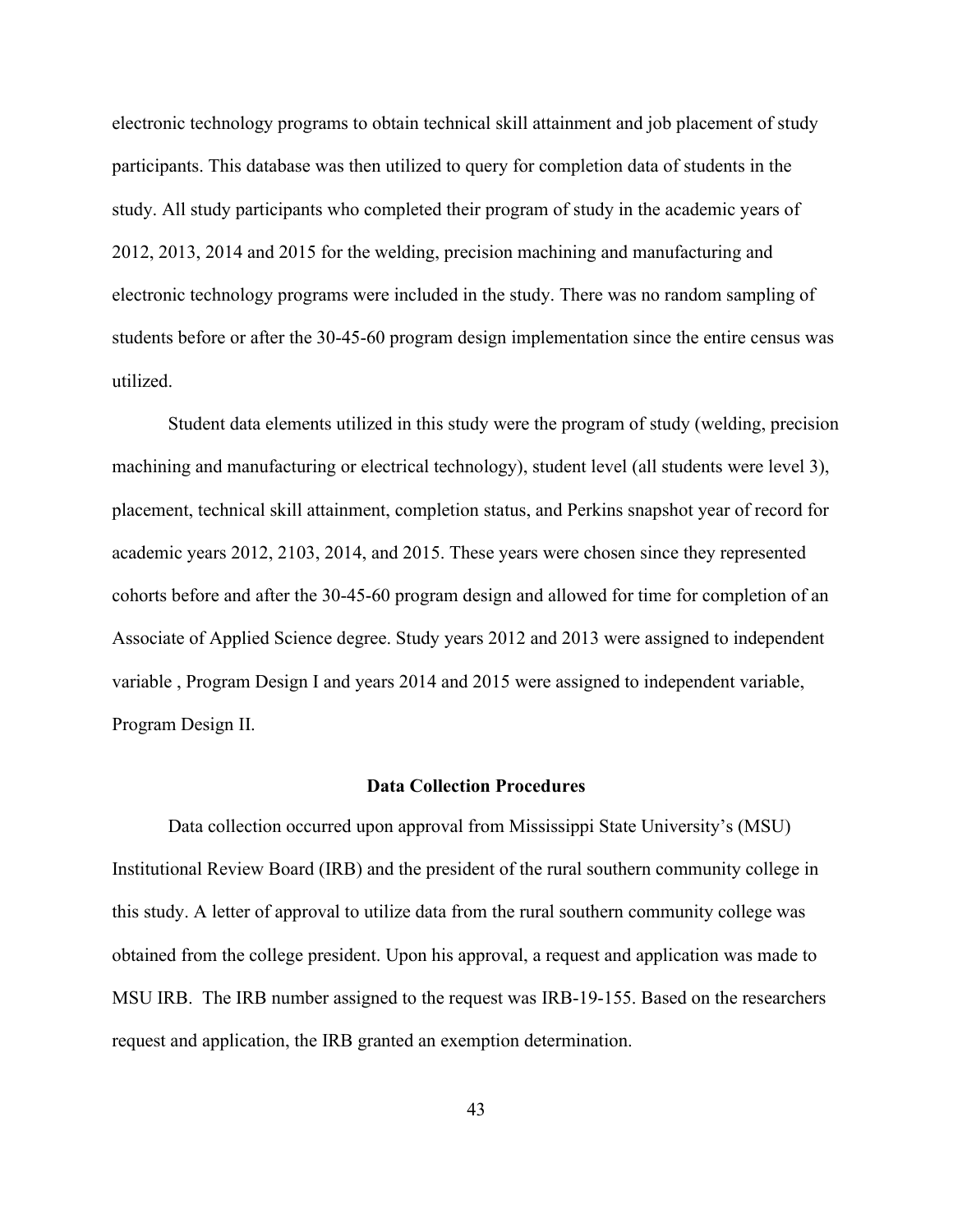Upon receipt of the email of exemption determine from the IRB, the email and president's letter of approval were presented to the Dean of Career and Technical Education, who provided the database for Perkins reporting that was sent to the state Community College board. This database contained student data for students enrolled in the welding, precision machining and manufacturing and electrical technology programs for the years identified in this study for Program Design I and Program Design II. The email of exemption determination from the IRB along with the president's letter of approval were presented to the Information Technology (IT) department database administrator at the rural southern community college in this study. The IT department database administrator created a program for the researcher to query the database PeopleSoft for collection of graduate data for certificate and degree completion. The Peoplesoft database houses student data on all credit students enrolled at the rural southern community college. The data from the query were placed into Excel to create a second database. These two databases were merged by the researcher for utilization in this study with all identifying data removed to protect the participants of the study. Unique identifiers were assigned to each study participant and the final database was approved by the Dean of Career and Technical Education at the rural southern community college in this study.

Four full academic years of data were utilized for this study. All three programs had semester credit hour requirements for the career certificate (30 hours), technical certificate (45 hours) and Associate of Applied Science degrees (60 hours). Therefore, the two years prior to the 30-45-60 program design implementation were utilized to determine differences in level of performance as compared to the two years after the 30-45-60 program design implementation.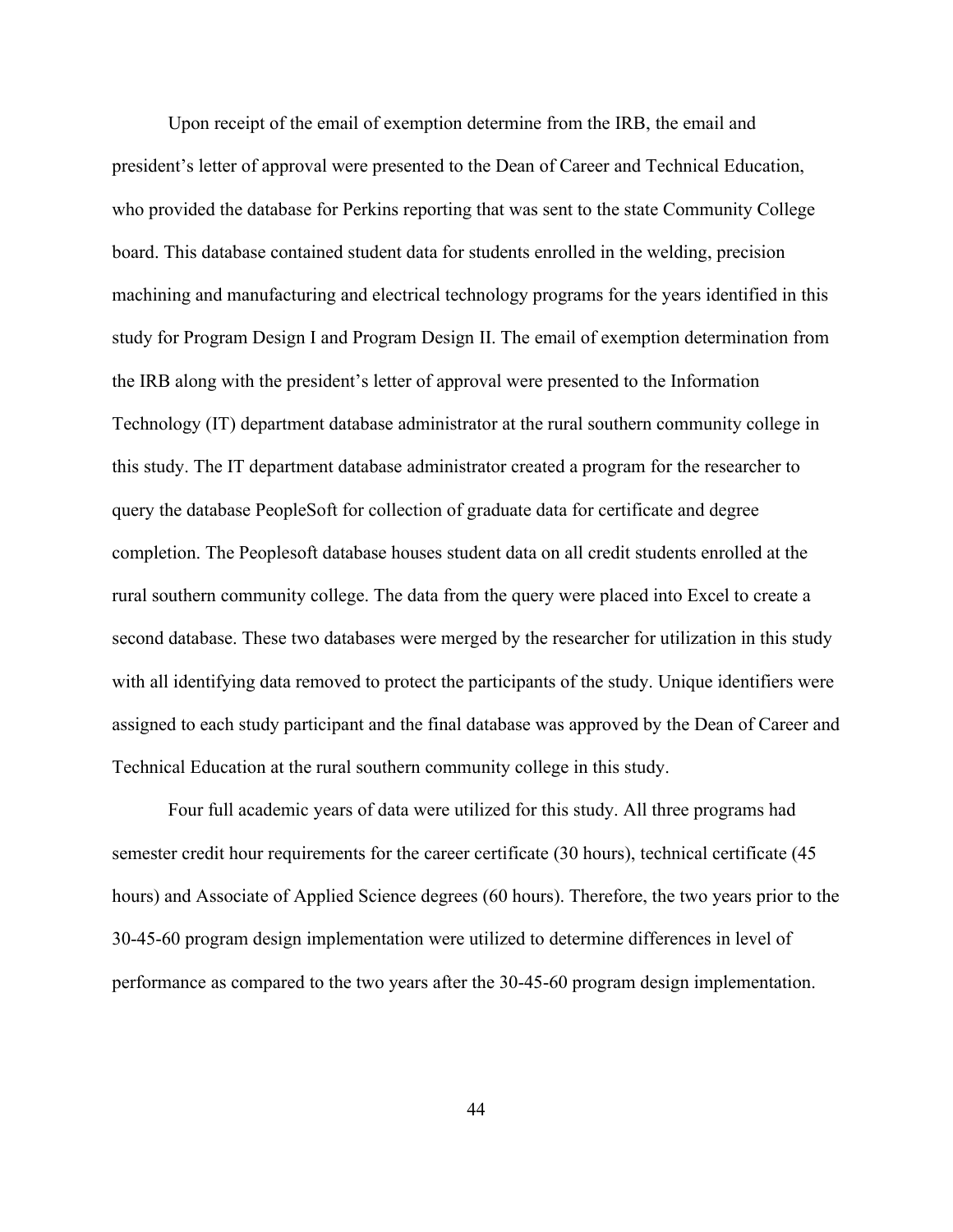#### **Data Analysis Procedures**

The Chi-square test for independence was employed to determine if there was a statistically significant difference between the Program Design I and Program Design II with regard to career certificate, technical certificate or Associate of Applied Science degree completion, technical skill attainment and job placement at the rural southern community college in this study. The decision to utilize the population instead of random sampling was made due to a violation of the Chi-square test. There were less than 5 students who did not complete a certificate or degree during this study. Due to this violation the concern of within-group variance of performance measures needed to be addressed. There was a need to increase the power of the statistical test, thus the population of students was utilized for this study instead of a random sample (Gay et al., 2009; McDonald, 2015).

Data were studied through utilization of the IBM Statistical Package for the Social Sciences (SPSS). Microsoft Office Excel was utilized to house the study data from the Career and Technical Dean and the queried data from the program provided by the IT database administrator at the rural southern community college. The data reported for certificate/degree completion, technical skill attainment and job placement were entered into the SPSS software program for analysis.

Research question one, is there a statistically significant difference in the number of welding, precision machining and manufacturing and electrical technology students receiving career certificates, technical certificates and Associate of Applied Science degrees before and after the implementation of the 30-45-60 program design who were enrolled at a rural southern community college was analyzed utilizing the statistical test, Chi-square for independence. This test was employed as the independent variable of program design was categorical (Program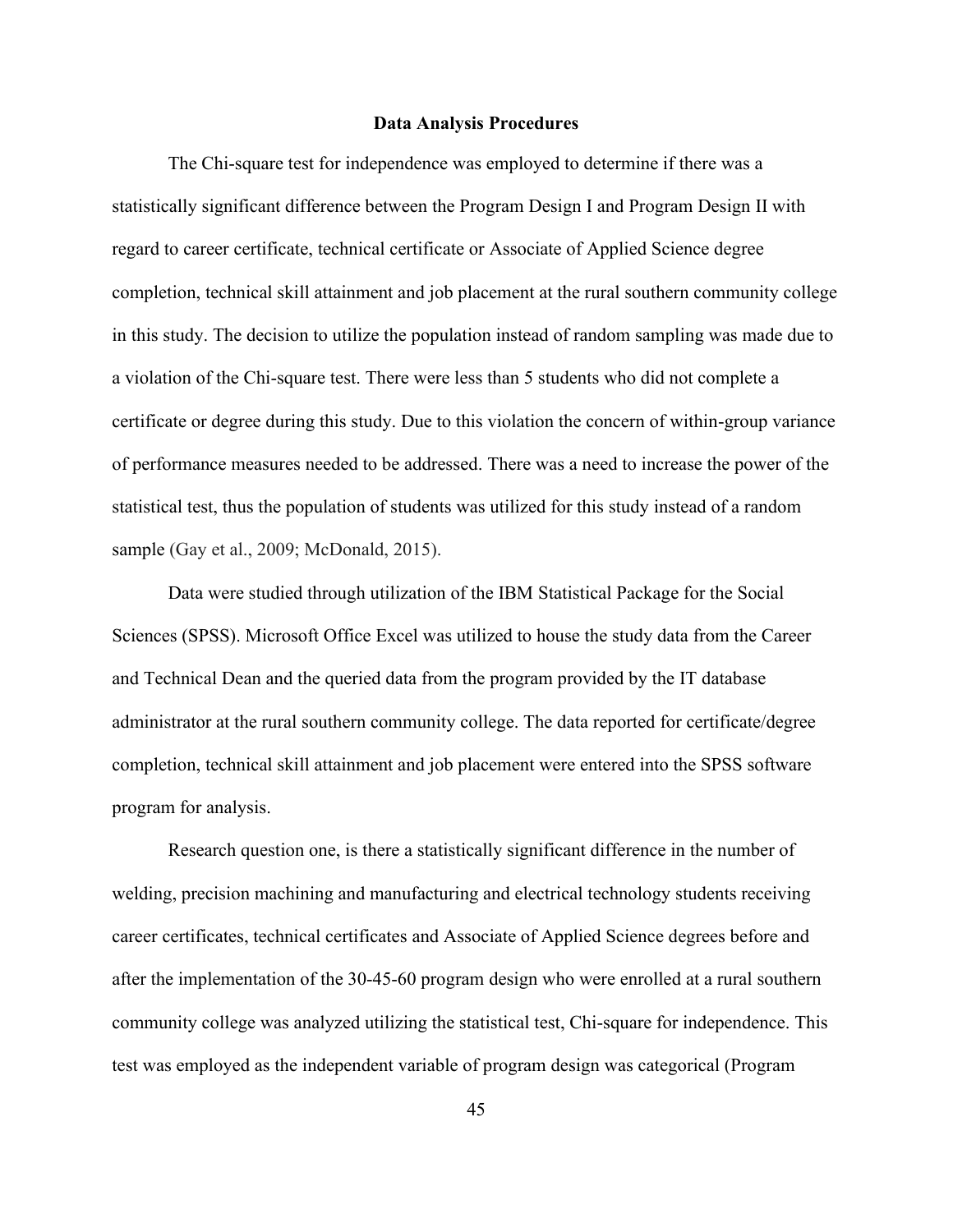Design I and Program Design II) and the dependent variable, completion was categorical (yes/no) . Data for students enrolled in the career and technical programs welding, precision machining and manufacturing and electrical technology were compared for students enrolled in academic years 2012 and 2013 to academic years 2014 and 2015. Data were analyzed to determine if there was a statistically significant difference in the number of students receiving a career certificate, technical certificate or Associate of Science degree between students enrolled in Program Design I and Program Design II. An alpha level of *p > .05* was utilized to determine statistical significance.

Research question two, is there a statistically significant difference in the number of welding, precision machining and manufacturing and electrical technology students' technical skill attainment before and after the implementation of the 30-45-60 program design who are enrolled at a rural southern community college was analyzed utilizing the statistical test, Chisquare test for independence. This test was employed as the independent variable of program design was categorical (Program Design I and Program Design II) and the dependent variable, technical skill attainment was categorical (yes/no) . Data for students enrolled in the career and technical programs welding, precision machining and manufacturing and electrical technology were compared for students enrolled in academic years 2012 and 2013 to academic years 2014 and 2015. Data were analyzed to determine if there was a significant difference in the number of students' technical skill attainment between students enrolled in Program Design I and Program Design II. An alpha level of  $p > 0.05$  was utilized to determine statistical significance.

With regard to research question three, is there a statistically significant difference in the number of welding, precision machining and manufacturing and electrical technology students placed or retained in employment or military service before and after the implementation of the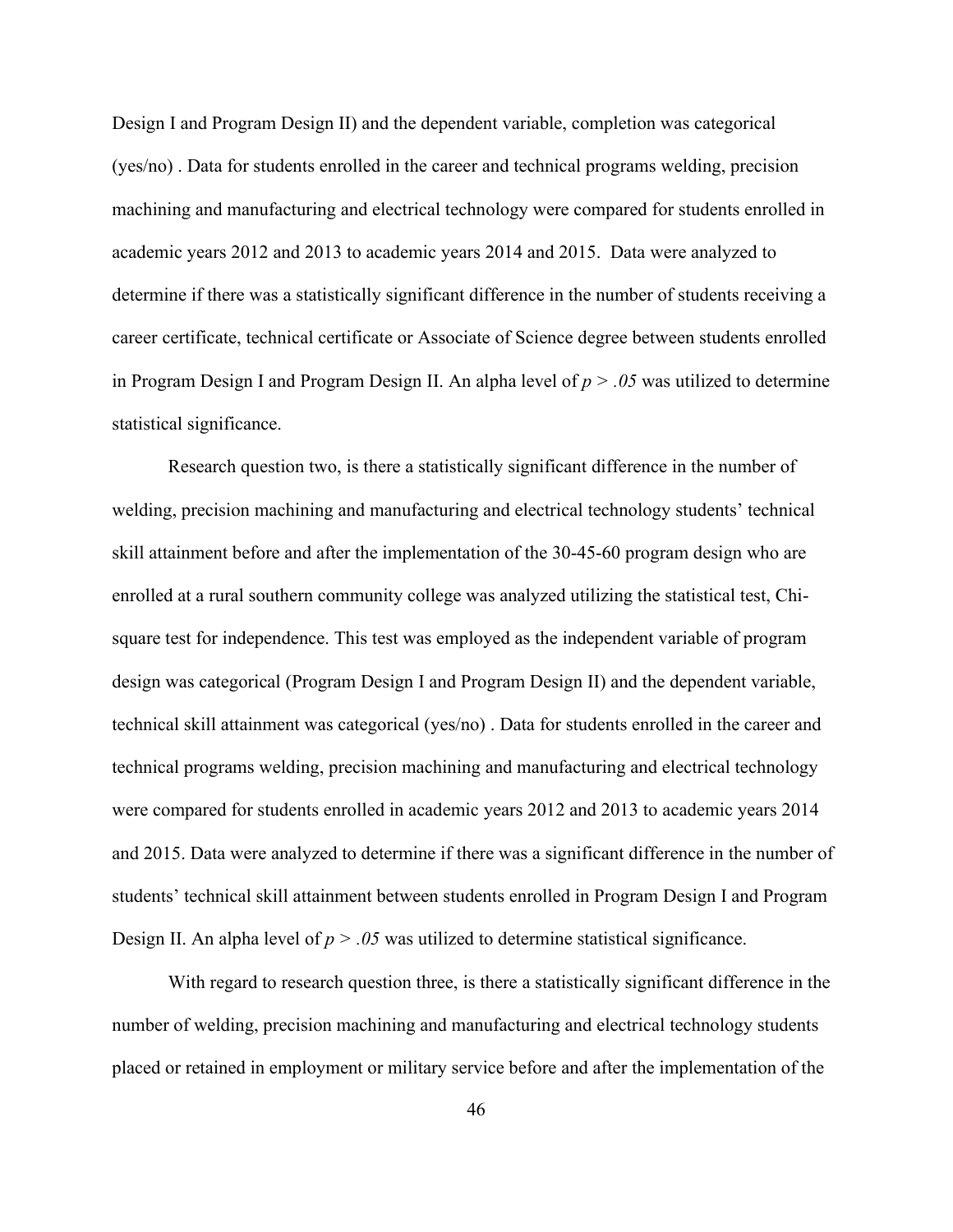30-45-60 program design who are enrolled at a rural southern community college was analyzed utilizing the statistical test, Chi-square test for independence. This test was employed as the independent variable of program design was categorical (Program Design I and Program Design Ii) and the dependent variable, job placement was categorical (yes/no). Data for students enrolled in the career and technical programs welding, precision machining and manufacturing and electrical technology were compared for students enrolled in academic years 2012 and 2013 to academic years 2014 and 2015. Data were analyzed to determine if there was a significant difference in the number of students placed in jobs between students enrolled in Program Design I and Program Design II. An alpha level of  $p > 0.05$  was utilized to determine statistical significance.

#### **Chapter Summary**

In this chapter, discussion included research design, research site, participants, and instrumentation. Identification of the three research questions was also included. The chapter also included a discussion of the procedures for data collection and data analysis procedures. Research design focused on determining if the 30-45-60 program design increased student performance in career or technical certificate or Associate of Applied Science degree completion, technical skill attainment and job placement for students enrolled in welding, precision machining and manufacturing and electrical technology. Study participants were chosen based on the two years prior to or after program design implementation. The Chi-square test for independence was chosen as the statistical test to analyze data since data were categorical for both independent and dependent variables.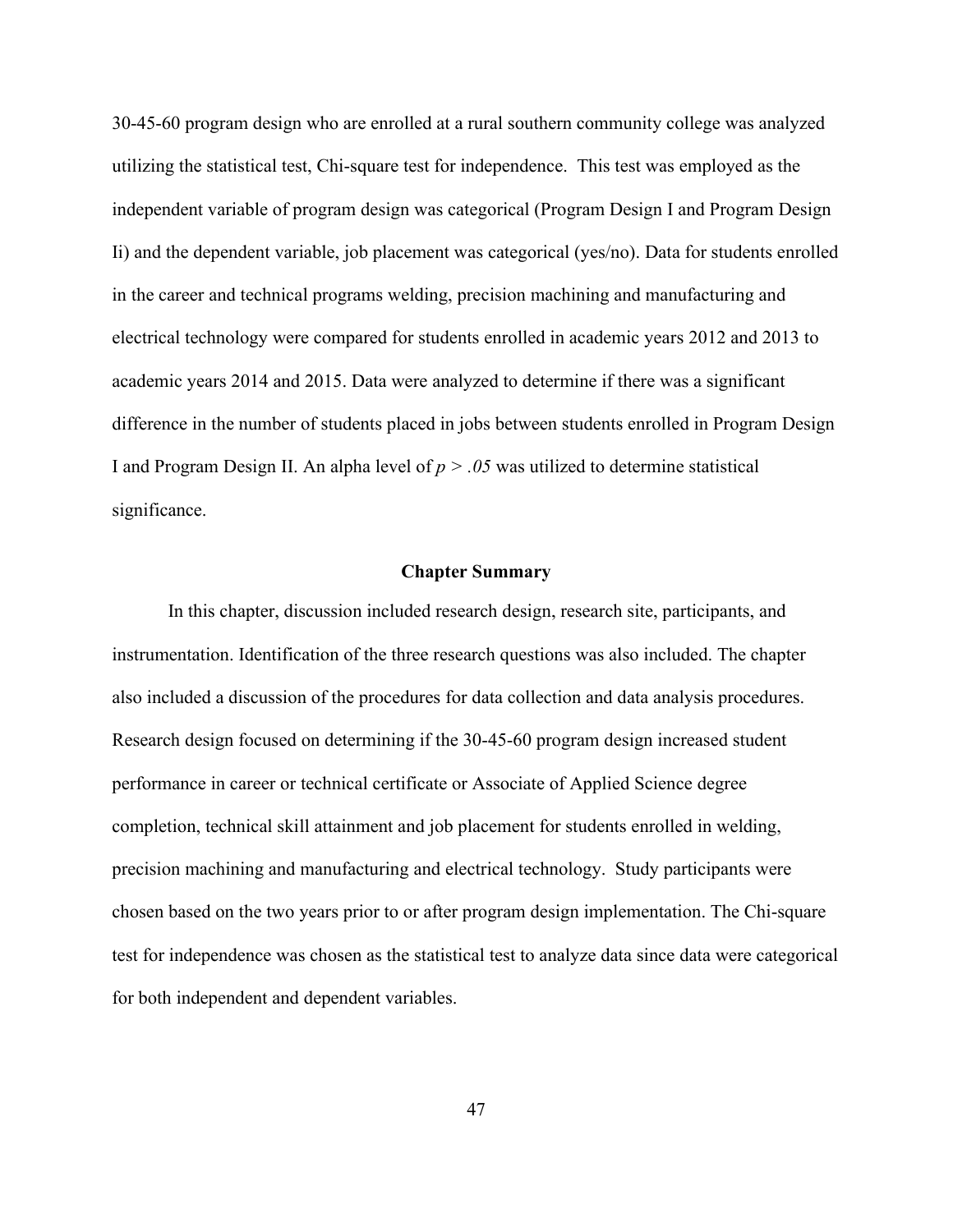# CHAPTER IV

# RESULTS AND DISCUSSION

## **Overview**

The purpose of this quantitative study was to determine if a new program design influences career certificate, technical certificate and Associate of Applied Science degree completion, technical skill attainment, or job placement rates for career and technical education students at a rural southern community college during the academic years of 2014 and 2015.

This chapter contains descriptive information about the participants of the study and will then be followed by three research questions based on which program design (Program Design I or Program Design II) that the student began welding, precision machining and manufacturing or electrical technology. The first question addresses the statistically significant difference in the number of students receiving career certificates, technical certificates or Associate of Applied Science degrees. The second research question addresses the statistically significant difference in the number of students' technical skill attainment. The third research question addresses the statistically significant difference in the number of students placed or retained in employment, or military service.

#### **Description of Population**

The population for this study was comprised of 198 students who were enrolled in the welding, precision machining and manufacturing, and electrical technology programs during the academic years of 2011 - 2012, 2012 - 2013, 2013 - 2014, and 2014 - 2015 at the rural southern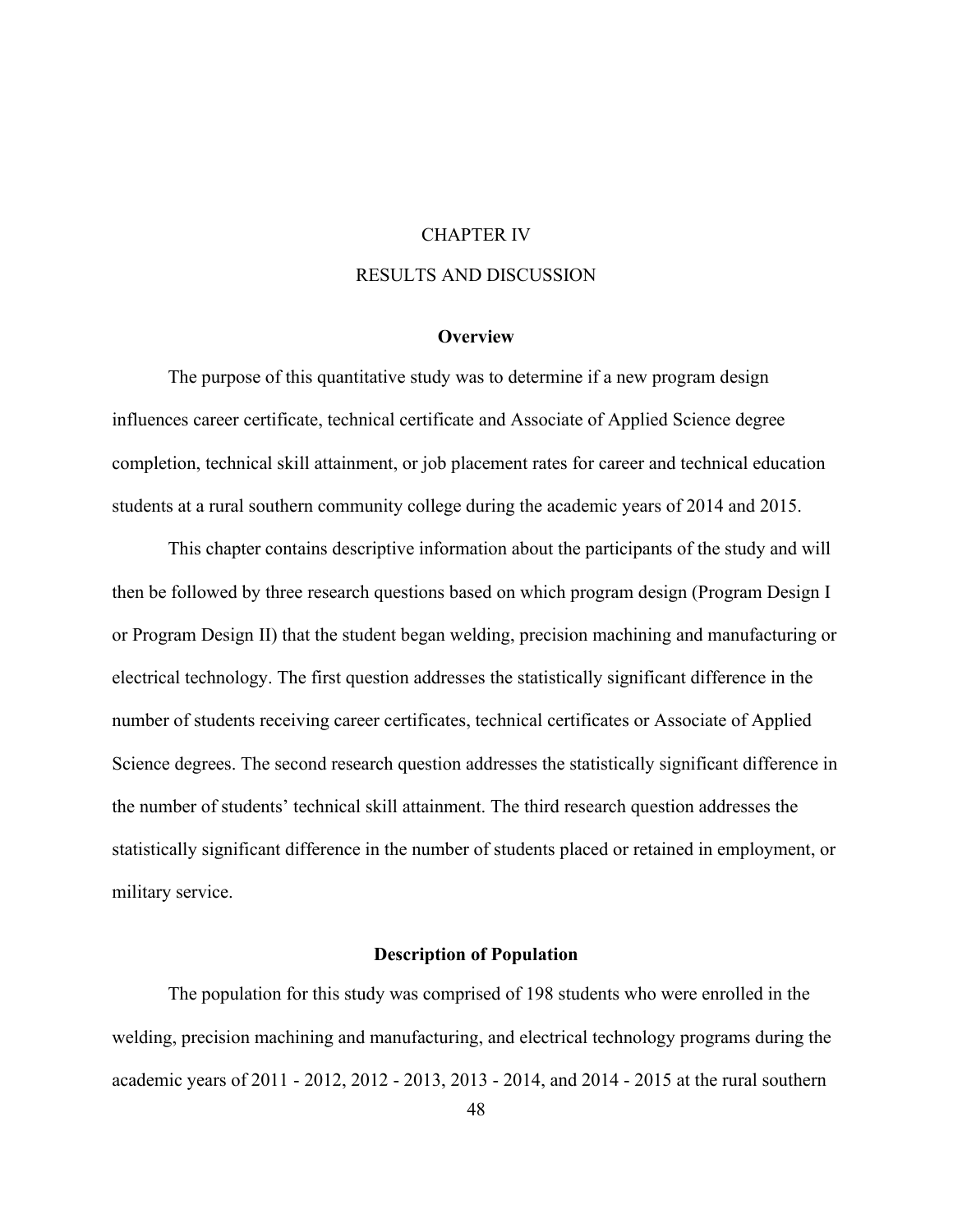community college in this study. These participants were chosen as the programs they were enrolled in were the first to implement the 30-45-60 program design. The student population utilized in this study comprised a total of 198 students in two groups: (a) 133 students enrolled in the program design that was in place in 2012 and 2013 (Program Design I) and (b) 65 students enrolled in the 30-45-60 program design that was in place in 2014 and 2015 (Program Design II). Table 2 provides a further breakdown of the program of study that students were enrolled in for each program design of this study.

#### Table 2

| <b>Program of Study</b>      | <b>Program Design I</b> | <b>Program Design 2</b> |
|------------------------------|-------------------------|-------------------------|
| <b>Electrical Technology</b> | 59                      | 30                      |
| Precision Mach & Manuf       | 10                      | 2                       |
| Welding                      | 64                      | 33                      |
| Total                        | 133                     | 65                      |

*Participant Program of Study Information by Program Design*

#### **Research Question One**

The first research question was: Is there a statistically significant difference in the number of welding, precision machining and manufacturing and electrical technology students receiving career certificates, technical certificates and Associate of Applied Science degrees before and after the implementation of the 30-45-60 program design who were enrolled at a rural southern community college? A Chi-square test for independence was conducted with regard to the first research question. To address this question the career certificate, technical certificate and Associate of Applied Science degree were analyzed collectively. In Table 3, the Pearson  $X^2$  test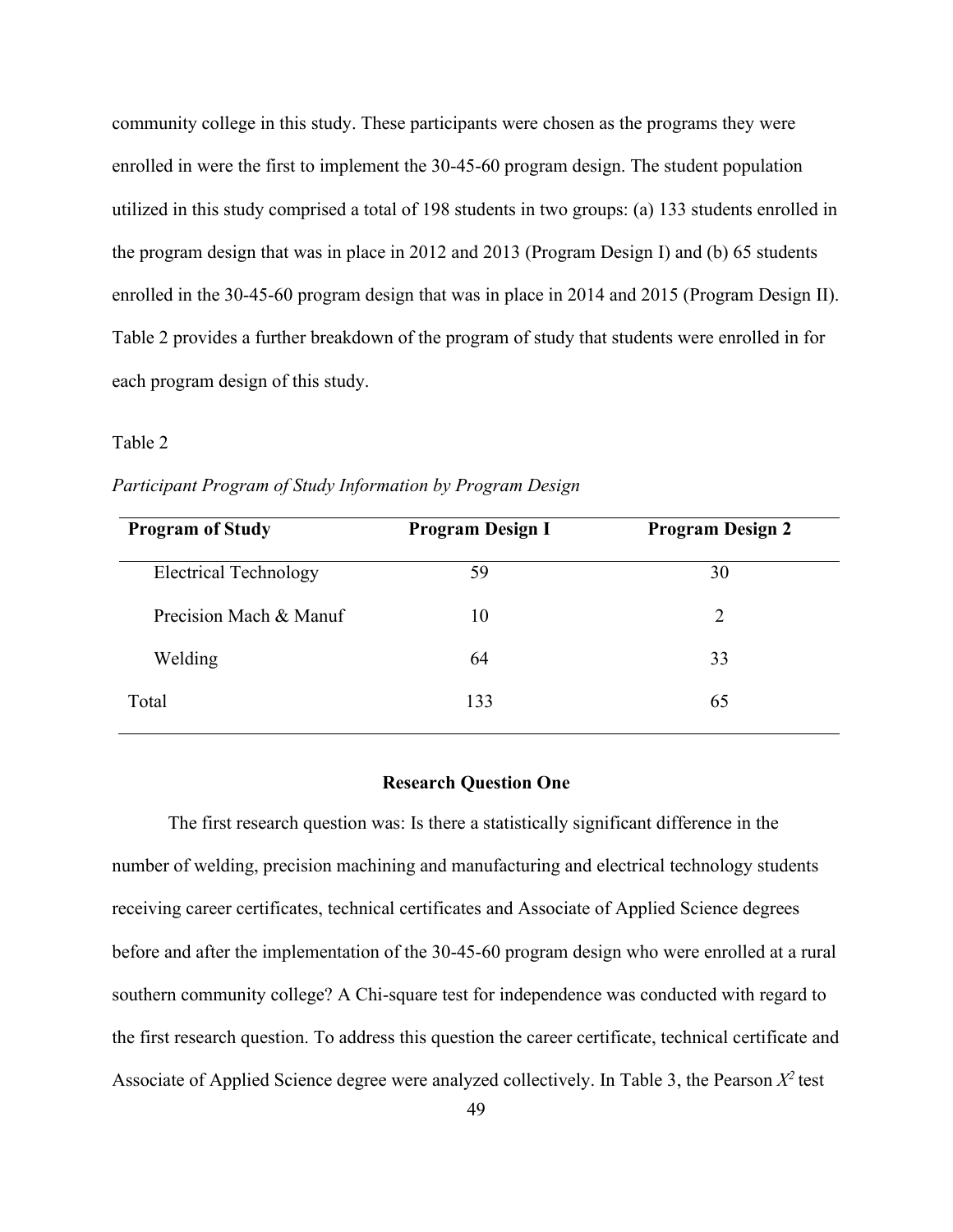results were,  $(\chi^2 = 1.498, N = 198, df = 1, p = .222)$ . The analysis showed that Program Design I and Program Design II had counts for students not completing a certificate or degree that were less than 5. The Fisher's Exact Test was then employed to determine statistical significance (.552) which indicated no statistical significance in the number of certificates and degree earned between participants of Program Design I (students enrolled in the program prior to the implementation of the 30-45-60 program design) and Program Design II (students enrolled in the program after the implementation of the 30-45-60 program design) at the rural southern community college participating in this study. The Cramer's  $V = 0.222$ , effect size was small for this study, thus supporting the statistical significance outcome.

Students who participated in Program Design I (97%) obtained a certificate or degree while (100%) of students that participated in Program Design II obtained a certificate or degree at the rural southern community college in the study. As can be seen in Table 3, there were less than 5 students in Program Design I and Program Design II. Chi-square tests were conducted to further study each of the three types of certificates and degree, which are career certificate (30 hours), technical certificate (45 hours), and Associate of Applied Science degree (60 hours).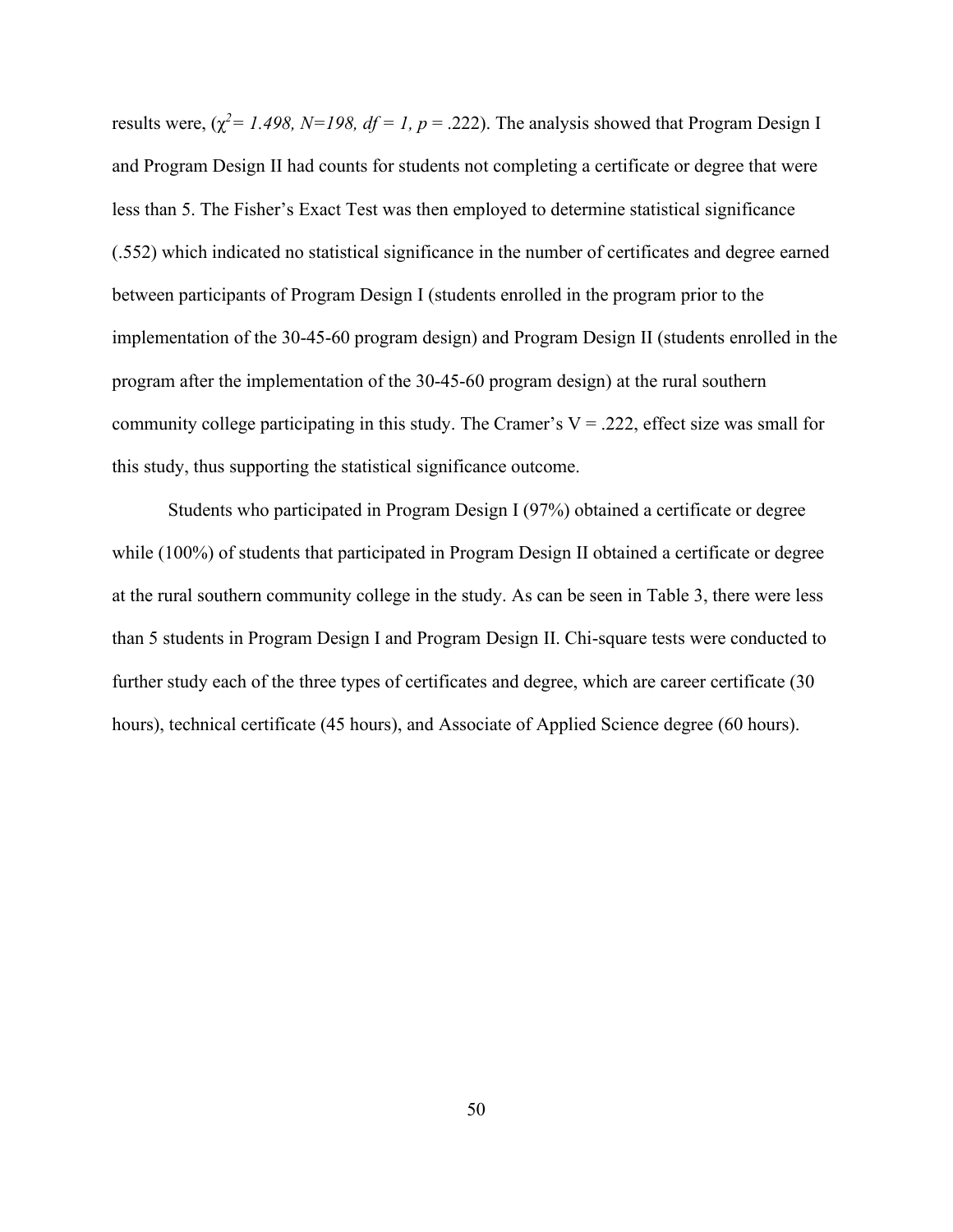#### Table 3

*Chi-square Analysis of Certificate and Degree Completion (Program Design I vs Program* 

## *Design II)*

| Certificate &<br><b>Degree Completion</b> |           | <b>Yes</b> | N <sub>0</sub>          | $\chi^2$ | $\boldsymbol{p}$ | <b>Fisher's</b><br><b>Exact</b><br><b>Test</b> | <b>Cramer's</b><br>V |
|-------------------------------------------|-----------|------------|-------------------------|----------|------------------|------------------------------------------------|----------------------|
| Program Design I $N = 130$                |           | 133        | $\overline{\mathbf{3}}$ | 1.498    | 0.222            | 0.552                                          | 0.222                |
| Program Design II $N = 65$                |           | 65         | $\theta$                |          |                  |                                                |                      |
| Total                                     | $N = 198$ | 195        | 3                       |          |                  |                                                |                      |

 $N =$  number of students

The results showed that the student counts for Program Design I and Program Design II of students not obtaining a certificate or Associate of Science degree were below 5. The Chi Square goodness of fit assumption was violated, and the test results negated. The Fisher's Exact test was employed (.552) which showed that no statistically significant in the number of certificates and degree earned between participants of Program Design I (students enrolled in the program prior to the implementation of the 30-45-60 program design) and Program Design II (students enrolled in the program after the implementation of the 30-45-60 program design) at the rural southern community college participating in this study.

## **Associate of Applied Science**

The second analysis was conducted to further study if there was a significant difference in the number of welding, precision machining and manufacturing, and electrical technology students receiving an Associate of Applied Science degrees before and after the implementation of the 30-45-60 program design who were enrolled at a rural southern community college. Table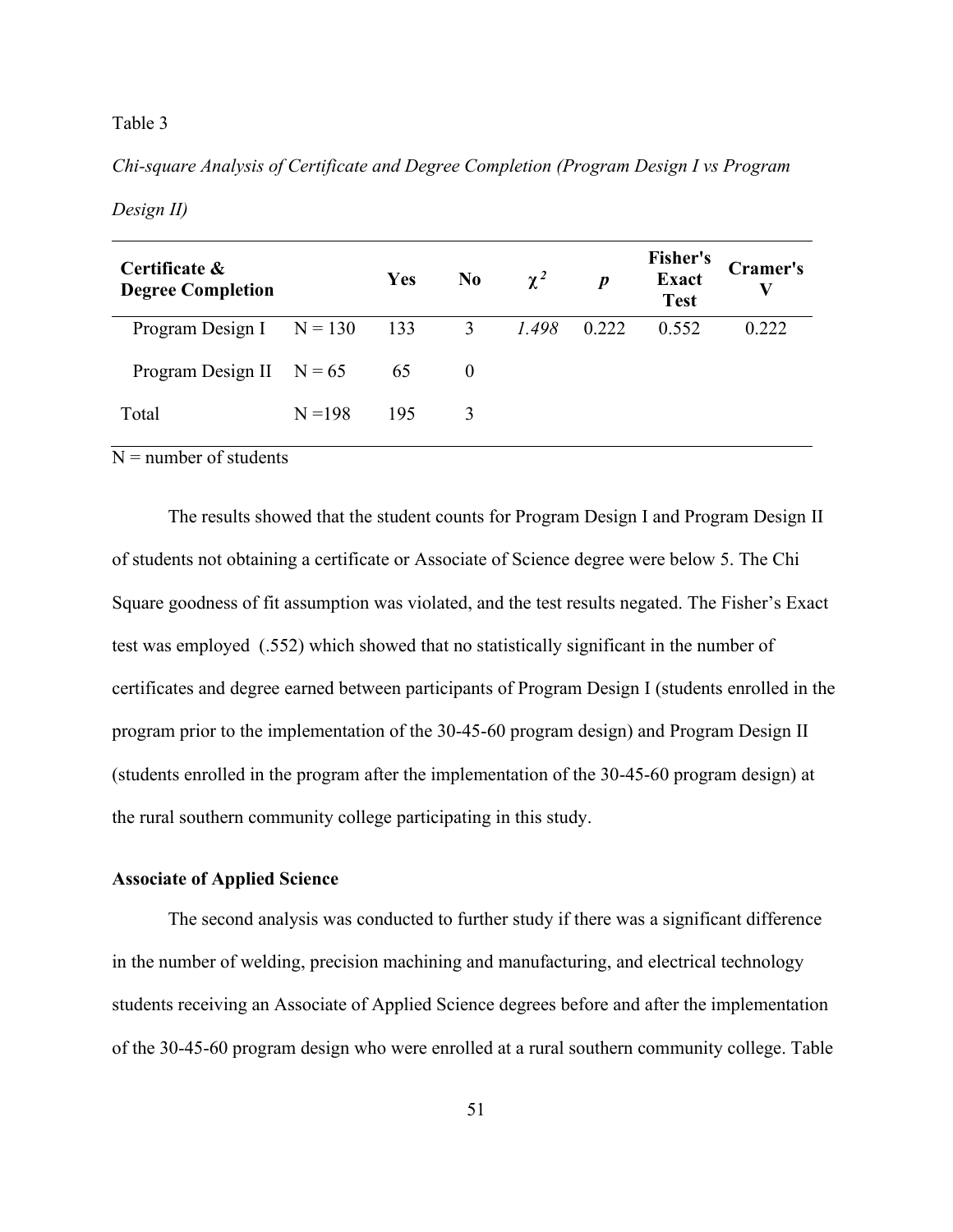4 shows the Pearson  $X^2$  test for independence results. There is no significant difference in attainment of an Associate in Applied Science degree between students enrolled in Program Design 1 and Program Design II. The Pearson  $X^2$  test results were,  $(\chi^2 = .312, df = 1, N = 198, p)$ = .576). Students who participated in Program Design I obtained an Associate of Applied Science degree at a rate of 31.6% while students participating in Program Design II did not obtain an the degree at a rate of 27.7% at the rural southern community college in the study. The Cramer's  $V = .040$ , effect size is small for this study, thus supporting the statistical significance outcome.

Table 4

*Chi-square Analysis of Associate of Applied Science Degree Attainment (Program Design I vs* 

| <b>Associate of</b><br><b>Applied Science</b><br><b>Degree</b> |           | Yes | N <sub>0</sub> | $\chi^2$ | $\boldsymbol{p}$ | Cramer's V |
|----------------------------------------------------------------|-----------|-----|----------------|----------|------------------|------------|
| Program Design I $N = 133$                                     |           | 42  | 91             | .312     | .576             | .040       |
| Program Design II $N = 65$                                     |           | 18  | 47             |          |                  |            |
| Total                                                          | $N = 198$ | 60  | 138            |          |                  |            |

*Program Design II)*

 $N =$  number of students

Analysis of the Associate of Applied Science degree attainment resulted in no significant difference in attainment of the Associate of Applied Science degree between students enrolled in Program Design I and Program Design II. Students who participated in Program Design I were as likely not to obtain an Associate of Applied Science degree at a rate of 68.4% as students participating in Program Design II at a rate of 72.3%.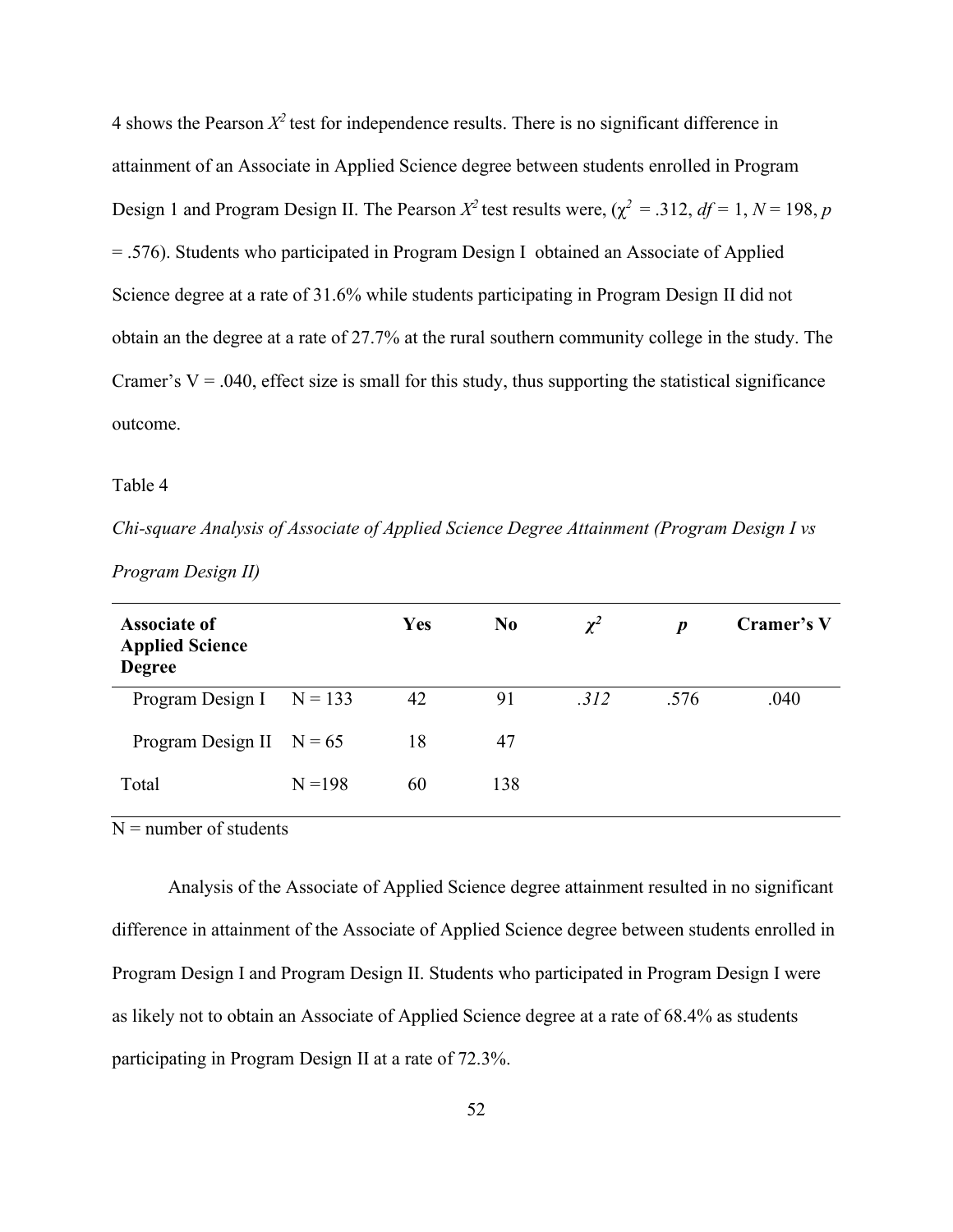## **Technical Certificate**

The third analysis was conducted to study if there is a significant difference in the number of welding, precision machining and manufacturing and electrical technology students receiving a technical certificate before and after the implementation of the 30-45-60 program design who were enrolled at a rural southern community college. Table 5 shows the Pearson *X 2*  test for independence results which indicate that there is a significant difference in attainment of a technical certificate between students enrolled in Program Design 1 and Program Design 2. The Pearson  $X^2$  test results were,  $(\chi^2 = 17.3921, df = 1, N = 198, p = .000)$ . Students who participated in Program Design II obtained a technical certificate at 150% completion rate at 46.2% while students participating in Program Design I were at a rate of 18.0% at the rural southern community college in the study. The Cramer's  $V = .296$  effect size is small for this study but still supports the outcome.

#### Table 5

*Chi-square Analysis of Technical Certificate Attainment (Program Design I vs Program Design* 

| × |  |
|---|--|
|   |  |

| <b>Technical</b><br>Certificate |           | Yes | N <sub>0</sub> | $\chi^2$ | D     | Cramer's V |
|---------------------------------|-----------|-----|----------------|----------|-------|------------|
| Program Design I $N = 133$      |           | 24  | 109            | 17.392   | .000. | .296       |
| Program Design II $N = 65$      |           | 30  | 35             |          |       |            |
| Total                           | $N = 198$ | 54  | 144            |          |       |            |

 $N =$  number of students

Analysis conducted of the technical certificate attainment resulted in a significant difference in attainment of a technical certificate between students enrolled in Program Design 1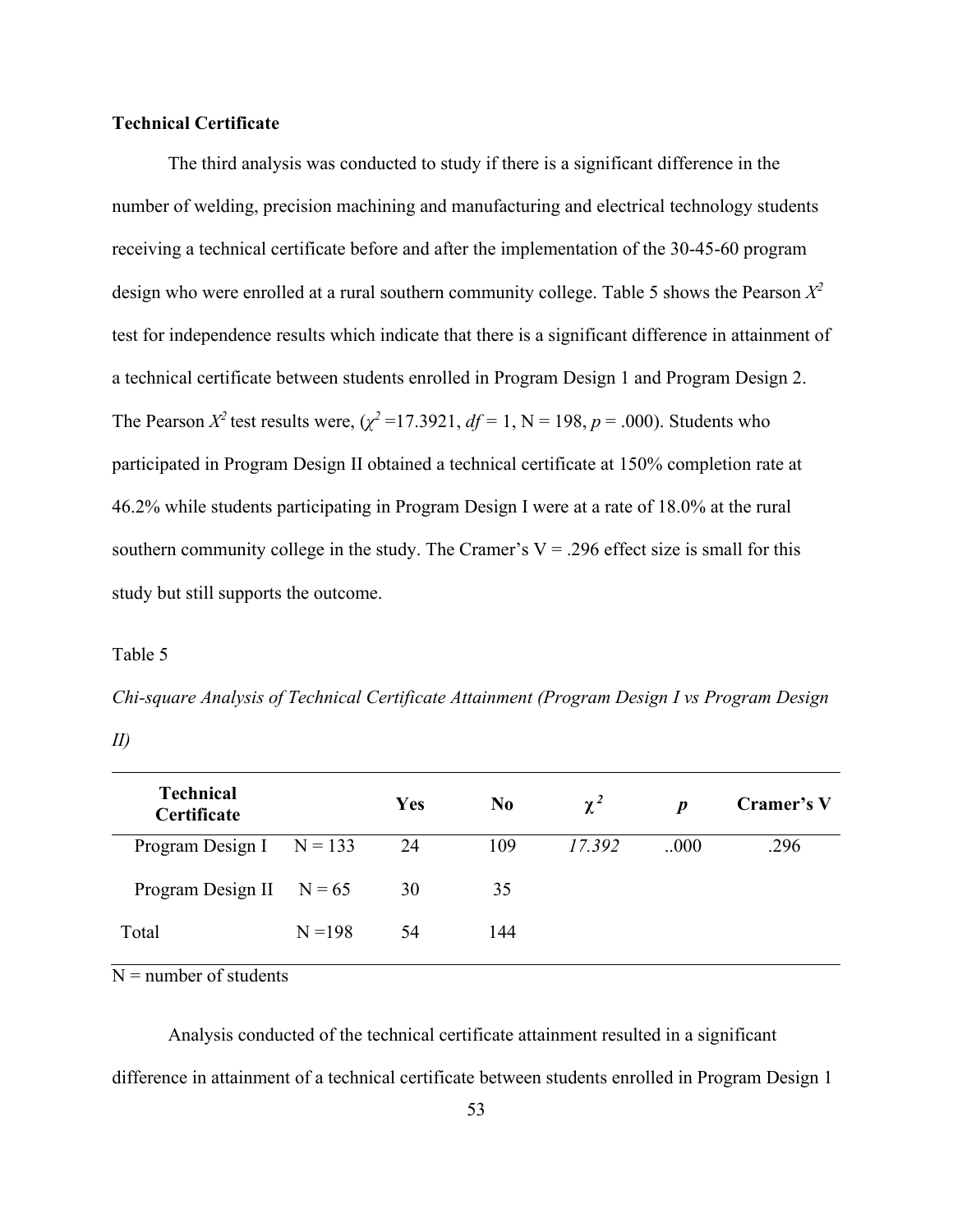and Program Design 2. Students who participated in Program Design II were more likely to obtain a technical certificate at (46.2%) as students participating in Program Design I (18.0%).

#### **Career Certificate**

The third analysis was conducted to further study if there was a significant difference in the number of welding, precision machining and manufacturing and electrical technology students receiving a career certificate before and after the implementation of the 30-45-60 program design who were enrolled at a rural southern community college. Table 6 shows the Pearson  $X^2$  test for independence results which indicate that there is no significant difference. The Pearson  $X^2$  test results were,  $(\chi^2(1, N = 198) = .733, p = .392)$ . Additionally, it was found that in Program Design I and Program Design II for the group not obtaining a certificate or degree, there were counts of less than 5. The Fisher's Exact Test was employed to determine statistical significance (.666) since there were counts of less than 5 for Program Design I and Program Design II, which indicated no statistical significance in the number of career certificates earned between participants of Program Design I (students enrolled in the program prior to the implementation of the 30-45-60 program design) and Program Design II (students enrolled in the program after the implementation of the 30-45-60 program design) at the rural southern community college participating in this study. Students who participated in Program Design I obtained a career certificate at a rate of 96.2% while students participating in Program Design II were at a rate of 98.5% at the rural southern community college in the study. The Cramer's  $V =$ .061 effect size is small for this study which supports the outcomes.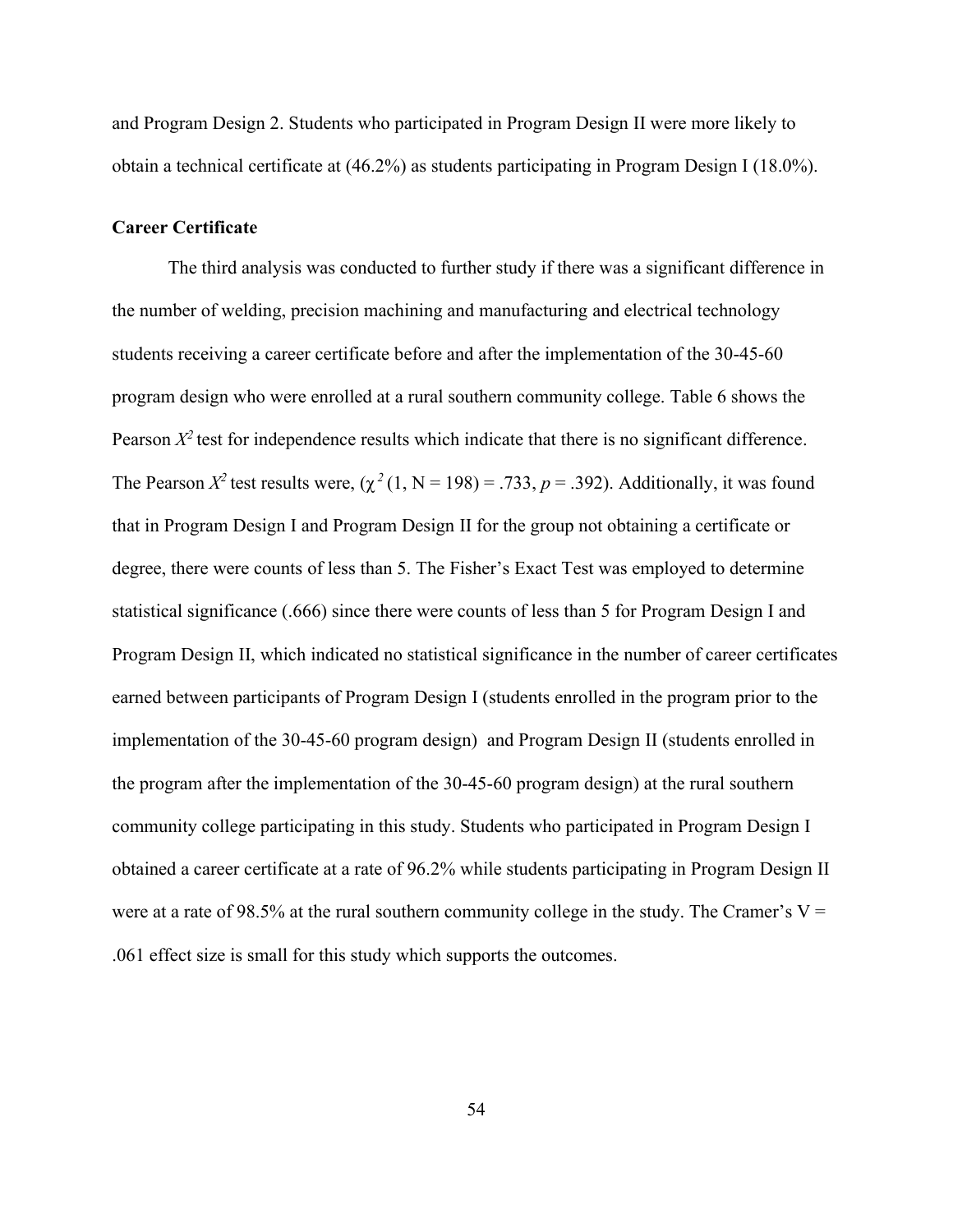#### Table 6

| <b>Technical</b><br>Certificate |           | <b>Yes</b> | N <sub>0</sub> | $\chi^2$ | $\boldsymbol{p}$ | Cramer'<br>$\mathbf{s} \mathbf{V}$ | Fisher's<br><b>Exact</b><br><b>Test</b> |
|---------------------------------|-----------|------------|----------------|----------|------------------|------------------------------------|-----------------------------------------|
| Program Design I $N = 133$      |           | 128        | 5 <sup>5</sup> | .733     | .392             | .061                               | .666                                    |
| Program Design II $N = 65$      |           | 64         |                |          |                  |                                    |                                         |
| Total                           | $N = 198$ | 192        | <sub>6</sub>   |          |                  |                                    |                                         |

*Chi-square Analysis of Career Certificate Attainment (Program Design I vs Program Design II)*

 $N =$  number of students

Analysis of career certificate attainment resulted in no significant difference in attainment of a career certificate between students enrolled in Program Design 1 and Program Design 2. It was found that in Program Design I and Program Design II for the group not obtaining a certificate or degree, there were counts of less than 5. Thus, the Chi-square goodness of fit assumption was violated, and the test not utilized. The Fisher's Exact test was then employed (.666), which indicated no statistical significance in career certificate attainment between students enrolled in Program Design 1 and Program Design 2. It was found that in Program Design I and Program Design II.

#### **Research Question Two**

A Chi-square test for independence was conducted regarding the second research question. The second research question was: Is there a statistically significant difference in the number of welding, precision machining and manufacturing and electrical technology students' technical skill attainment before and after the implementation of the 30-45-60 program design who are enrolled at a rural southern community college? A Chi-square test for independence was conducted with regard to the second research question. To address this question data for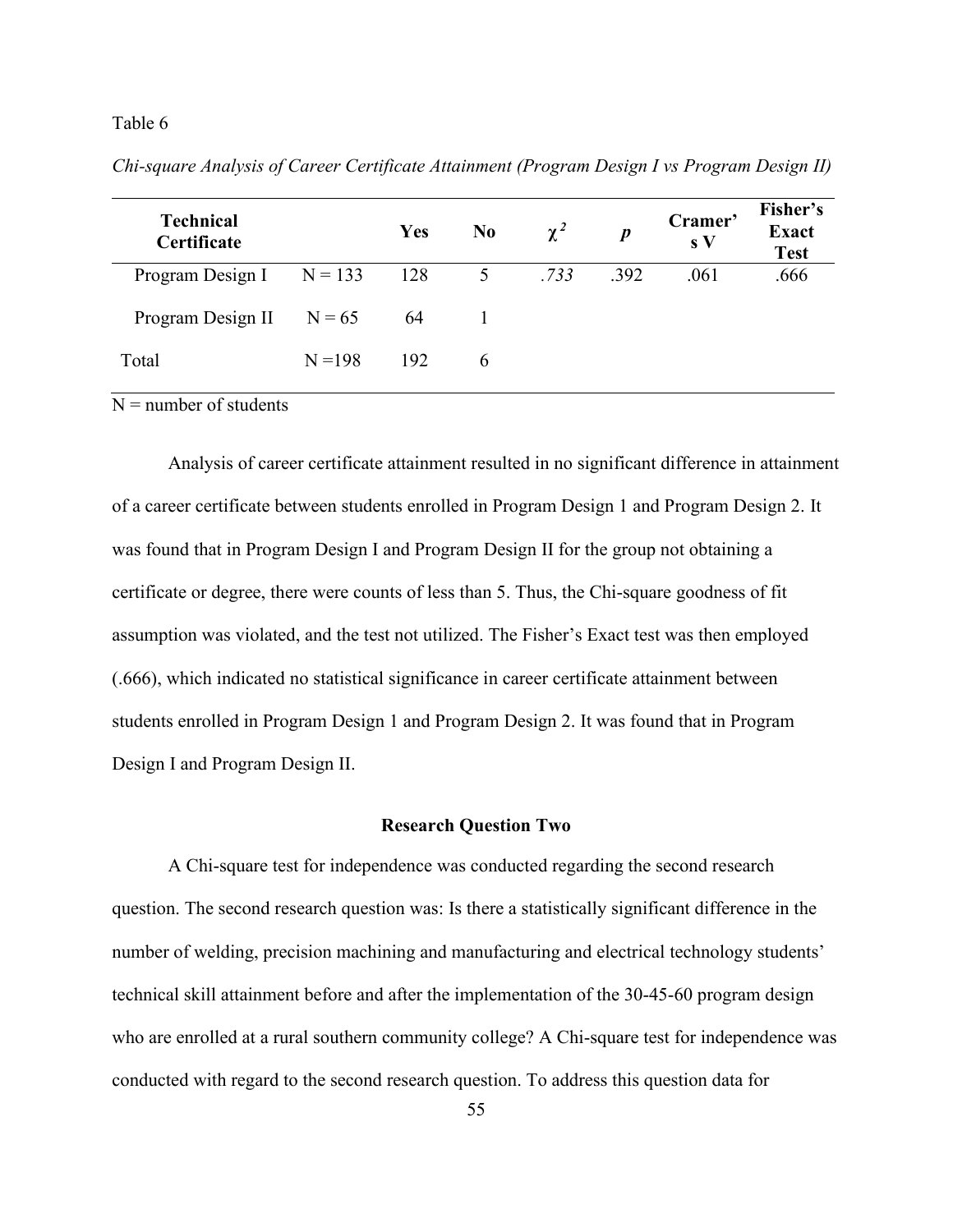technical skill attainment of students enrolled in the program design that was in place in 2012 and 2013 (Program Design I) and (b) 65 students enrolled in the 30-45-60 program design that was in place in 2014 and 2015 (Program Design II) were analyzed. In Table 7, the Pearson *X 2*  test results were,  $(\chi^2 = 4.299, df = 1, N=198)$ ,  $p = .038$ ). There is a statistically significant difference between the number of students obtaining technical skill attainment in Program Design I and Program Design II at the rural southern community college participating in this study. Table 7 displays the  $\chi^2$  results. Students who participated in Program Design II obtained a higher technical skill attainment (78.5%) than students participating in Program Design I (63.9%) at the rural southern community college in the study. The Cramer's  $V = .147$  effect size is small for this study, which supports the outcomes.

#### Table 7

| <b>Technical Skill</b><br><b>Attainment</b> |           | <b>Yes</b> | N <sub>0</sub> | $\chi^2$ | D    | Cramer's V |
|---------------------------------------------|-----------|------------|----------------|----------|------|------------|
| Program Design I $N = 133$                  |           | 85         | 48             | 4.299    | .038 | .147       |
| Program Design II $N = 65$                  |           | 51         | 14             |          |      |            |
| Total                                       | $N = 198$ | 135        | 62             |          |      |            |

*Chi-square Analysis of Technical Skill Attainment (Program Design I vs Program Design II)*

 $N =$  number of students

Results for research question two showed a statistical significance between student technical skill attainment of Program Design I and Program Design II. Students who participated in Program Design I1 were more likely to achieve placement at a rate of 89.5% than students participating in Program Design II at a rate of 20.0%.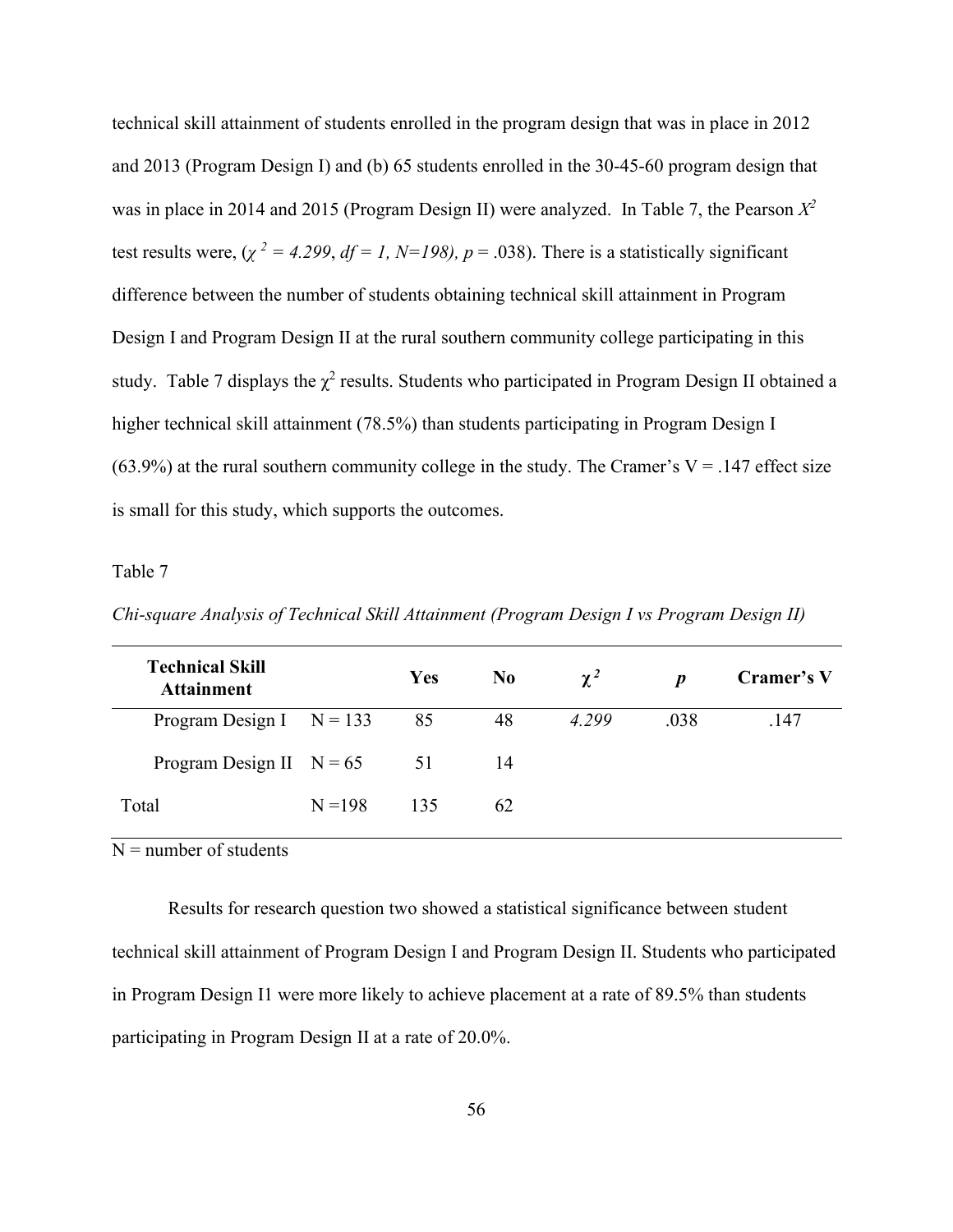#### **Research Question Three**

A Chi-square test for independence was conducted to study this research question. The second research question was: Is there a statistically significant difference in the number of welding, precision machining and manufacturing and electrical technology students placed or retained in employment or military service before and after the implementation of the 30-45-60 program design who are enrolled at a rural southern community college? In Table 8 the Pearson  $\chi^2$  results were, ( $\chi^2$  = 94.832, df =1, N=198, p = .000). There is a statistically significant difference between the number of students' job placement of Program Design I and Program Design II at the rural southern community college participating in this study. Students who participated in Program Design I achieved job placement at a higher rate (89.57%) than students participating in Program Design II (20.0%) at the rural southern community college in the study. The Cramer's  $V = .692$  effect size is relatively large for this study which supports there is a relationship between program design and job placement.

#### Table 8

| <b>Placement</b>           |           | Yes | N <sub>0</sub> | $\chi^2$ | $\boldsymbol{p}$ | Cramer's<br>V |
|----------------------------|-----------|-----|----------------|----------|------------------|---------------|
| Program Design I $N = 133$ |           | 119 | 14             | 94.833   | .000             | .692          |
| Program Design II $N = 65$ |           | 13  | 52             |          |                  |               |
| Total                      | $N = 198$ | 132 | 66             |          |                  |               |

*Chi-square Analysis of Job Placement (Program Design I vs Program Design II)*

 $N =$  number of students

Results for question three showed a statistical significance between student job placement of Program Design I and Program Design II. Students who participated in Program Design I1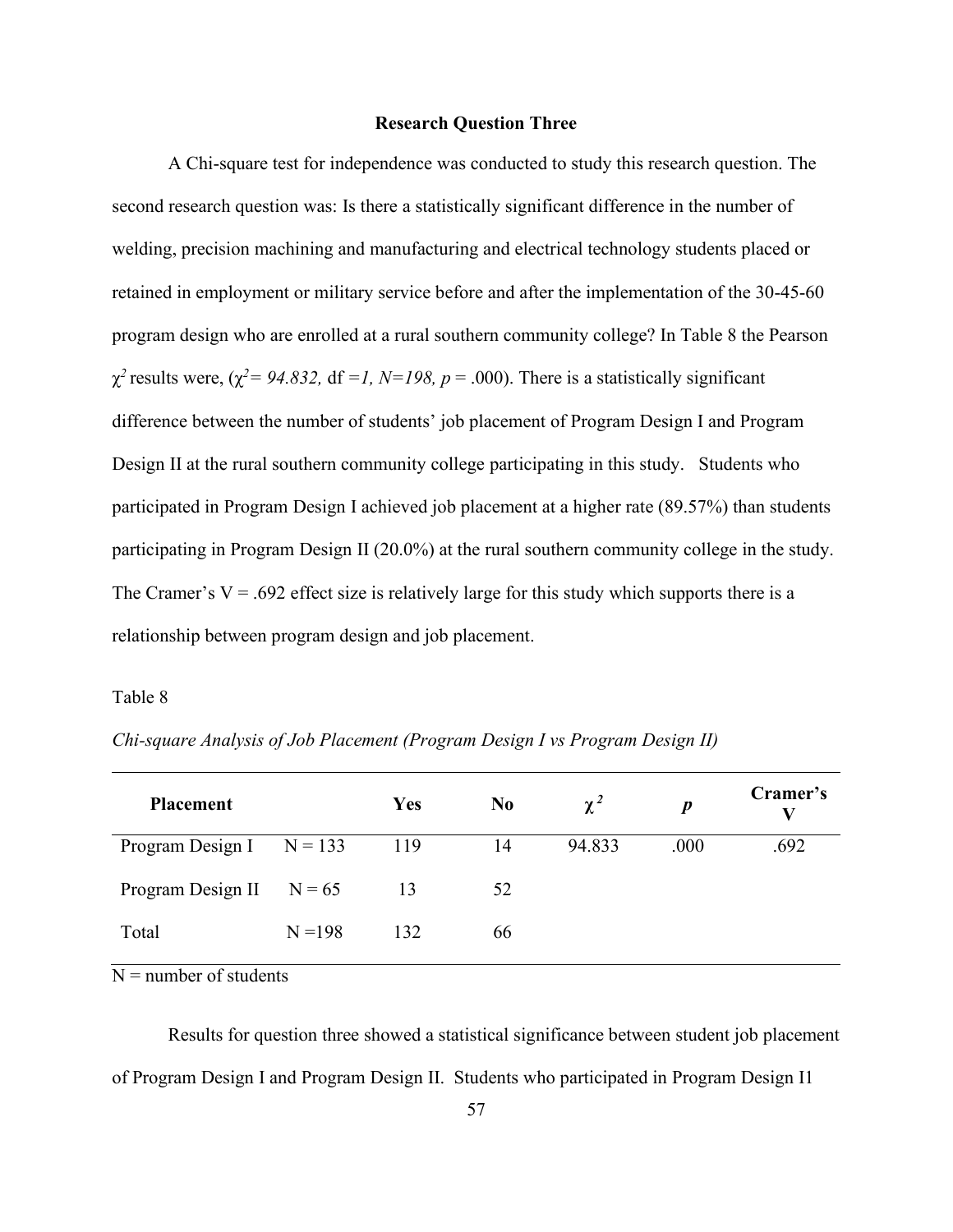were more likely to achieve job placement at a rate of 89.5% than students participating in Program Design II at a rate of 20.0%.

#### **Chapter Summary**

Upon analysis of the data for research question one, the results showed that the student counts for Program Design I and Program Design II of students not obtaining a certificate or Associate of Science degree were below 5. Thus, the assumption was violated, and the test results negated. Further analysis was made of the specific Associate of Applied Science degree, technical certificate and career certificate. Analysis of the Associate of Applied Science degree attainment resulted in no significant difference in attainment of the Associate of Applied Science degree between students enrolled in Program Design I and Program Design II. Students who participated in Program Design I were as likely not to obtain an Associate of Applied Science degree at a rate of 68.4% as students participating in Program Design II at a rate of 72.3%. Further analysis conducted of the technical certificate attainment resulted in a significant difference in attainment of a technical certificate between students enrolled in Program Design I and Program Design II. Students who participated in Program Design II were more likely to obtain a technical certificate at (46.2%) as students participating in Program Design I (18.0%). Also, further analysis of career certificate attainment resulted in no significant difference in attainment of a career certificate between students enrolled in Program Design I and Program Design II. It was found that in Program Design I and Program Design II for the group not obtaining a certificate or degree, there were counts of less than 5. Thus, the Chi-square goodness of fit assumption was violated, and the test not utilized. Therefore, for research question one, further analysis showed that there was a significant difference of students obtaining a technical certificate between students enrolled in Program Design I and Program Design II. Upon analysis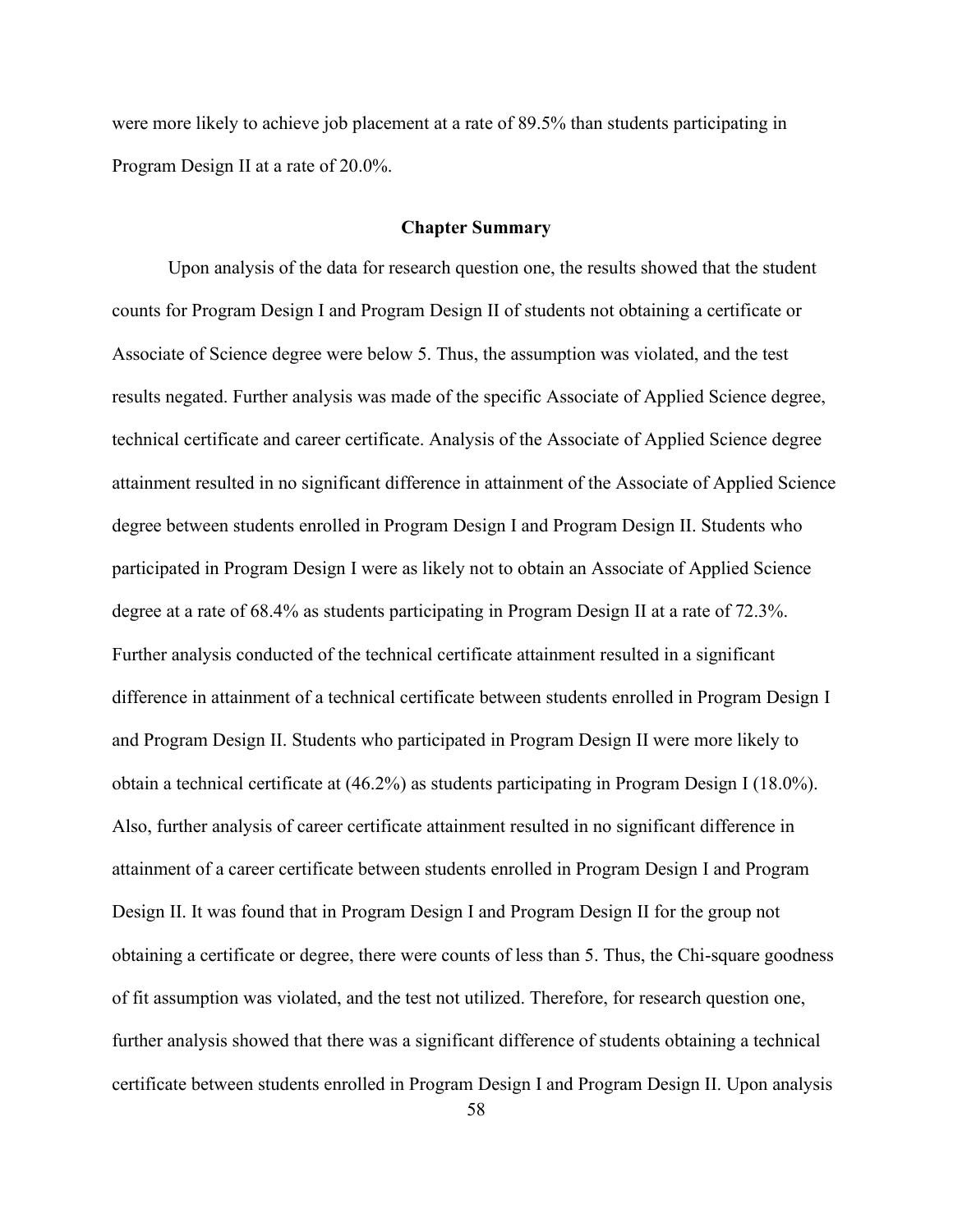of the data for research question two, the results showed a statistical significance between student technical skill attainment of Program Design I and Program Design II. Students who participated in Program Design I1 were more likely to achieve placement at a rate of 89.5% than students participating in Program Design II at a rate of 20.0%. Lastly, analysis of the data for research question three, the results showed a statistical significance between student job placement of Program Design I and Program Design II. Students who participated in Program Design I1 were more likely to achieve job placement at a rate of 89.5% than students participating in Program Design II at a rate of 20.0%.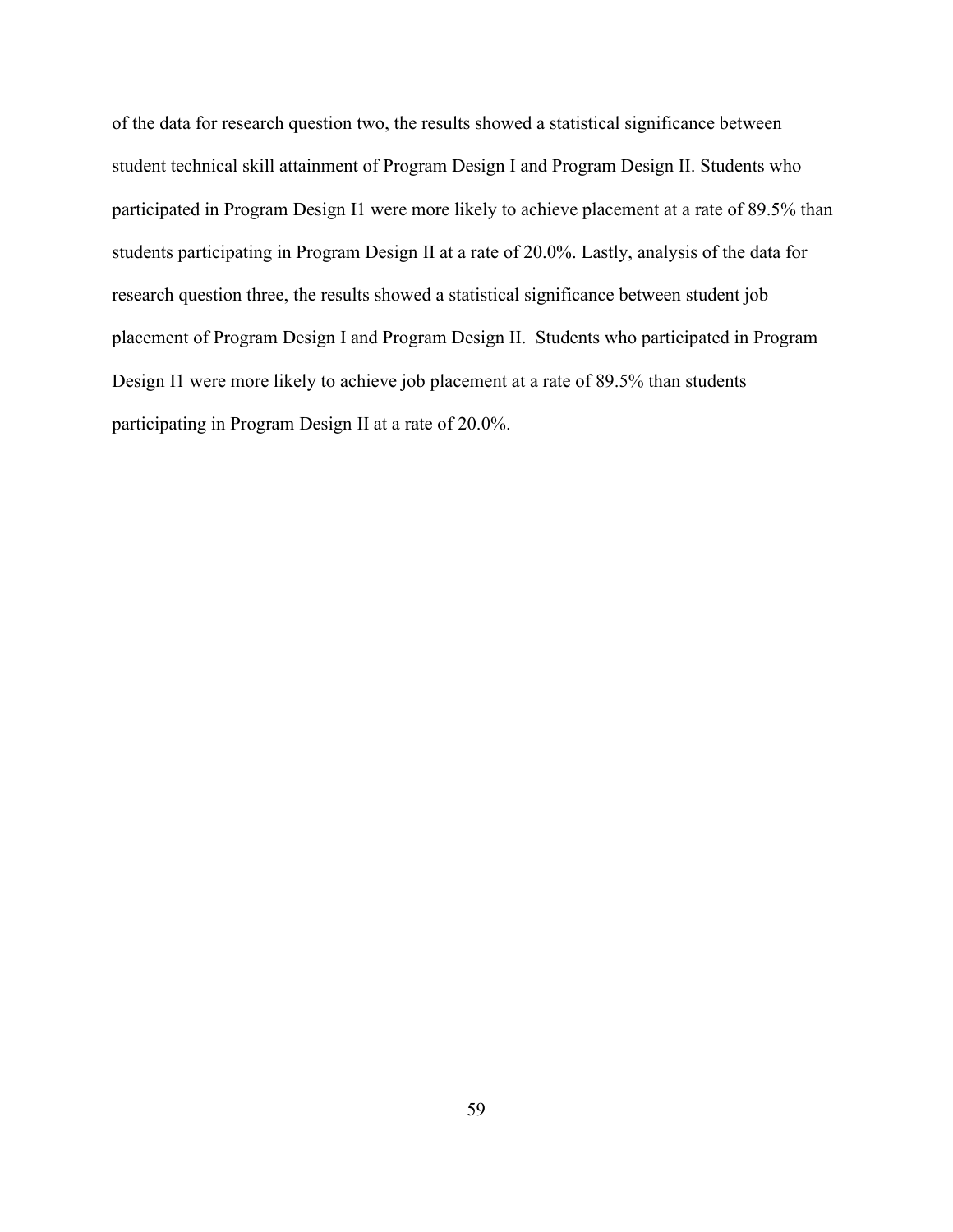#### CHAPTER V

## SUMMARY, CONCLUSIONS AND RECOMMENDATIONS

## **Overview**

In this chapter, a summary will be given of the research study examining the effect of program design on career and technical program completion, technical skill attainment and job placement at a rural southern community college. The two groups of students in the study were (1) students enrolled in the welding, precision machining and manufacturing and electronic technology programs during the academic years of 2012 and 2013 (Program Design I), and (2) students enrolled in the welding, precision machining and manufacturing and electronic technology programs during the academic years of 2014 and 2015 (Program Design II). Findings are presented in this chapter and include conclusions made from these findings. Also included in this chapter are the limitations of the study, recommendations for practitioners and policymakers and recommendations for future research.

#### **Summary of Results**

The purpose of this study was to determine if a new program design influenced career certificate, technical certificate or Associate of Applied Science degree completion rates, technical skill attainment, or job placement rates for career and technical education students enrolled in the welding, precision machining and manufacturing and electrical technology programs before and after the implementation of the 30-45-60 program design. Three research questions were addressed: (1) Is there a statistically significant difference in the number of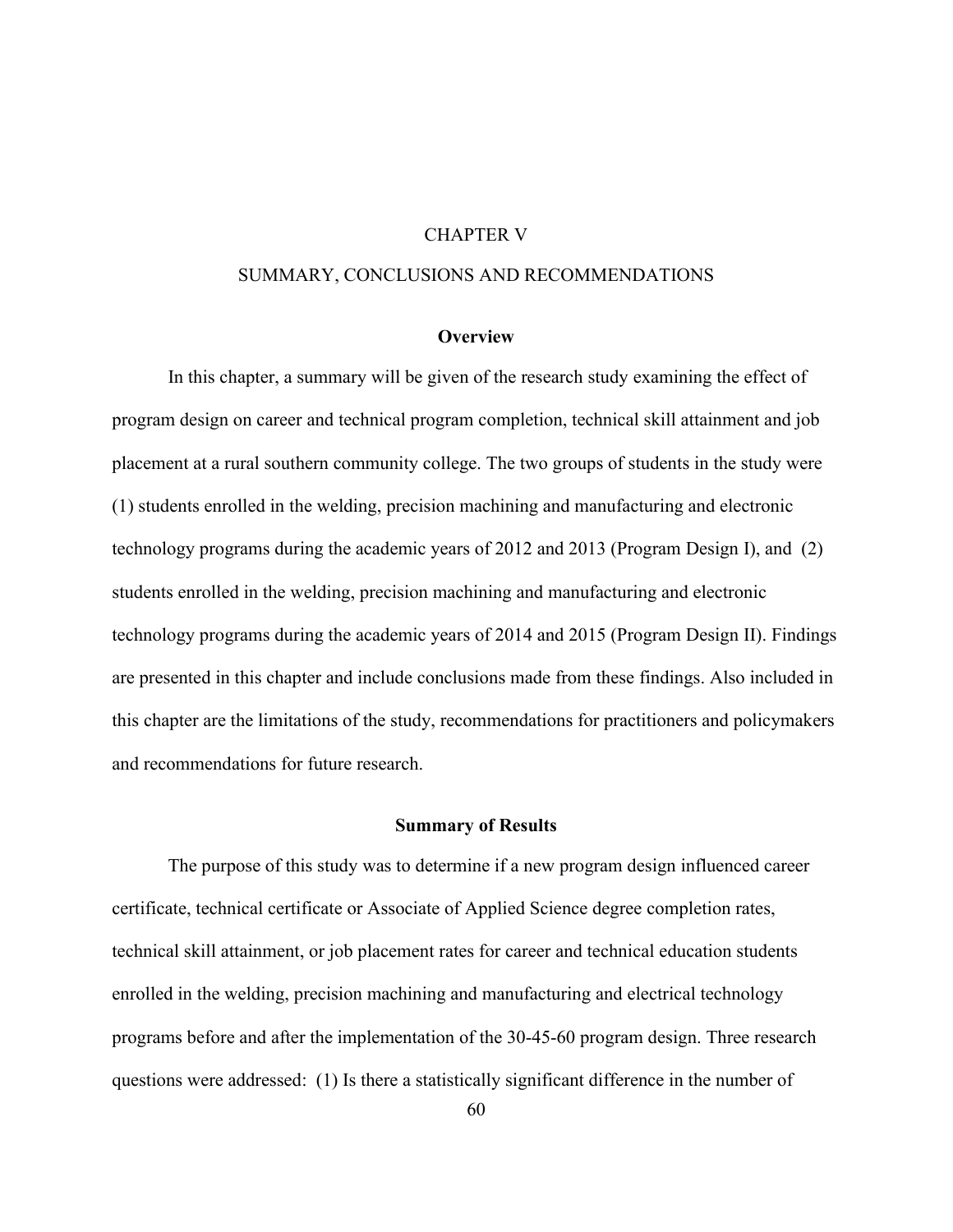welding, precision machining and manufacturing and electrical technology students receiving career certificates, technical certificates and Associate of Applied Science degrees before and after the implementation of the 30-45-60 program design who were enrolled at a rural southern community college, (2) Is there a statistically significant difference in the number of welding, precision machining and manufacturing and electrical technology students' technical skill attainment before and after the implementation of the 30-45-60 program design who are enrolled at a rural southern community college, (3) Is there a statistically significant difference in the number of welding, precision machining and manufacturing and electrical technology students placed or retained in employment or military service before and after the implementation of the 30-45-60 program design who are enrolled at a rural southern community college?

This study had two significant findings for two of the research questions. The first significant finding was for research question two: Is there a statistically significant difference in the number of welding, precision machining and manufacturing and electrical technology students' technical skill attainment before and after the implementation of the 30-45-60 program design who are enrolled at a rural southern community college? The Chi-square analysis showed a significant difference  $(p = .038)$  in the number of students obtaining technical skill attainment in Program Design II. Students who participated in Program Design II were more likely to obtain a technical skill attainment than students participating in Program Design I.

The second significant difference was for research question three: Is there a statistically significant difference in the number of welding, precision machining and manufacturing and electrical technology students placed or retained in employment or military service before and after the implementation of the 30-45-60 program design who are enrolled at a rural southern community college? The Chi-square analysis showed a statistically significant difference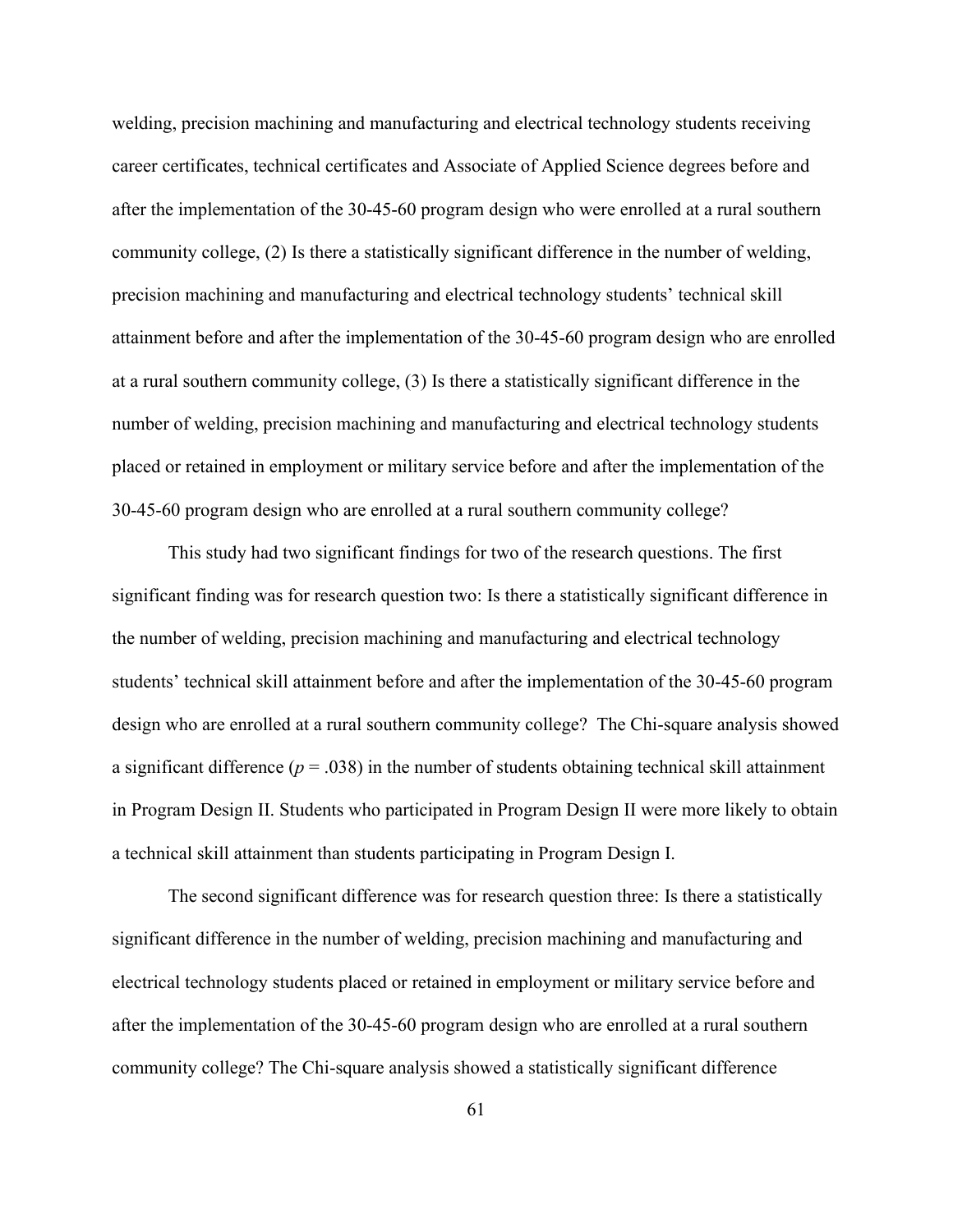$(p = .000)$  in the number of students obtaining job placement in Program Design I than in Program Design II. Students who participated in Program Design I were more likely to achieve job placement than students participating in Program Design II.

#### **Research Question One**

Findings for research question one (Is there a statistically significant difference in the number of welding, precision machining and manufacturing and electrical technology students receiving career certificates, technical certificates and Associate of Applied Science degrees before and after the implementation of the 30-45-60 program design who were enrolled at a rural southern community college?) indicate there is no significant difference  $(p = .222)$  in the number of students receiving career certificates, technical certificates and Associate of Applied Science degrees in Program Design I as compared to Program Design II at a rural southern community college. Students enrolled in welding, precision machining and manufacturing and electrical technology programs during Program Design I (97.7%) were as likely as students enrolled in welding, precision machining and manufacturing and electrical technology during Program Design II (100%) to obtain a career certificate, technical certificate or Associate of Applied Science degree. The statistical analysis showed a Chi-square test violation for frequencies less than a count of 5. Therefore, the Fisher's Exact test was employed which showed no statistical significance (.552) for the number of students enrolled in the welding, precision machining and manufacturing and electrical technology in Program Design I as compared to Program Design II. The conclusion from this study is that students enrolled at a rural southern community college in Program Design I are as likely to obtain a certificate or degree as students enrolled in Program Design II.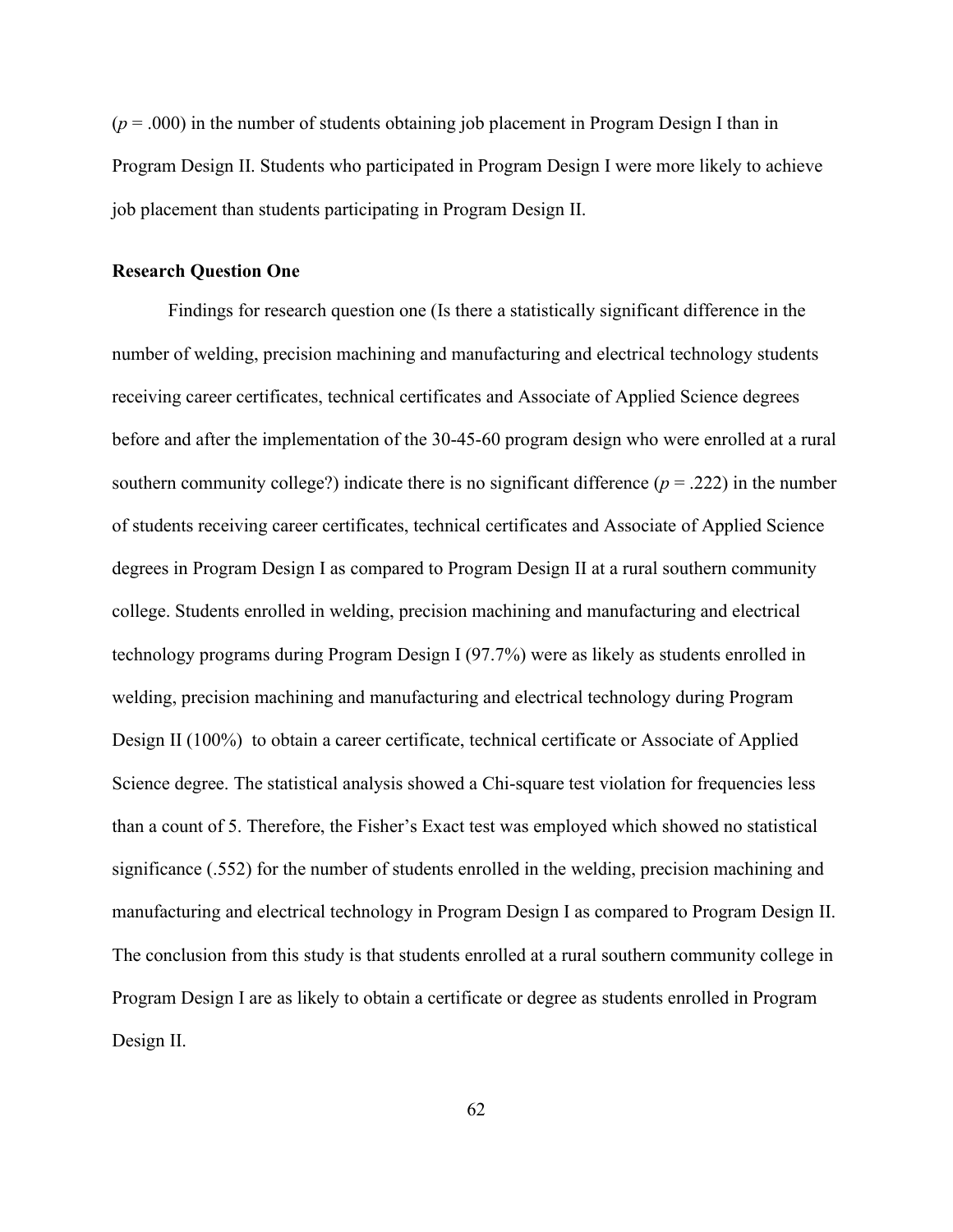The results of this study added to the body of knowledge and support as well as contradict other studies. One such study conducted on Washington's I-BEST model (Jenkins et al., 2009), was to determine if a relationship existed between student completion of a certificate/degree due to a stacked model program design. This model was built to support student completion while adult learners were enrolled in a career and technical program. Findings from this study showed that students who participated in the I-BEST model were more likely to persist into a second year of a career and technical program than non-participants of the study. Additionally, the study found that students enrolled in the stacked program structure were more likely to obtain an occupational certificate. An additional study supports this finding as well (Jenkins et al., 2009). While this study did not show the same results, it does add to the body of knowledge by exploring a stacked credential model where students in both program design groups received support services while enrolled. These services include additional instruction in academic subjects from a student service coordinator that is assigned specifically to various programs of study.

Another study which supports student certificate and degree attainment through program design was found to have similar research findings. This study was part of a doctoral dissertation conducted by Kiddoo (2017). The purpose of the study was a significant difference in the number of students completing an Associate of Applied Science program with one exit point and an Associate of Applied Science program with two exit points. Findings from the study showed that there was no significant difference between the two programs. This study also supports this same finding; however, this study also contained a third completion level that could be utilized to quickly obtain and then obtain a job, dependent on the economy.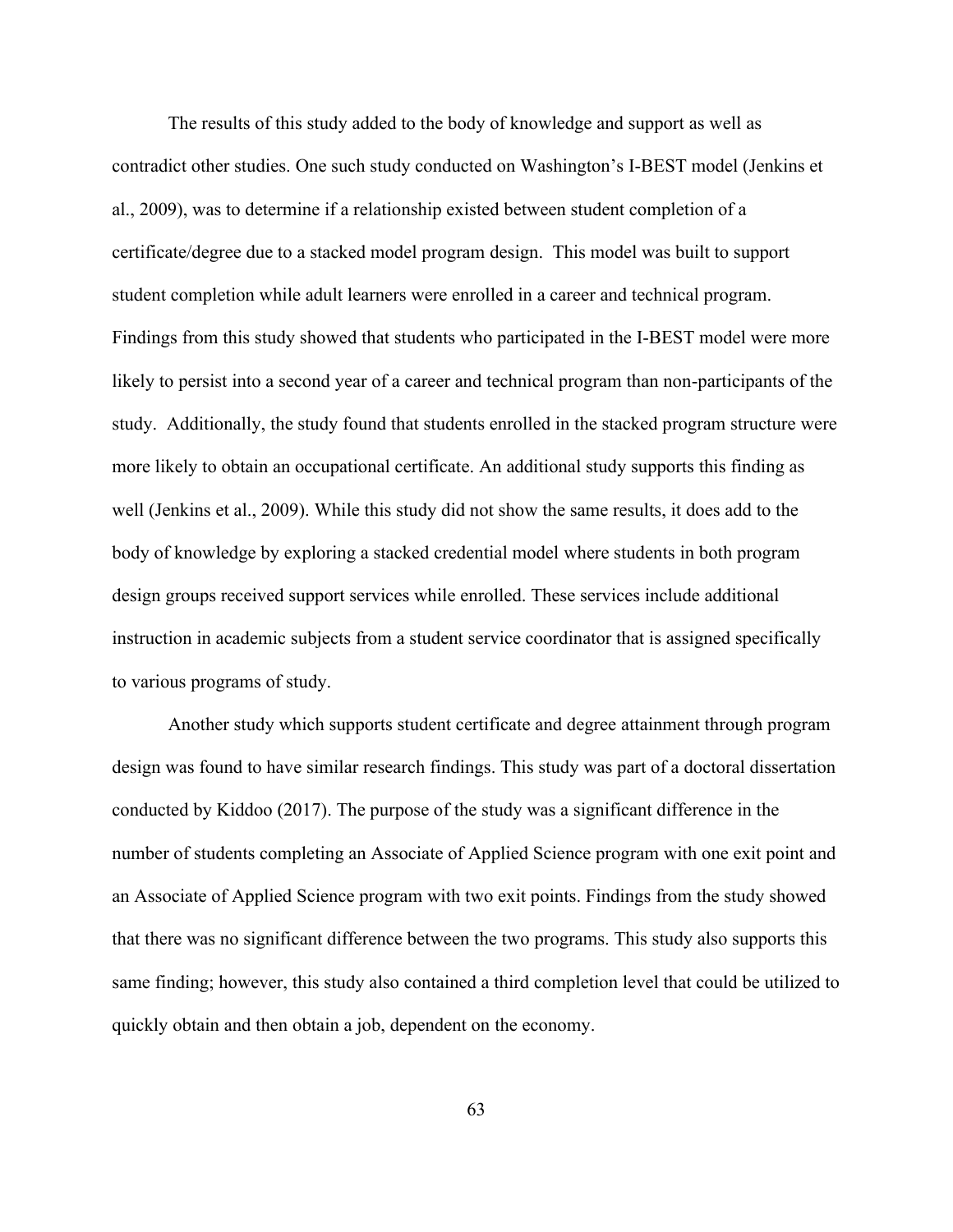To better understand the violation of the Chi-square test, three more analysis were run to determine if the career certificate, technical certificate or Associate of Applied Science degree violated the Chi-square assumption of less than 5 expected counts for each Program Design group in the study and the results are as follows.

**Associate of Applied Science.** Research indicate there is no statistically significant difference  $(p = .576)$  in the number of students attaining an Associate of Applied Science degree in the welding, precision machining and manufacturing and electrical technology in Program Design I as compared to Program Design II. There was no violation of Chi-square assumptions. Participants of Program Design I obtained an Associate of Applied Science degree at a rate of 31.6% while participants of Program Design II obtained the degree at a rate of 27.7%. It can be concluded that participants of Program Design I are as likely to obtain an Associate of Applied Science degree as participants of Program Design II. This finding supports the findings in the study conducted by Kiddoo (2017) which focused on the Associate of Applied Science degree. In that study, students participating in an Associate of Applied Science degree program were compared to students enrolled in a similar program that contained a technical certificate option as well as the Associate of Applied Science degree option. In that study there were no significant differences in the number of students obtaining the Associate of Applied Science degree between both programs. This study can inform to the body of knowledge for other studies that focus efforts on the granularity of certificates and degrees by incorporating two types of certificates, the career certificate and the technical certificate.

An additional look was taken of the economy during the time of both program designs and it was found that during the years of 2012 and 2013, the unemployment rate for the community college district in the study saw a higher rate than the state of Mississippi, The rate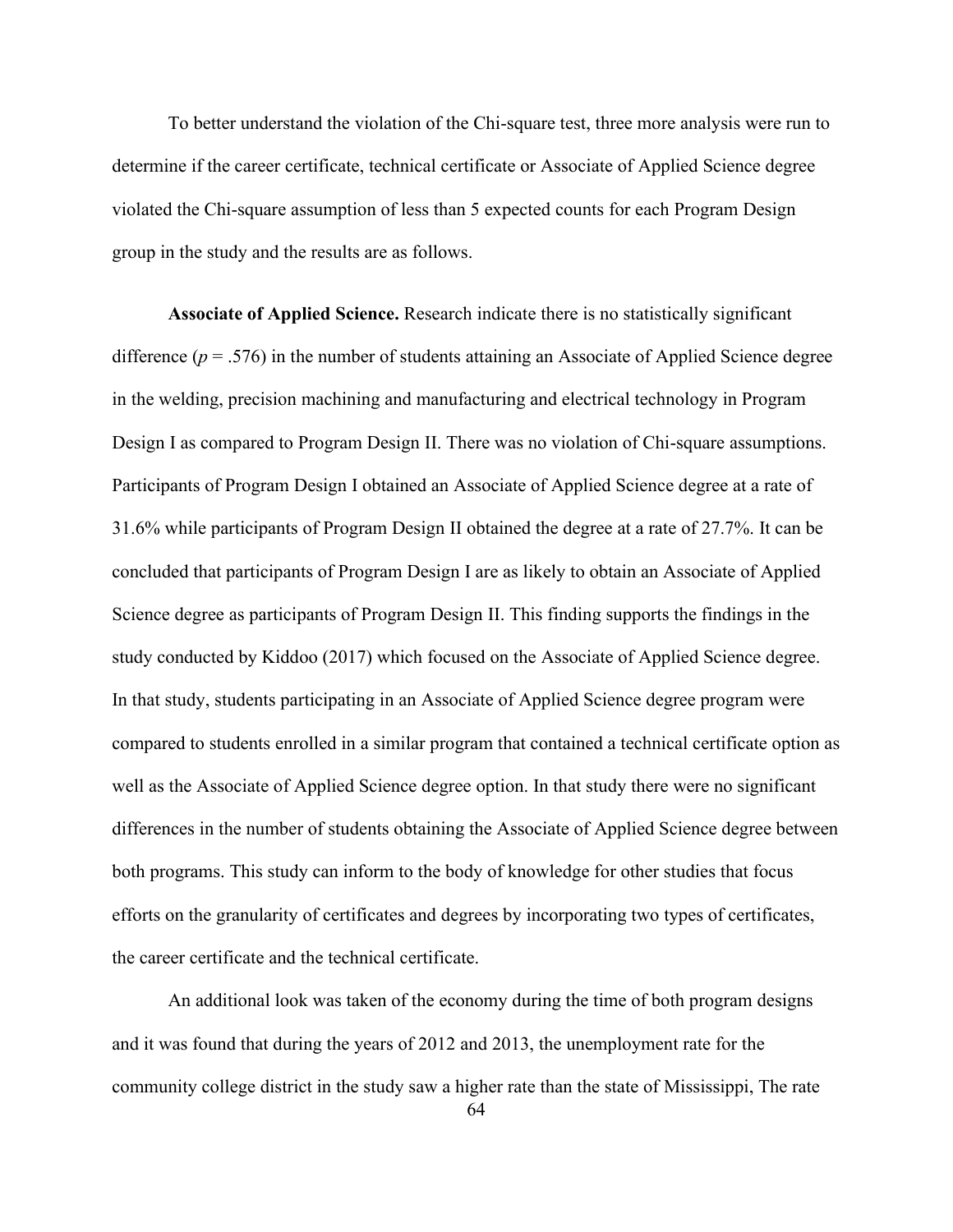was down during the years of 2013 and 2014 which could have an effect on students remaining in school and completing their program of study.

**Technical Certificate.** Research indicate there is a statistically significant difference (*p* = .000) in the number of students attaining a technical certificate in welding, precision machining and manufacturing or electrical technology in Program Design I as compared to Program Design II. There was no violation of Chi-square assumptions. Participants of Program Design I obtained a technical certificate at a rate of 18.0% while participants of Program Design II obtained the technical certificate at a rate of 46.2%. It can be concluded that participants of Program Design II are more likely to obtain a technical certificate as participants of Program Design I. This study contradicts the study conducted by Kiddoo (2017) when looking at technical certificate completion. This study found a significant difference in the number of students obtaining a technical certificate in a stacked credential program design but also contains a lower level career certificate that is an additional level of the stacked program design. Many institutions offer stacked credentials in a program design to improve completion rates (Burn & Gerhard, 2011). However, colleges must ensure that the program design is correctly sequenced and offered (Bers & Schuetz, 2014). Through this study it was found that Program Design II was developed so that students would enroll in all of their academic courses at the conclusion of the technical certificate prior to obtaining the Associate of Applied Science degree. For Program Design I, participants were enrolled in a curriculum design that interspersed academic coursework throughout the program of study. This contradicts these recommendations and could have an effect on the completion of the technical certificate or Associate of Applied Science degree. This fact will help to inform to other researchers to pay particular attention to the structure of the curriculum structure when conducting studies.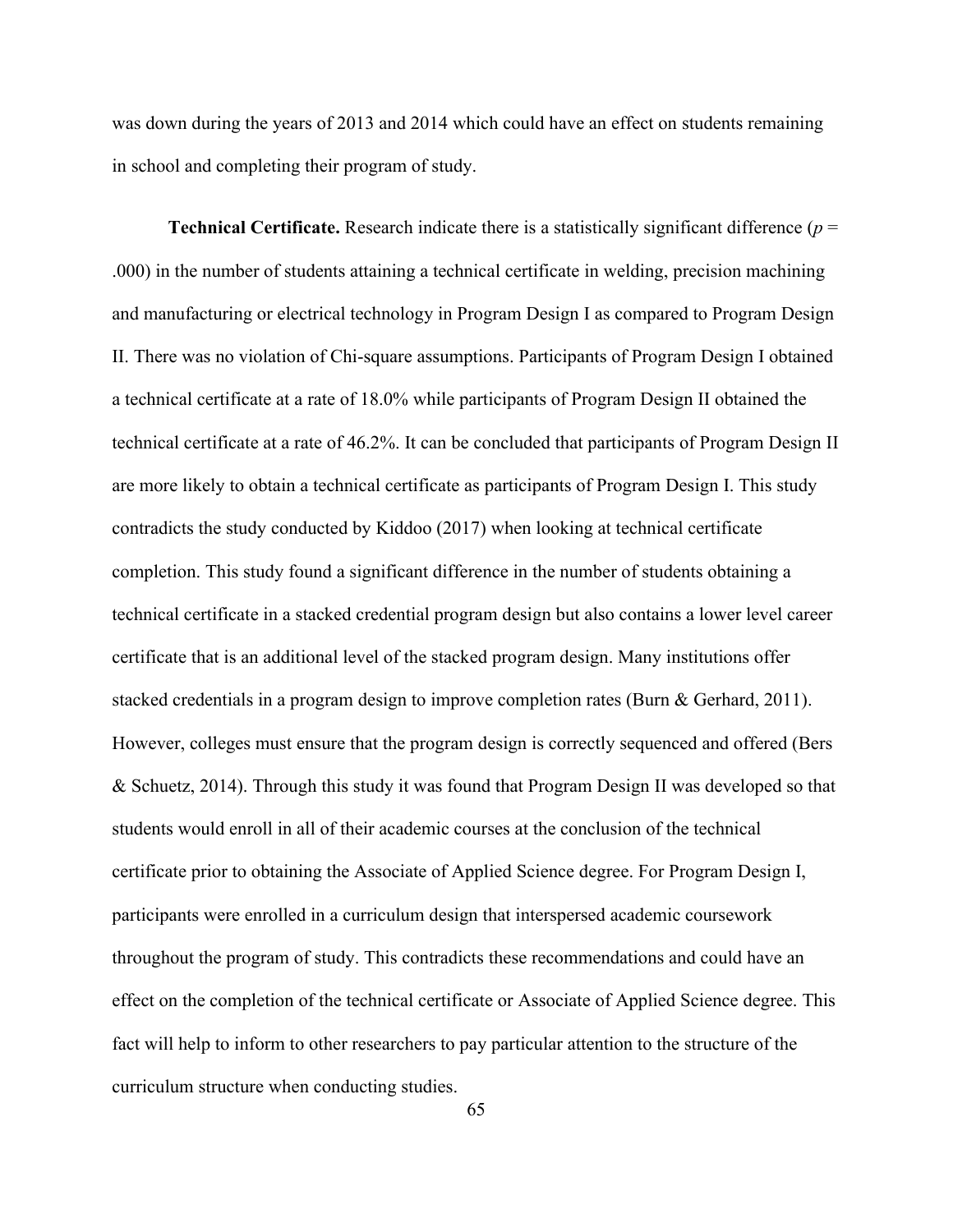**Career Certificate.** Research indicate there is no significant difference (*p* = .392) in the number of students attaining a career certificate in welding, precision machining and manufacturing and electrical technology in Program Design I as compared to Program Design II. There was a violation of Chi-square assumptions. The expected count for participants in Program Design II was less than 5. The analysis showed a Fisher's Exact test (.666) that supports no statistically significant difference in the number of participants obtaining a career certificate in welding, precision machining and manufacturing and electrical technology in Program Design I as compared to Program Design II. Participants of Program Design I obtained a career certificate degree at a rate of 96.2% and participants of Program Design II obtained the degree at a rate of 98.5%. It can be concluded that participants of Program Design I are as likely to obtain a career certificate as participants of Program Design II. Upon further investigation, it was found that the student service coordinator over the programs informed students enrolled during the 2012 and 2013 academic years of the addition of the career certificate to be implemented in academic year 2014. With his assistance students were able to obtain a career certificate. This created a confounding variable the researcher could not control which affected research results.

The analysis for research question one showed no statistical difference in the number of participants obtaining a career certificate, technical certificate or Associate of Applies Science or degree in welding, precision machining and manufacturing or electrical technology in Program Design I as compared to participants of Program Design II. Upon further analysis of each certificate and degree, it was concluded that the technical certificate showed a significant difference between participants of Program Design I and Program Design II. Analysis of the Associate of Applied Science degree and career certificate showed there was no significant difference between participants of Program Design I and Program Design II.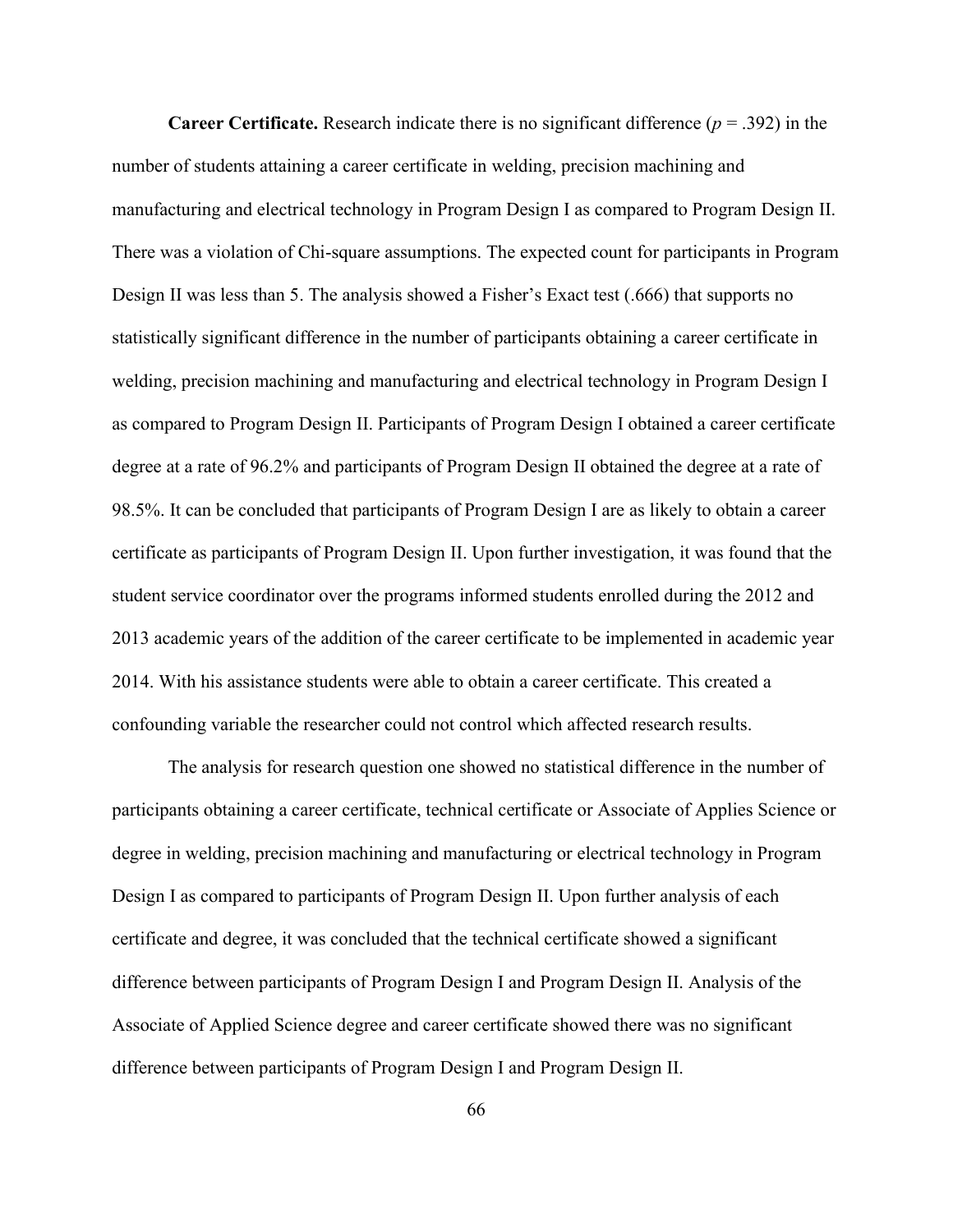## **Research Question Two**

Findings for research question two (Is there a significant difference in the number of welding, precision machining and manufacturing and electrical technology student's technical skill attainment before and after the implementation of the 30-45-60 program design who were enrolled at a rural southern community college?) indicate a statistically significant difference (*p*  = .038) in the number of technical skill attainment participants in Program Design I and Program Design II at the rural southern community college participating in this study. Students who participated in Program Design II obtained a higher technical skill attainment (78.57%) than students participating in Program Design I (63.9%). It can be concluded that participants of Program Design II are more likely to obtain technical skill attainment as participants of Program Design I.

Knowledge workers of the 21<sup>st</sup> Century will be required to possess credentials and technical skills found through post-secondary education (Jenkins & Spence, 2006). This can be seen through research conducted for the Lumina Foundation. Findings from this study showed that industry-recognized credentials were found embedded within credit-bearing certificates and associate degrees. However, there was no consensus of the study group as to the requirements to obtain the credential in order to complete the certificate or degree (Zanville, Porter, & Ganglass, 2017). This study can inform to the body of knowledge to institutions that do not require the credential to obtain a certificate or degree through the use of technical skill attainment. However, as was found in the study, due to the variety of credentials there is no one specific credential that can be followed in order to obtain a measurement. As with technical skill attainment, the measurement will need to be dichotomous to encompass a wider variety of credentials across a wide array of programs.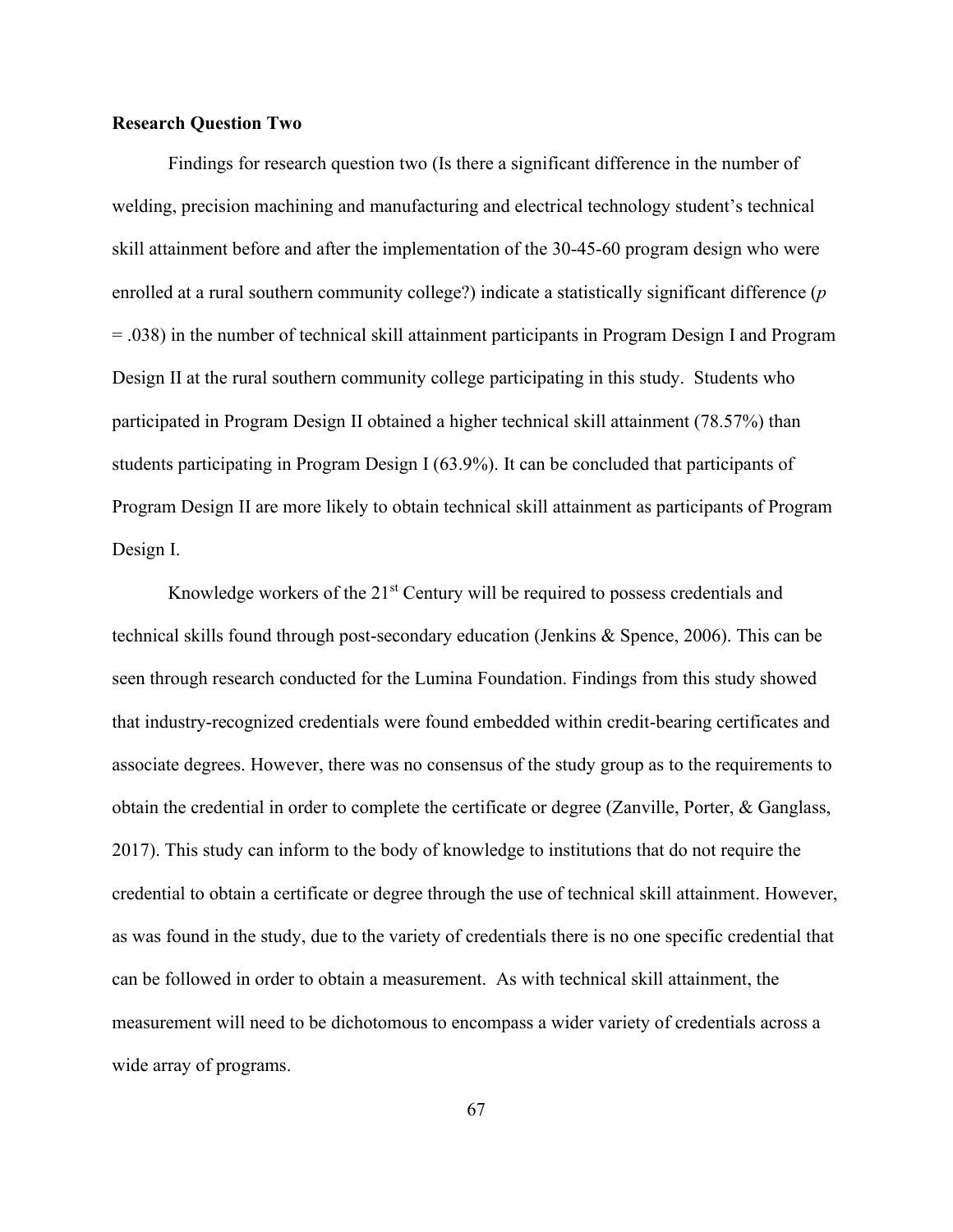## **Research Question Three**

Finding for research question three (Is there a significant difference in the number of welding, precision machining and manufacturing and electrical technology students placed or retained in employment or military service before and after the implementation of the 30-45-60 program design who are enrolled at a rural southern community college?) indicate there is a significant difference ( $p = .000$  in the number of students attaining job placement in Program Design I as compared to Program Design II. Participants of Program Design I placed or retained in employment or military service at a rate of 89.5% while participants of Program Design II at a rate of 20.0%. It can be concluded that participants of Program Design I are more likely to obtain job placement as participants of Program Design II.

In a study on employment and education, the researcher found that there was a direct correlation between credentials and employment. This study showed that the higher the level of degree the greater the probability of employment (Matheny, 2013). Through this study, findings showed that students in Program Design I obtain job placement at a higher level than Program Design II. While this result showed the program design had no significant difference, an exploration of outside external factors was made to determine the state of influences to job placement. It was found that during the years of 2012 and 2013, the unemployment rate for the state of Mississippi was an average of 8.7%. The economy was slightly up during the years of 2013 and 2014 with an average unemployment rate at 7% for the state of Mississippi, which could influence students remaining in school and completing their program of study (Mississippi Department of Employment Security, 2019).

A final study conducted by Schneider (2015) had similar findings which suggested that students who completed a credential that focused on solving equipment or people needs had a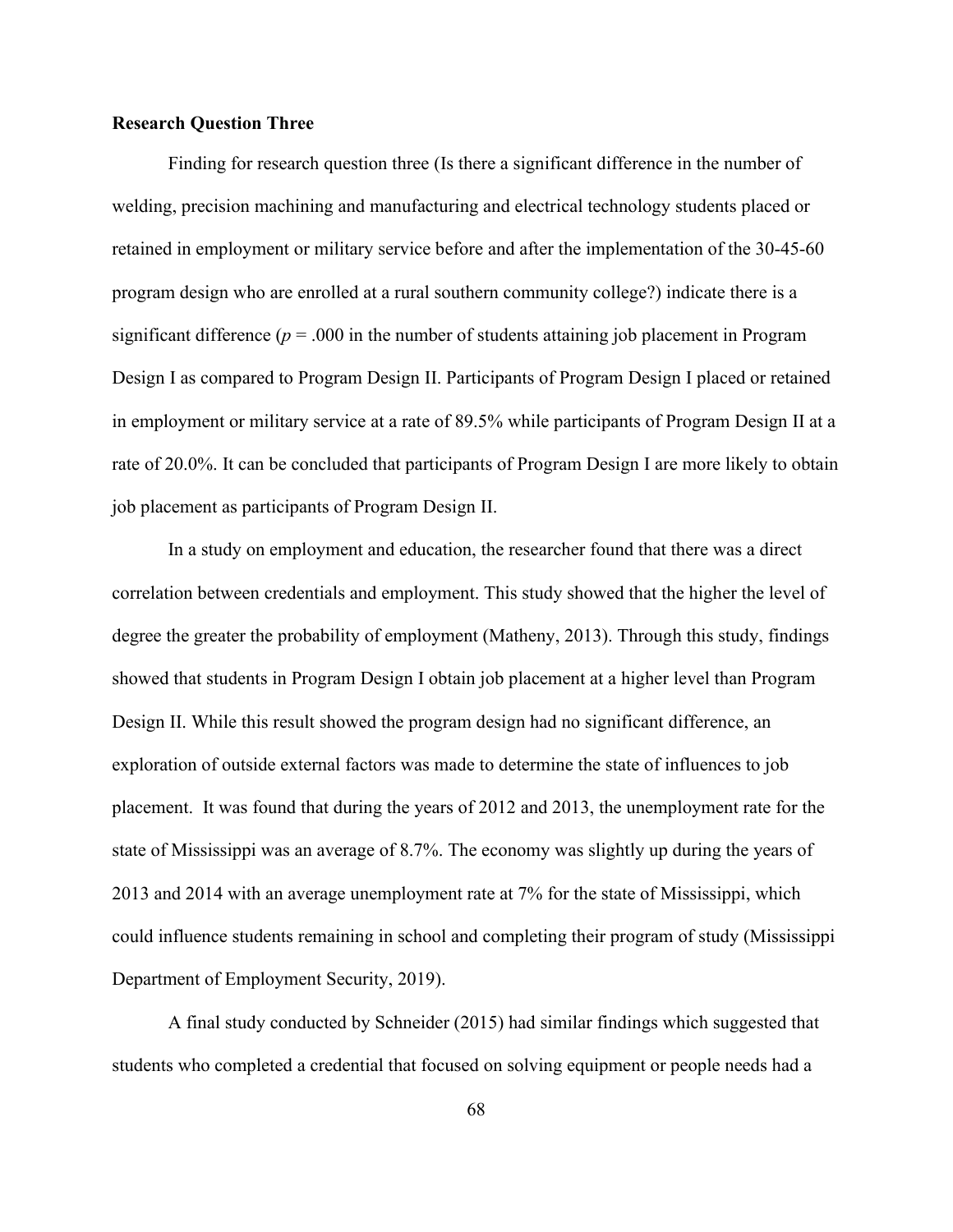greater opportunity to earn more. While this study is contradictory in its findings on program design and job placement, it does not negate the fact that students who earned a career, certificate, technical certificate or Associate of Applied Science degree were place in jobs. This study can inform to the overall body of knowledge to show that performance outcomes such as job placement can be affected by external factors such as the overall economy. The economy was in an industrial mini-recession that ran from 2015 through 2016 (Vail, 2018). In his article, evidence was shown where industrial production was down in 2015 and 2016. The programs in this study are part of the industrial employment area. This information along with the unemployment levels for the community college district in this study can help to inform as to external conditions surrounding this study and could be utilized to understand other studies with a variable for job placement.

### **Limitations of the Study**

From the outset of this study, there were several confounding variables. These variables created limitations specific to this study that could not be controlled for and could not be addressed by the researcher. Limitations for this study include:

- The economy and unemployment rate with respect to job placement of students.
- Approval date of Program Design II and implementation occurred during the middle of the 2015 academic year.
- Utilization of population instead of random sample due to lower student count in Program Design II which is a violation of Chi-square assumption of random sampling. The power of the test statistic to reduce within-group variance created the need to utilize the entire population for the study.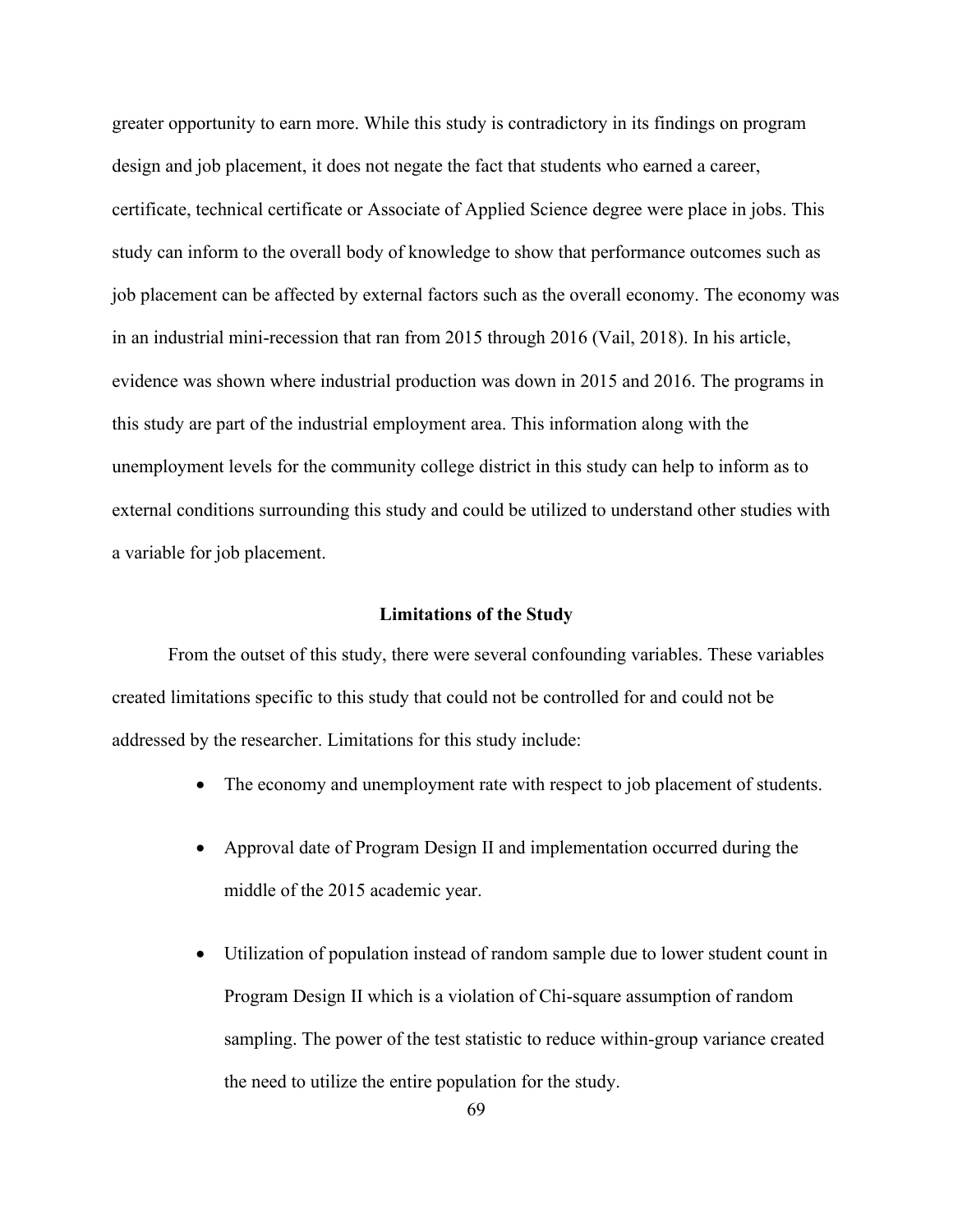• Recognition that this study is for one site and is specific to that one site and cannot be generalized to the population.

#### **Recommendations for Practitioners and Policymakers**

Program design for career and technical programs at community colleges is an important component to meeting business and industry demand for a skilled workforce. Funding both at the local, state and federal levels as well as employer need has created the necessity for students to obtain skill sets in a method that supports promotion of student completion of certificate and degrees. (Complete College America, 2011). To that end, community colleges have a vested interest in creating career and technical programs that address this issue. Thus, it is imperative that program design for career and technical programs be utilized to meet employment demand with the necessary certificates and degrees to meet economic needs in their respective communities and states. Through this study the following recommendations are made for practitioners and policymakers.

- Creation of policies at the local community college level to standardize implementation of new certificates and degrees that ensure all administrators, faculty, staff and students are clearly aware of the start date pf programs and how students can make application.
- Strong articulation between the local community college and employers based on advisory committee recommendations for appropriate program design that will maximize certificate and degrees that are aligned with workforce needs.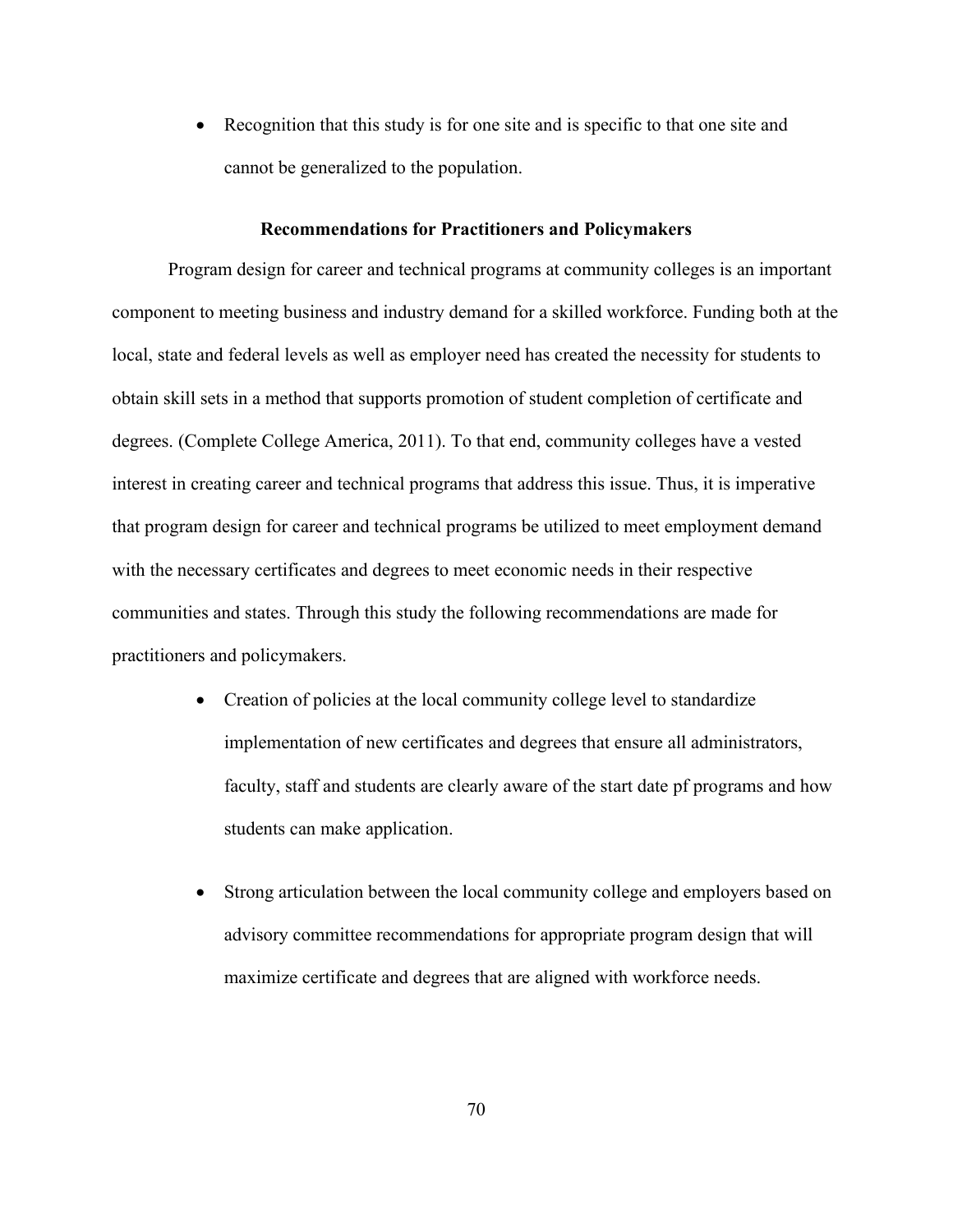- Strong articulation between the local community college and area employers based on advisory committee recommendations of certificates and degrees to specific jobs in the economic area.
- State and local funding support that fosters strong curriculum alignment and program design.

# **Recommendations for Future Research**

Based on the review of literature and the study findings the researcher makes future research recommendations to foster a stronger understanding of career and technical education and program design.

- 1. Develop the dataset for each program design with more than two academic years separating the program participants.
- 2. Incorporate any new certificates that are developed for program curriculum to determine how certificate/degree completion, technical skill attainment and job placement are affected.
- 3. Survey students to determine if program design increased employment opportunities and job preparedness.
- 4. Survey employers to determine if program design increased student employment opportunities and job preparedness.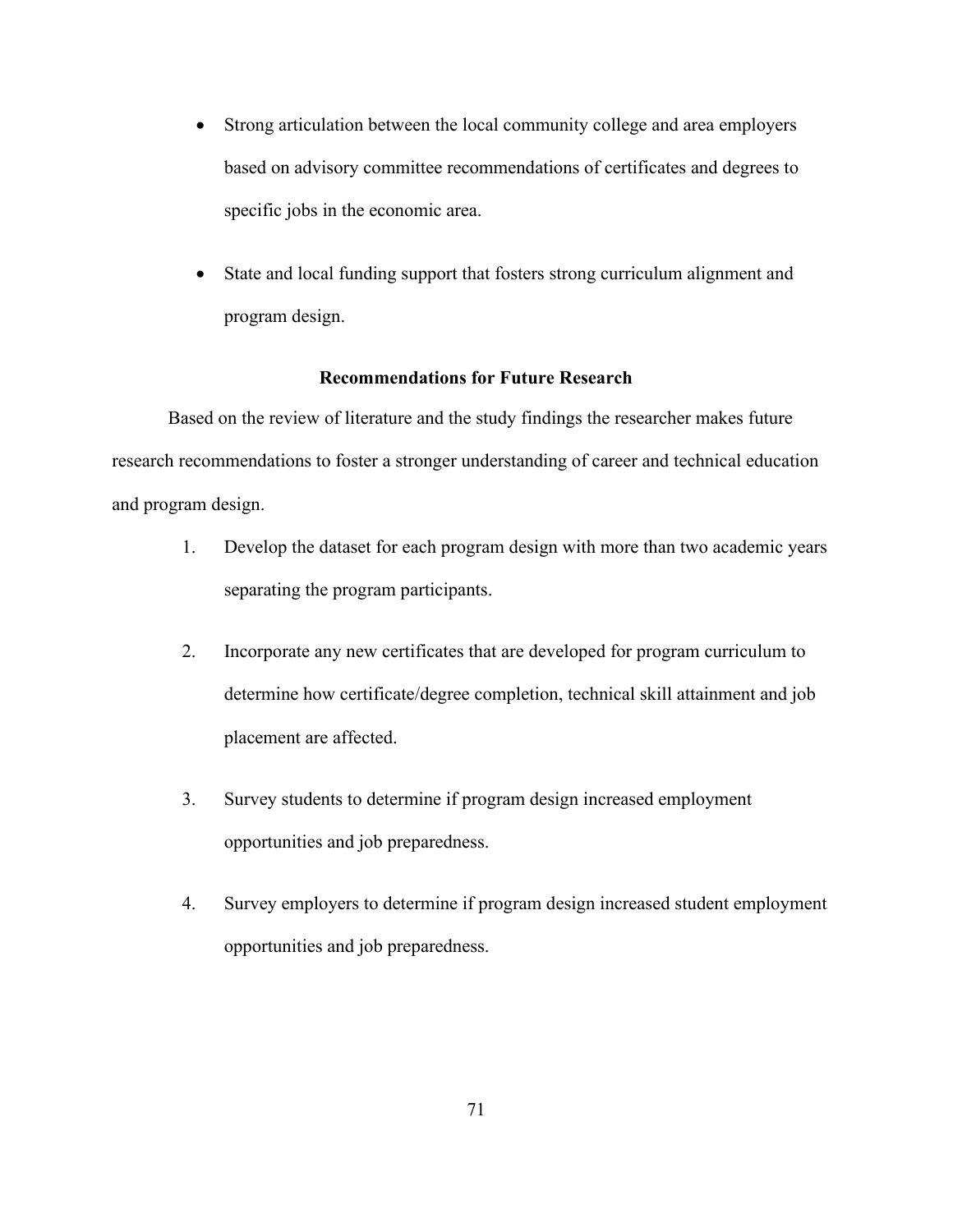- 5. Incorporate longitudinal data that shows a trend analysis of student progression through the program design for each individual career and technical program in this study.
- 6. Incorporate other career and technical programs in the study to determine program design effects on certificate/degree completion, technical skill attainment and job placement.

Interview students concerning their ability and willingness to move to another location to obtain a job as well as what things affected their ability to obtain a job upon completion.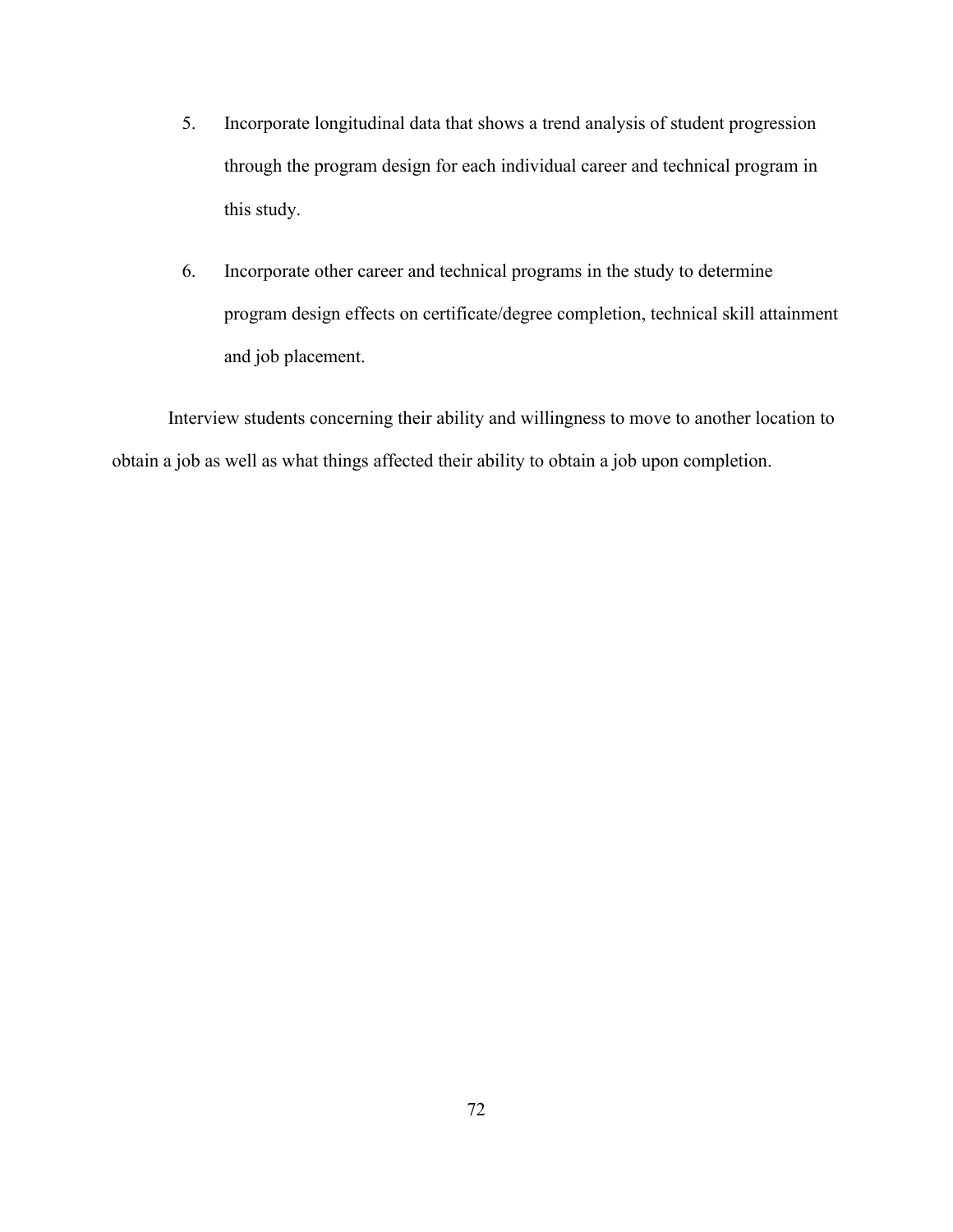#### **REFERENCES**

- Advance CTE. (2018a). *FY 2004 – 2018 Perkins funding levels*. Retrieved from https://cte.careertech.org/sites/default/files/Federal Appropriations Career Technical E ducation FY18 Update.pdf
- Advance CTE. (2018b). *Perkins V: Strengthening Career and Technical Education for the 21st Century Act*. Retrieved from https://cte.careertech.org/sites/default/files/PerkinsV\_One-Pager\_082418.pdf
- Alssid, J. L., Gruber, D., Jenkins, D., Mazzeo, C., Roberts, B., & Stanback-Stroud, R. (2005). Engaging institutions in workforce development: Career pathways for disadvantaged adults. *New Directions for Institutional Research*,(128), 83–97.
- Attewell, P., & Monnaghan, D. (2016). How many credits should an undergraduate take? *Research in Higher Education*, 57(6), 682-713.
- Austin, J., Mellow, G., Rosin, M., & Seltzer, M. (2012). *Portable, stackable credential: A new education model for industry-specific career pathways*. New York, NY: McGraw-Hill Research Foundation. Retrieved from https://www.jff.org/resources/portable-stackablecredentials-new-education-model-industry-specific-career-pathways/
- Bailey, T. R., Jaggars, S. S., & Jenkins, D. (2015). *Redesigning America's community colleges*. Cambridge, MA: Harvard University Press.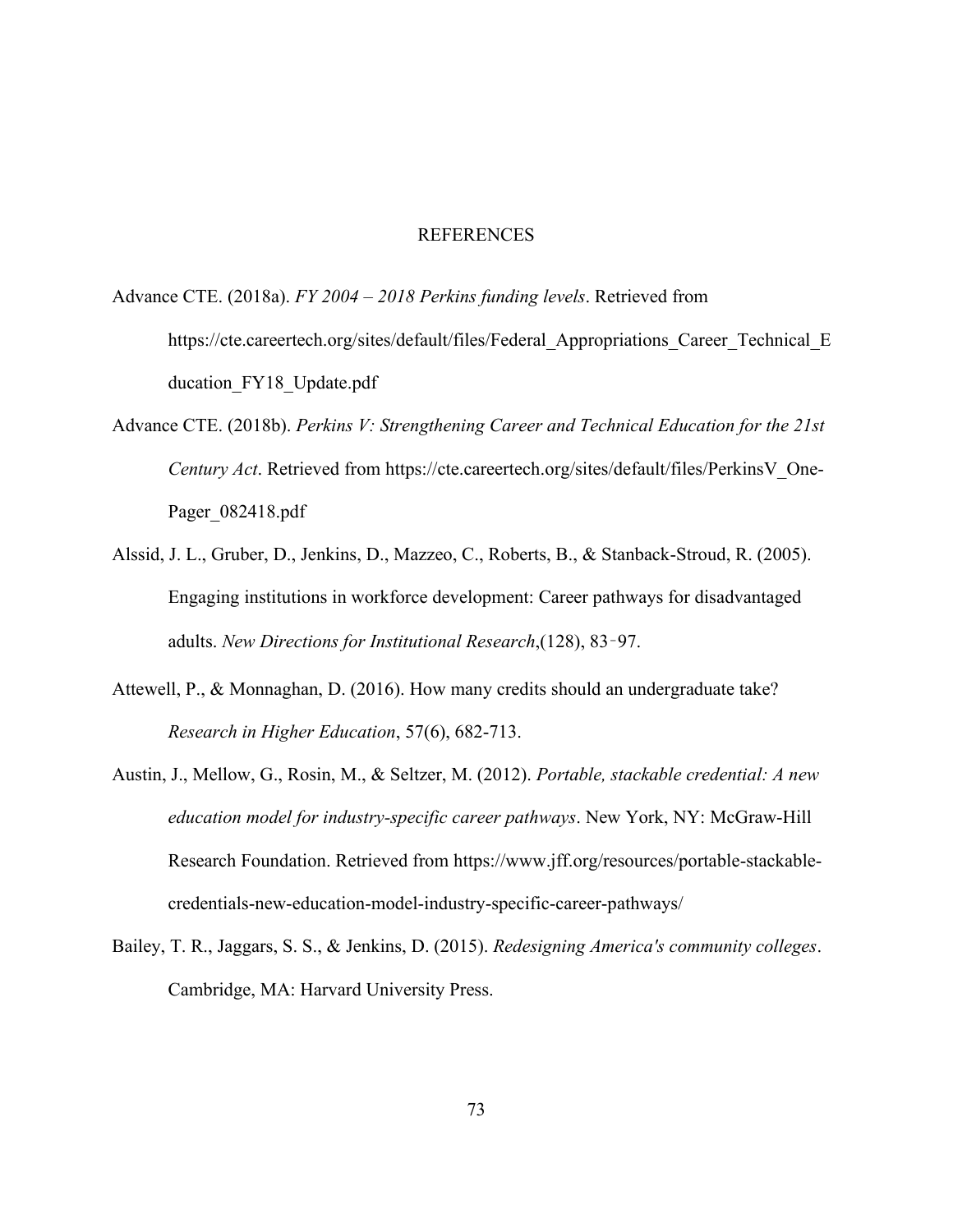- Bers, T., & Schuetz, P. (2014). Nearbies: A missing piece of the college completion conundrum. *Community College Review, 42*(3), 167-183.
- Burn, H. E., & Gerhard, G. (2011). Pathways and persistence: Basic skills students at one Washington state community college. *Community College Journal of Research and Practice*, *35*(3), 220–233.
- Carnevale, A. P., Rose, S. J., & Handson, A. R. (2012). *Certificates: Gateway to gainful employment and college degrees*. Washington, DC: Georgetown University Center on Education and the Workforce. Retrieved from

Cohen, R. M., Brawer, F. B., & Kisker, C. B. (2014). *The American community college*. San

http://www.achievingthedream.org/sites/default/files/resources/Certificates.pdf

Francisco, CA: Jossey-Bass.

- Complete College America. (2011). *Time is the enemy.* Indianapolis, IN: Author. Retrieved from https://completecollege.org/wp-content/uploads/2017/08/Time Is the Enemy.pdf
- Complete College America. (2013a). *The game changers: Are states implementing the best reforms to get more college graduates?* Indianapolis, IN: Author. Retrieved from https://completecollege.org/wp-content/uploads/2017/11/CCA-Nat-Report-Oct18- FINAL-singles.pdf
- Complete College America. (2013b). *How full time are 'full time' students?* Indianapolis, IN: Author. Retrieved from https://completecollege.org/wp-content/uploads/2017/11/2013- 10-14-how-full-time.pdf
- Creemers, B., & Kyriakides, L. (2008). *The dynamics of educational effectiveness: A contribution to policy, practice and theory in contemporary schools*. London, England: Routledge.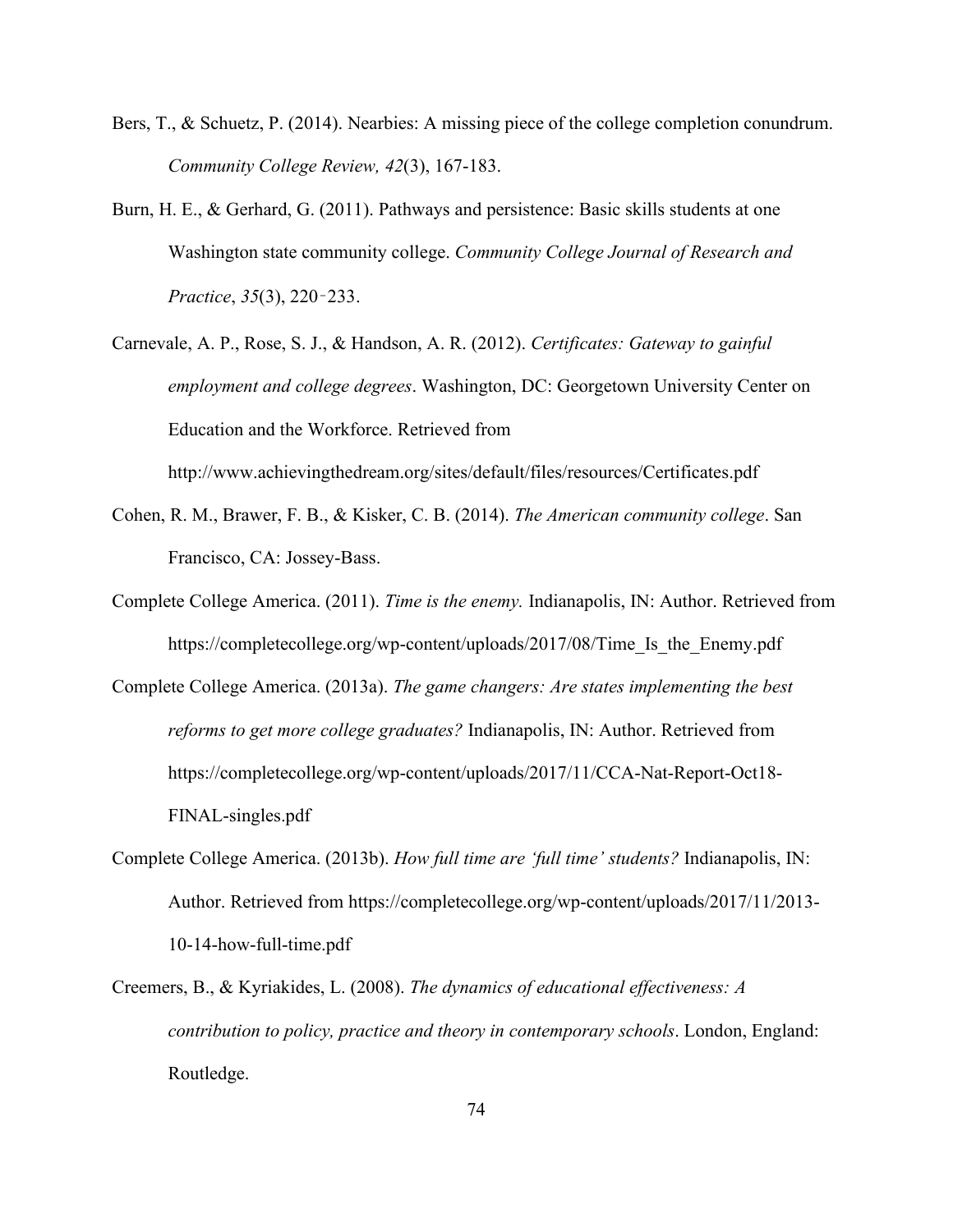Creemers, B., & Kyriakides, L. (2010). School factors explaining achievement on cognitive and affective outcomes: Establishing a dynamic model of educational effectiveness. *Scandinavian Journal of Educational Research*, *54*(3), 263-294. doi:10.1080/00313831003764529

- Crosta, P. M. (2014). Intensity and attachment: How the chaotic enrollment patterns of community college students relate to educational outcomes. *Community College Review*, *42*(2), 118–142. doi:10.1177/0091552113518233
- Dins, K. (2005). *Chunking professional-technical programs to create pathways to degree completion in community colleges* (Doctoral dissertation). Available from ProQuest Dissertations and Theses database. (UMI No. 3207148)
- Dortch, C. (2012). *Carl D. Perkins Career and Technical Education Act of 2006: Background and performance* (Report No. 7-5700). Washington, DC: Congressional Research Service. Retrieved from https://fas.org/sgp/crs/misc/R42863.pdf
- Duckworth, A. L., Peterson, C., Matthews, M. D., & Kelly, D. R. (2007). Grit: Perseverance and passion for long-term goals. *Journal of Personality and Social Psychology*, *92*(6), 1087- 1101.
- Ganzglass, E. (2014). *Scaling "stackable credentials": Implications for implementation and policy*. Washington, DC: Center for Law and Social Policy, Center for Postsecondary and Economic Success.
- Gay, L., Mills, G., & Airasian, F. (2009). *Educational research: Competencies for analysis and application* (9th ed.). Upper Saddle River, New Jersey: Pearson.
- Gravetter, F., & Wallnau, L. (2009). *Statistics for behavioral sciences.* Belmont, CA: Cengage Learning.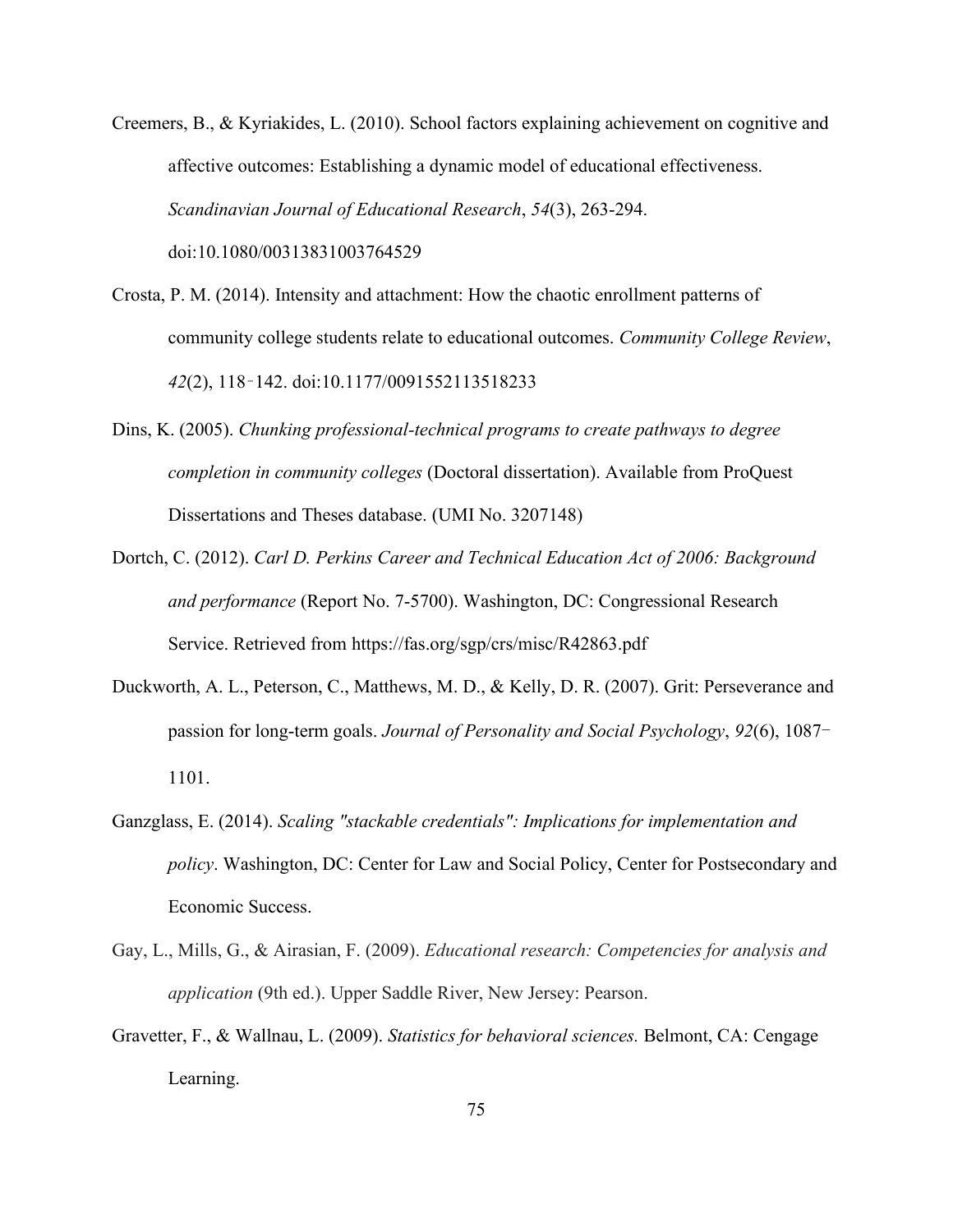- Hayward, G., & Benson, C. (1993). *Vocational-technical education: Major reforms and debates 1917 – present* (Report No. ED/OVAE-93-7). Washington, DC: U.S. Department of Education, Office of Vocational and Adult Education.
- Jenkins, D., & Spence, C. (2006). *The career pathways how-to guide*. Brooklyn, NY: Workforce Strategy Center. Retrieved from http://files.eric.ed.gov/fulltext/ED496995.pdf

Jenkins, P. D., Zeidenberg, M., & Kienzl, G. S. (2009). *Educational outcomes of I-BEST, Washington State Community and Technical College System's integrated basic education and skills training program: Findings from a multivariate analysis* (CCRC Working Paper No. 16). New York, NY: Columbia University, Teachers College, Community College Research Center. Retrieved from

http://academiccommons.columbia.edu/catalog/ac:144995

Kiddoo, S. (2017*). Exploring associate degree outcomes of stacked credential models at twoyear colleges* (Doctoral dissertation)*.* Available from ProQuest Dissertations and Theses database. (UMI No. 10281359)

Kidwai, S. (2011). Changing the image of CTE. *Techniques*, *86*(4), 16-19.

- Lebesch, A. M. (2012). Using labor market information in program development and evaluation. *New Directions for Institutional Research*, *2012*(153), 3-12. doi: 10.1002iir.20002
- Matheny, C. J. (2013). *Economic returns to sub-baccalaureate technical education: A study of labor market outcomes for manufacturing engineering technologist and technician education (METTE) programs in the Wisconsin technical college system (Doctoral* dissertation). Available from ProQuest Dissertations and Theses database. (AAT 3606251)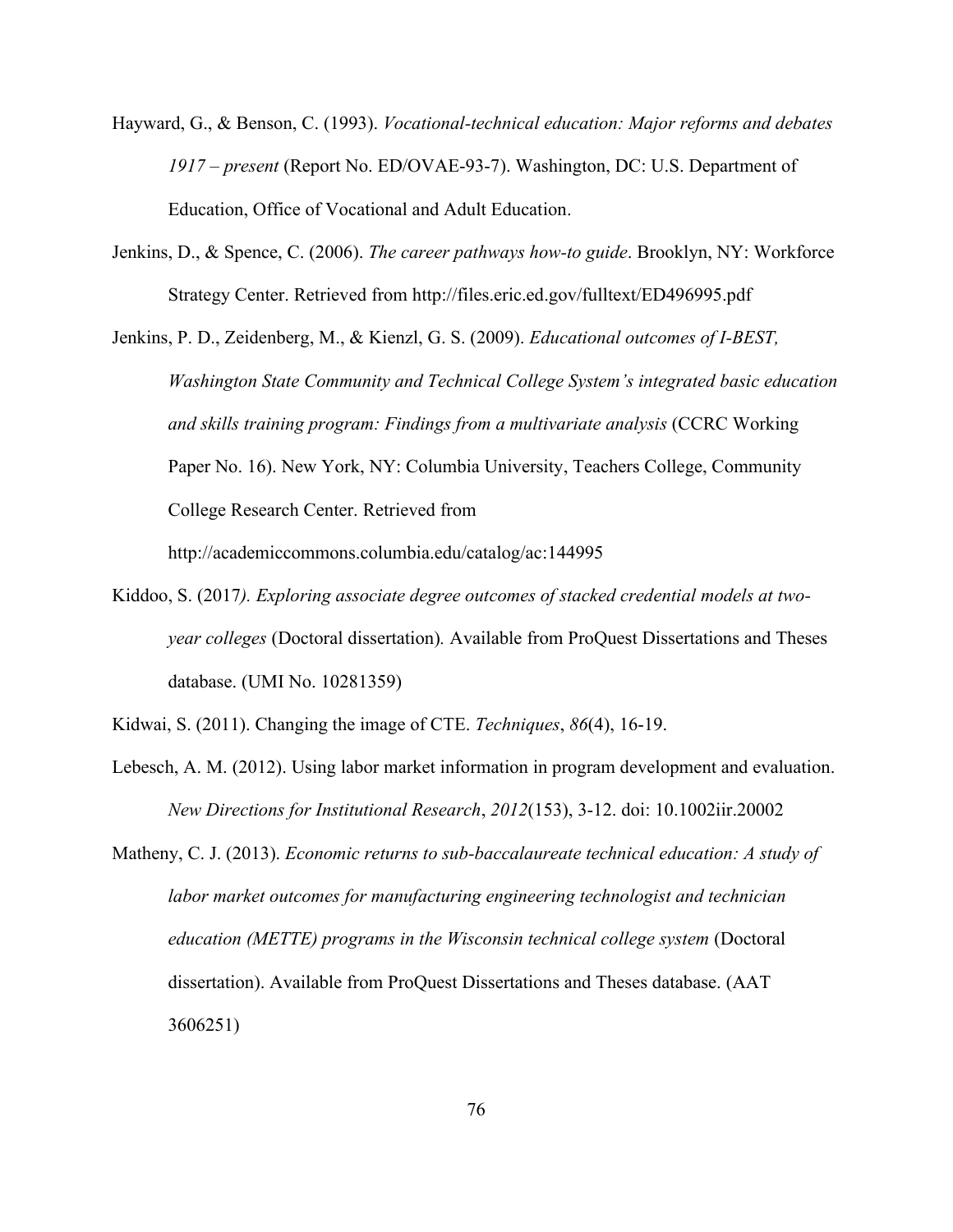McDonald, J. (2015). Fisher's exact test of independence. In Author, *Handbook of biological statistics* (3rd ed., pp. 77-85). Baltimore, MD: Sparky House Publishing. Retrieved from http://www.biostathandbook.com/fishers.html

Mississippi Code Ann. § 37-163-1 (2012).

Mississippi Community College Board. (2012). *Mississippi Workforce Advantage: All training counts*. Jackson, MS: Author. Retrieved from:

http://www.sbcjc.cc.ms.us/pdfs/ct/MSWorkforceAdv.pdf

Mississippi Community College Board. (2014). *Process for early adoption of 30/45/60 SCH stackable credentials.* Jackson, MS: Author. Retrieved from

http://www.sbcjc.cc.ms.us/pdfs/ct/30-45-60/ProcessforEarlyAdoptionof30-45-60.pdf

- Mississippi Community College Board. (2016). *Mississippi public community and junior college career & technical programs Perkins reporting manual*. Jackson, MS: Author. Retrieved from http://www.sbcjc.cc.ms.us/pdfs/ct/PerkinsIV20152016ReportingManual.pdf
- Mississippi Department of Employment Security. (2019). *Summary of unemployment rates for the years 1990 forward*. Jackson, MS: Author. Retrieved from https://mdes.ms.gov/media/8735/urate.pdf
- Prince, D., & Jenkins, D. (2005). *Building pathways to success for low-skill adult students: Lessons for community college policy and practice from a statewide longitudinal tracking study*. New York, NY: Columbia University, Teachers College, Community College Research Center. Retrieved from

http://ccrc.tc.columbia.edu/media/k2/attachments/pathway[s-success-low-skill-adult.pdf](http://ccrc.tc.columbia.edu/media/k2/attachments/pathways-success-low-skill-adult.pdf)

Schneider, M. (2015). The value of sub-baccalaureate credentials. *Issues in Science and Technology, 31*(4), 67-73.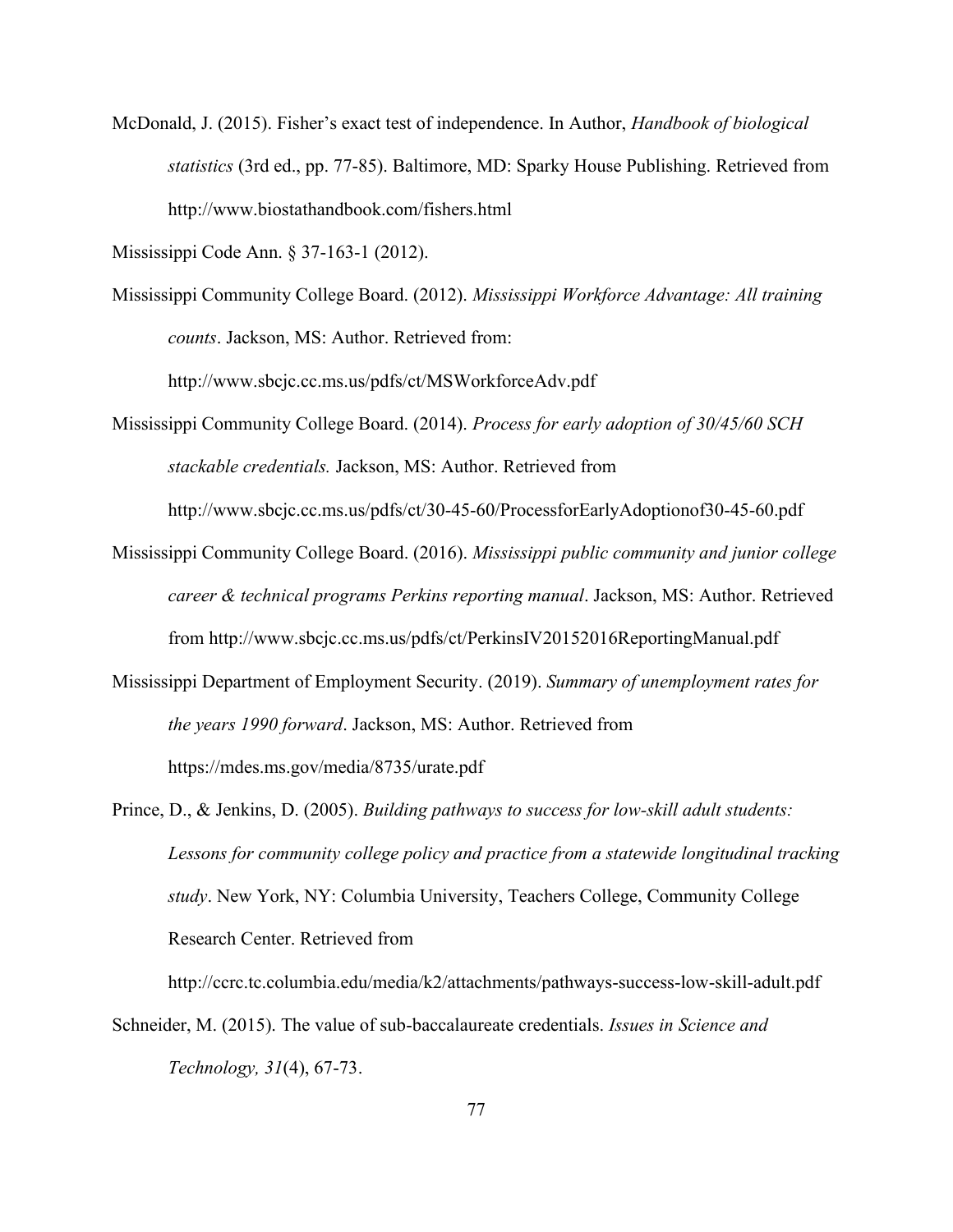- Scott-Clayton, J., & Rodriguez, O. (2012). *Development, discouragement, or diversion? New evidence on the effects of college remediation* (NBER Working Paper No. 18328). Cambridge, MA: National Bureau of Economic Research. Retrieved from http://www.nber.org/papers/w18328
- Tinto, V. (1987). *Leaving college: Rethinking the causes and cures of student attrition*. Chicago, IL: University of Chicago Press.
- Vail, J. (2018, March 27). Revisions show U.S. industrial mini-recession in 2015*. Forbes*. Retrieved from https://www.forbes.com/sites/johnfvail/2018/03/27/revisions-show-usindustrial-mini-recession-in-2015/#54e30a565184
- Van Noy, M., Trimble, M., Jenkins, D., Barnett, E., & Wachen, J. (2016). Guided pathways to careers: Four dimensions of structure in community college career-technical programs. *Community College Review, 44*(4), 263-285.

doi:http://dx.doi.org.ezproxy.library.wisc.edu/10.1177/0091552116652939v

Zanville, H., Porter, K., & Ganzglass, E. (2017). *Report on phase I study: Embedding industry and professional certifications within higher education*. Indianapolis, IN: Lumina Foundation. Retrieved from https://www.luminafoundation.org/resources/report-onphase-i-study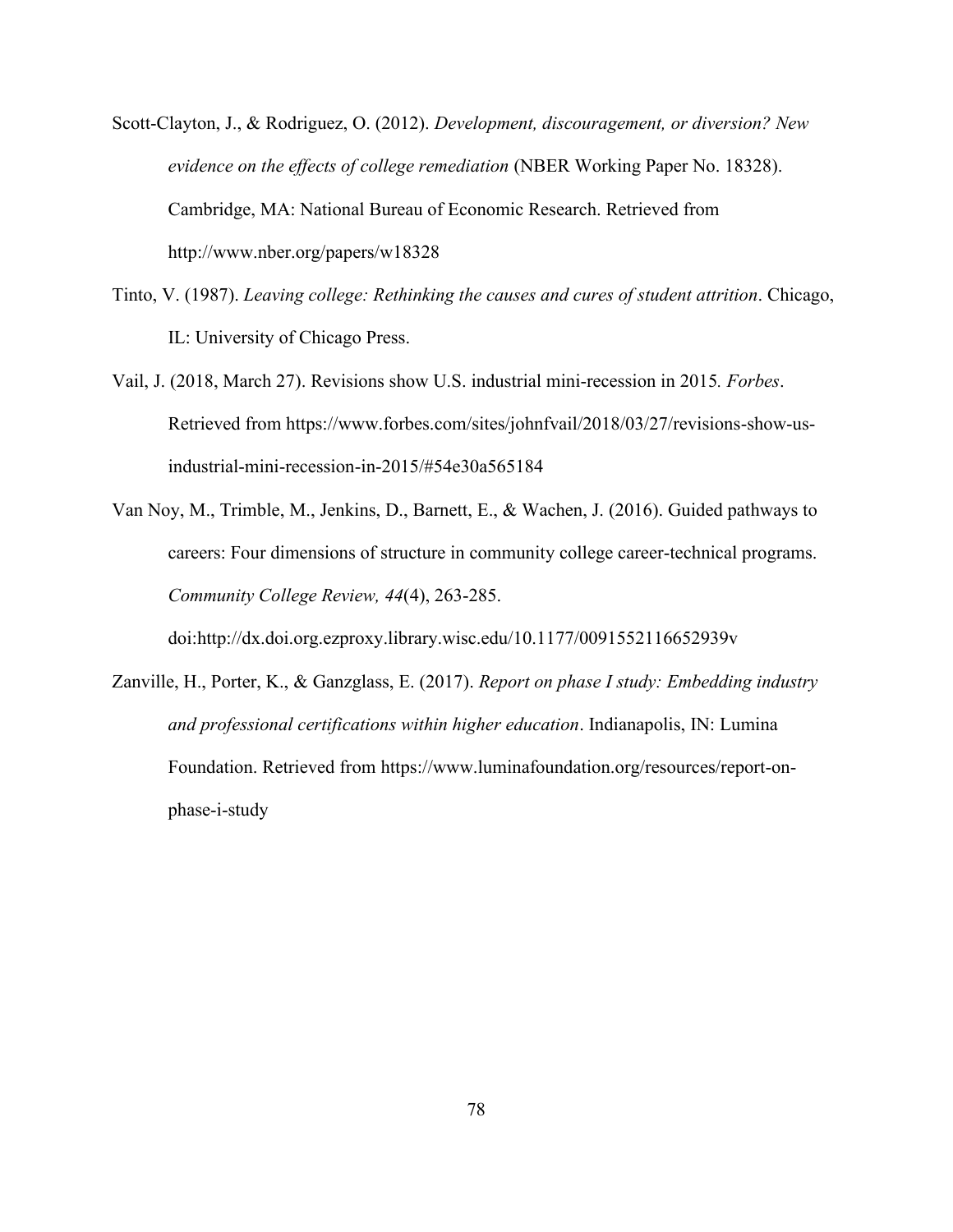APPENDIX A

# INSTITUTIONAL REVIEW BOARD EXEMPT STATUS EMAIL